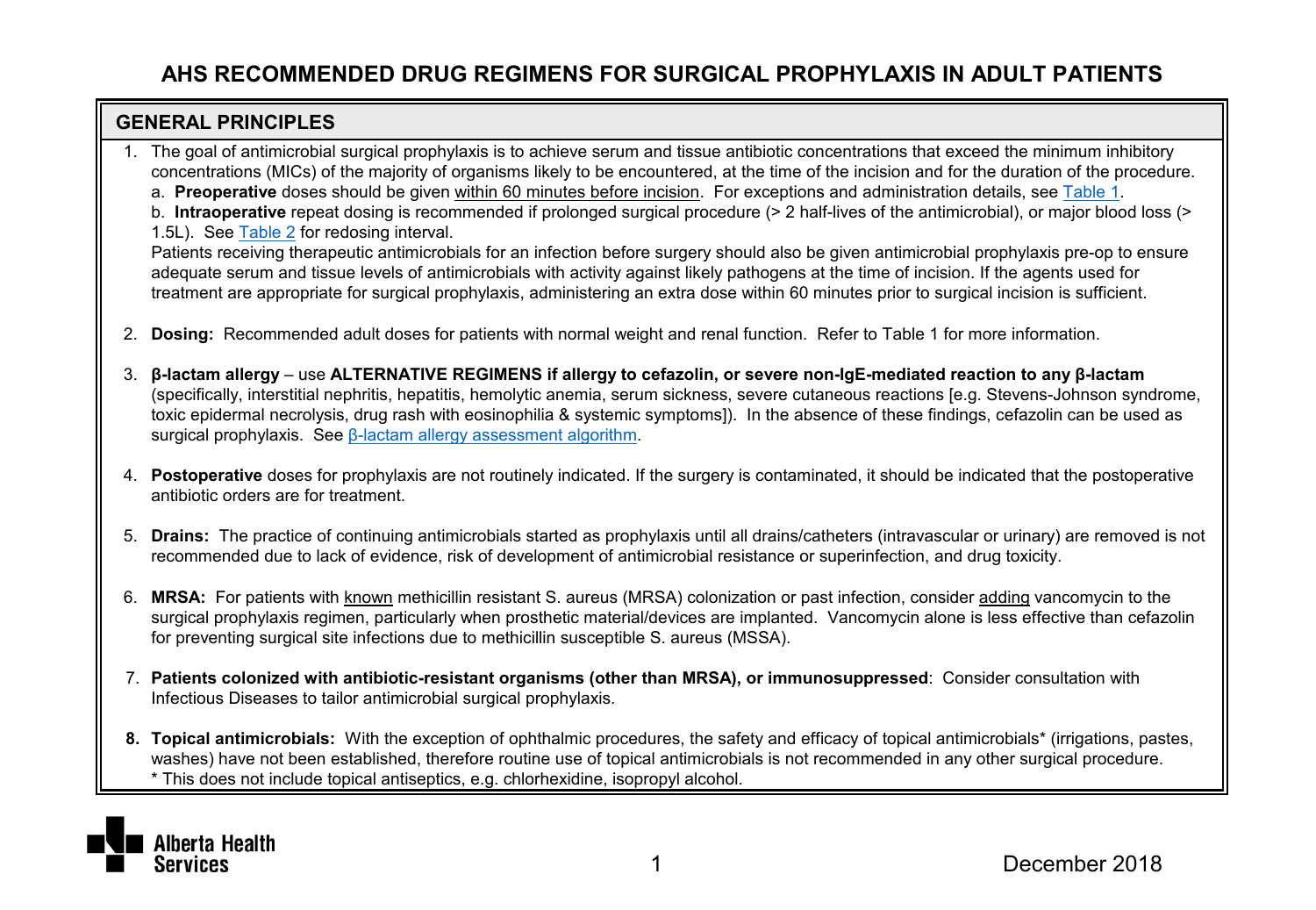#### <span id="page-1-0"></span>**Table 1: Pre-Op Antibiotic Administration**

Timely administration (within 60 minutes before initial skin incision) of antibiotic prophylaxis can significantly decrease the incidence of postoperative infections. The goal is to achieve optimal serum and tissue antibiotic concentrations at the time of the initial skin incision and for the duration of the procedure. To best achieve this, antibiotics can be given in the operating room (OR) by the anesthesiologist at induction of anesthesia, but depending on the circumstances of the procedure may also be given in the holding area, or on the patient care unit if prolonged infusion is necessary. Administering antibiotics "on call to the OR" is not recommended as it often results in suboptimal antibiotic concentrations due to surgery schedule changes or transport delays.

| Prophylactic<br><b>Antibiotic</b> | Recommended<br><b>Adult Dose</b> | <b>Recommended Administration</b>                      |
|-----------------------------------|----------------------------------|--------------------------------------------------------|
| Cefazolin IV                      | $2g^*$                           | IV push within 60 minutes before initial skin incision |
| Cefuroxime IV                     | 1.5q                             | IV push within 60 minutes before initial skin incision |
| Ceftriaxone IV                    | 1g                               | IV push within 60 minutes before initial skin incision |
| Ciprofloxacin PO                  | 500 <sub>mg</sub>                | Administer 1-2 hours pre-op                            |
| Clindamycin IV                    | 600 <sub>mg</sub>                | Administer over 20 minutes just prior to procedure     |
| Co-trimoxazole PO                 | 1 DS tablet                      | Administer 1-2 hours pre-op                            |
| Gentamicin IV                     | 1.5mg/kg**                       | Administer over 30 minutes just prior to procedure     |
|                                   | or                               |                                                        |
|                                   | 5mg/kg**                         | Administer over 60 minutes just prior to procedure     |
| Levofloxacin IV                   | 500 <sub>mq</sub>                | Administer over 60 minutes just prior to procedure     |
| Metronidazole IV                  | 500 <sub>mq</sub>                | Administer over 20 minutes just prior to procedure     |
| Vancomvcin IV                     |                                  | Administer ≤1g over at least 60 minutes,               |
|                                   | 15mg/kg***                       | > 1g- 1.5g over at least 90 minutes, and               |
|                                   |                                  | > 1.5q over 120 minutes just prior to procedure        |

Available evidence<sup>1-7</sup> indicates that cefazolin 2g is sufficient, regardless of body mass index (BMI), including for patients 120kg or more.

\*\* Use 5mg/kg single pre-op dose if: anticipated duration of surgery is greater than 5 hours. [Gentamicin dose](http://www.bugsanddrugs.org/Home/Index/bdpageEAA092560E464F08842EFC374B0A13CE) should be based on ideal body weight (IBW), or dosing weight (DW) if patient's actual body weight is > 20% above IBW, rounded to the nearest 20mg.

\*\*\* Vancomycin dose should be based on total body weight, rounded to the nearest 250mg and to a maximum of 2g/dose.

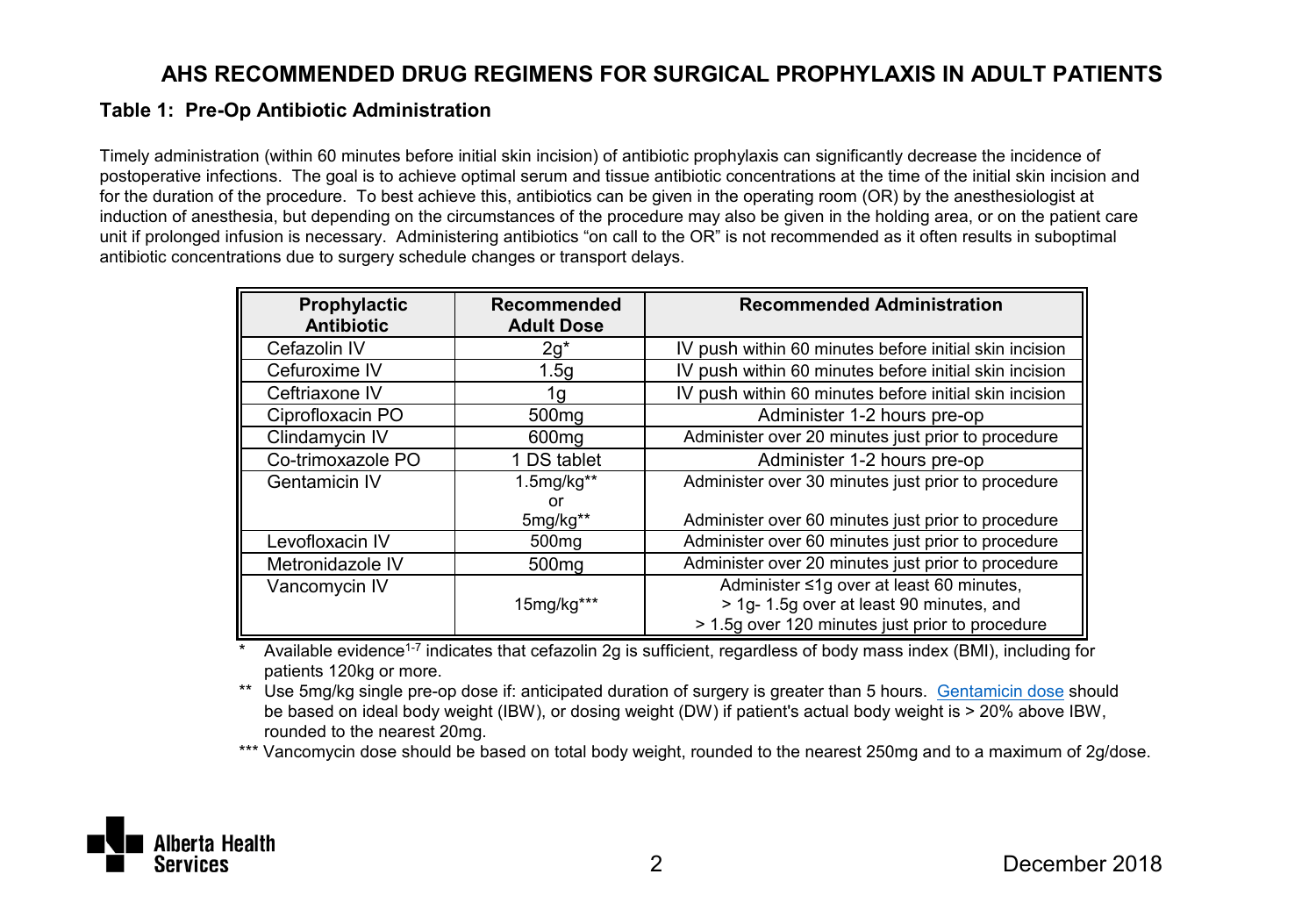#### <span id="page-2-0"></span>**Table 2: Intraoperative Antibiotic Administration**

Intraoperative repeat dosing is recommended if:

- prolonged surgical procedure (> 2 half-lives of the antimicrobial), or
- $\bullet$  major blood loss ( $> 1.5$ L).

| <b>Prophylactic Antibiotic</b> | Recommended intraoperative<br>redosing interval (from time of<br>administration of pre-op dose): |
|--------------------------------|--------------------------------------------------------------------------------------------------|
| Cefazolin                      | q4h<br>(g3h with cardiopulmonary bypass <sup>8</sup> )                                           |
| Cefuroxime                     | q4h                                                                                              |
| Clindamycin                    | q4h                                                                                              |
| Levofloxacin                   | q12h                                                                                             |
| Metronidazole                  | q8h                                                                                              |
| Vancomycin                     | q8h                                                                                              |

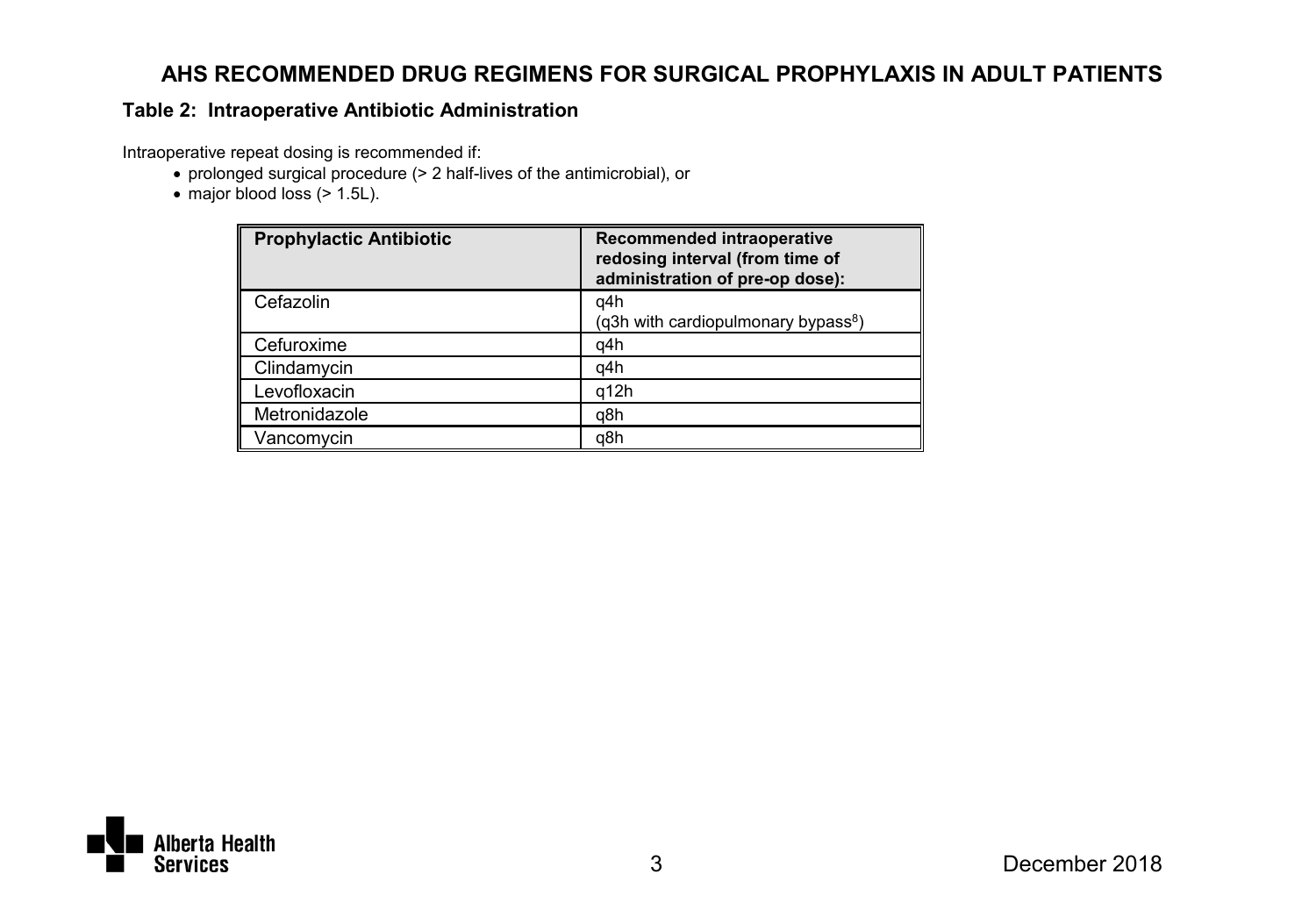| <b>SURGERY</b>                                                                                                                                                                                                     | <b>COMMON PATHOGENS</b> | <b>REGIMEN(S) OF CHOICE</b><br>(See General Principles and Table 1<br>and Table 2)                                                                 | <b>ALTERNATIVE REGIMENS if</b><br>allergy to ceFAZolin, or severe<br>non-IgE-mediated reaction to any<br><b>B-lactam</b> (interstitial nephritis,<br>hepatitis, hemolytic anemia, serum<br>sickness, severe cutaneous<br>reactions [e.g. SJS, TEN, DRESS]) |
|--------------------------------------------------------------------------------------------------------------------------------------------------------------------------------------------------------------------|-------------------------|----------------------------------------------------------------------------------------------------------------------------------------------------|------------------------------------------------------------------------------------------------------------------------------------------------------------------------------------------------------------------------------------------------------------|
| <b>GENERAL</b>                                                                                                                                                                                                     |                         |                                                                                                                                                    |                                                                                                                                                                                                                                                            |
| Gastroesophageal<br>endoscopy                                                                                                                                                                                      |                         | Prophylaxis not routinely indicated<br><b>NB:</b> Patients with cirrhosis and ascites/GI bleed should be receiving medical<br>prophylaxis for SBP. |                                                                                                                                                                                                                                                            |
| Endoscopic ultrasound:<br>• with drainage of<br>mediastinal cysts<br>• for drainage of walled-<br>off pancreatic necrosis/<br>cysts, biliary drainage,<br>fine-needle injection of<br>cysts, fiducial<br>placement |                         | $\bullet$ ceftriaxone 1g IV x 1 pre-op dose                                                                                                        | $\bullet$ gentamicin 1.5mg/kg IV +<br>clindamycin 600mg IV x 1 pre-op<br>dose                                                                                                                                                                              |
| <b>ERCP</b> if biliary obstruction or<br>known pancreatic pseudocyst                                                                                                                                               |                         | • cefazolin 2g IV x 1 pre-op dose                                                                                                                  | $\bullet$ gentamicin 1.5mg/kg IV +<br>clindamycin 600mg IV x 1 pre-op<br>dose                                                                                                                                                                              |
| Percutaneous endoscopic<br>gastrostomy (PEG)                                                                                                                                                                       |                         | • cefazolin 2g IV x 1 pre-op dose                                                                                                                  | $\bullet$ gentamicin 1.5mg/kg IV +<br>clindamycin 600mg IV x 1 pre-op<br>dose                                                                                                                                                                              |

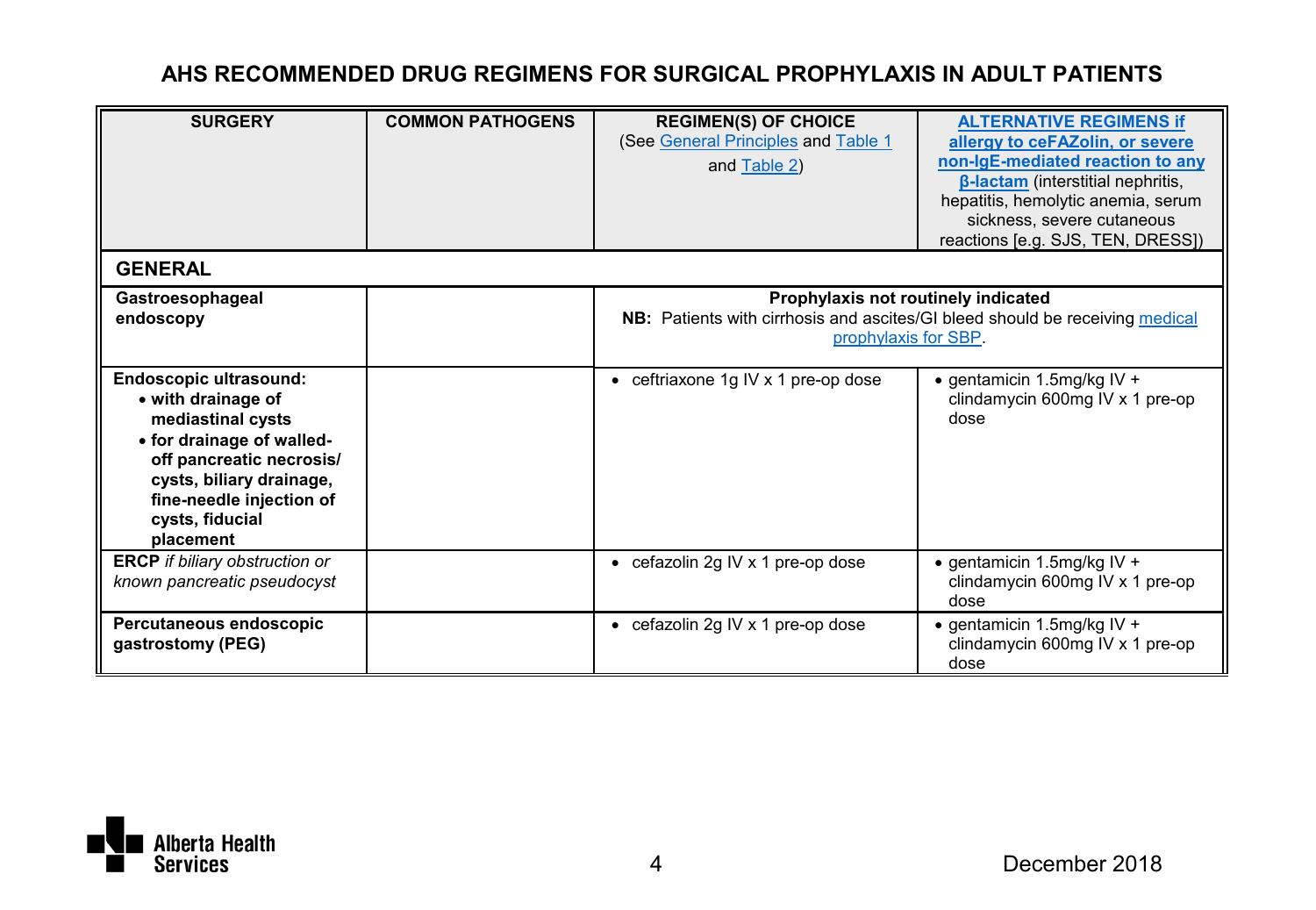| <b>SURGERY</b>                                                                                                                                                                                                                                                                                                                                                                                                                     | <b>COMMON PATHOGENS</b>                               | <b>REGIMEN(S) OF CHOICE</b><br>(See General Principles and Table 1<br>and Table 2)                                     | <b>ALTERNATIVE REGIMENS if</b><br>allergy to ceFAZolin, or severe<br>non-IgE-mediated reaction to any<br><b>B-lactam</b> (interstitial nephritis,<br>hepatitis, hemolytic anemia, serum<br>sickness, severe cutaneous<br>reactions [e.g. SJS, TEN, DRESS]) |
|------------------------------------------------------------------------------------------------------------------------------------------------------------------------------------------------------------------------------------------------------------------------------------------------------------------------------------------------------------------------------------------------------------------------------------|-------------------------------------------------------|------------------------------------------------------------------------------------------------------------------------|------------------------------------------------------------------------------------------------------------------------------------------------------------------------------------------------------------------------------------------------------------|
| <b>GENERAL</b>                                                                                                                                                                                                                                                                                                                                                                                                                     |                                                       |                                                                                                                        |                                                                                                                                                                                                                                                            |
| Gastroduodenal surgery<br>Duodenal/gastric resections<br>for ulcers/ cancer<br>Perforated ulcer<br>procedures<br>Pancreaticoduodenectomy<br>(Whipple's)<br><b>Bariatric surgical</b><br>procedures (gastric<br>bypass, gastric banding,<br>gastroplasty, biliopancreatic<br>diversion)<br>Gastroplasty - high risk<br>only: gastric outlet<br>obstruction, decreased<br>gastric acidity or motility.<br>morbid obesity, hemorrhage | $\bullet$ Enterobacteriaceae<br>• Gram positive cocci | • cefazolin 2g IV x 1 pre-op dose<br>Pre-op biliary stent in situ, add:<br>• vancomycin 15 mg/kg IV x 1 pre-op<br>dose | $\bullet$ gentamicin 1.5mg/kg IV +<br>clindamycin 600mg IV x 1 pre-op<br>dose<br>Pre-op biliary stent in-situ, use:<br>$\bullet$ gentamicin 1.5mg/kg IV +<br>vancomycin 15 mg/kg IV x 1 pre-<br>op dose                                                    |

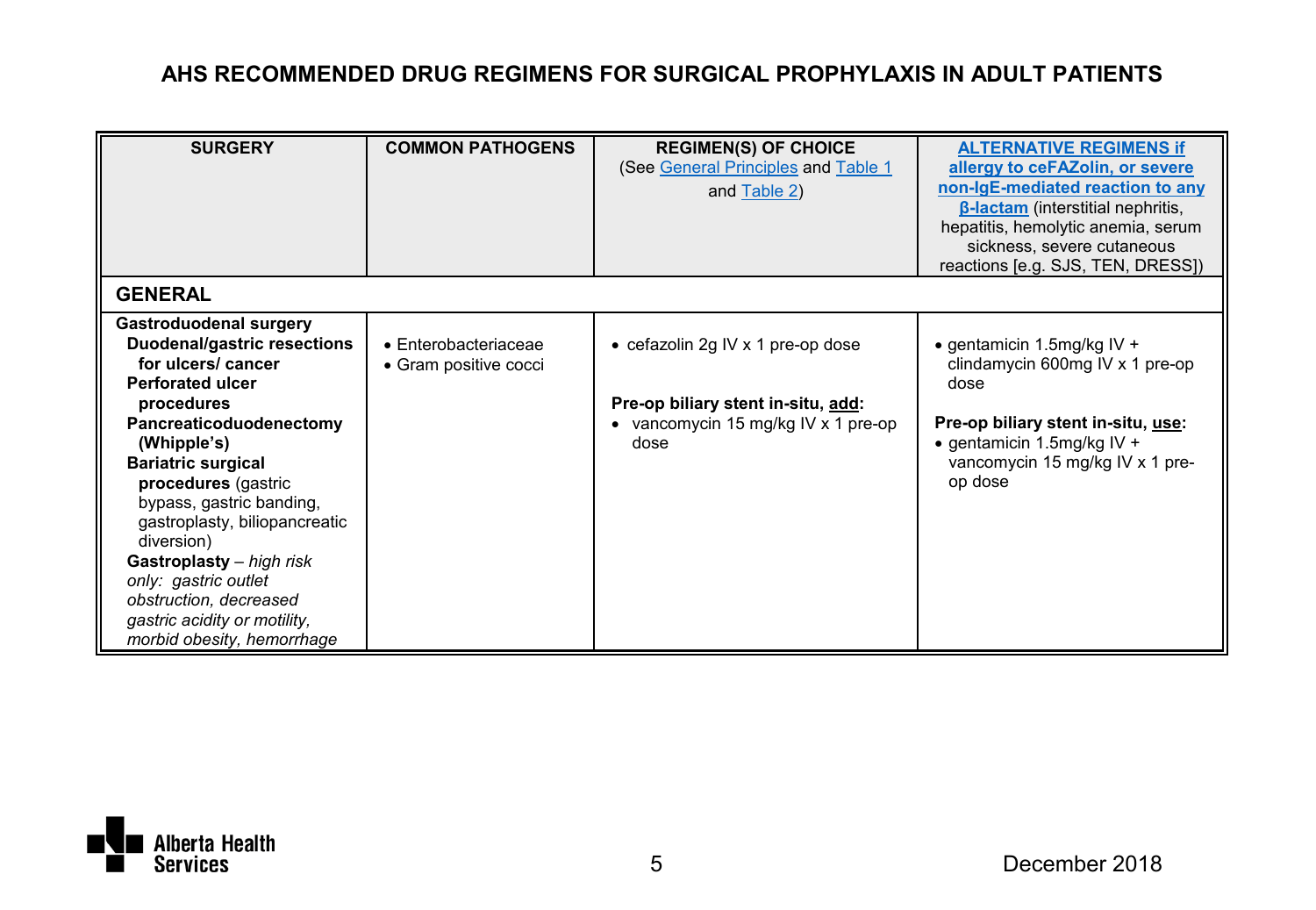| <b>SURGERY</b>                                                                                                                                                                                                                                                                                                                                                                                                                                                                                  | <b>COMMON PATHOGENS</b>                                                                                                | <b>REGIMEN(S) OF CHOICE</b><br>(See General Principles and Table 1<br>and Table 2) | <b>ALTERNATIVE REGIMENS if</b><br>allergy to ceFAZolin, or severe<br>non-IgE-mediated reaction to any<br><b>B-lactam (interstitial nephritis.</b><br>hepatitis, hemolytic anemia, serum<br>sickness, severe cutaneous |
|-------------------------------------------------------------------------------------------------------------------------------------------------------------------------------------------------------------------------------------------------------------------------------------------------------------------------------------------------------------------------------------------------------------------------------------------------------------------------------------------------|------------------------------------------------------------------------------------------------------------------------|------------------------------------------------------------------------------------|-----------------------------------------------------------------------------------------------------------------------------------------------------------------------------------------------------------------------|
| <b>GENERAL</b>                                                                                                                                                                                                                                                                                                                                                                                                                                                                                  |                                                                                                                        |                                                                                    | reactions [e.g. SJS, TEN, DRESS])                                                                                                                                                                                     |
| <b>Hepatobiliary surgery</b><br>High risk: open<br>cholecystectomy, emergency<br>laparoscopic cholecyst-<br>ectomy, insertion of<br>prosthetic device, acute<br>cholecystitis, biliary colic<br>within 30 days, biliary<br>spillage, biliary obstruction,<br>obstructive jaundice or<br>common bile duct stones,<br>non-functioning gallbladder,<br>recent (within 1 month) biliary<br>surgery, $> 65$ yrs old,<br>diabetes, pregnancy, obesity,<br>immunosuppression<br><b>Liver resection</b> | $\bullet$ Enterobacteriaceae<br>• Enterococcus spp<br>• Clostridium spp<br>· Streptococcus spp<br>• Staphylococcus spp | • cefazolin 2g IV x 1 pre-op dose                                                  | $\bullet$ gentamicin 1.5mg/kg IV +<br>clindamycin 600mg IV x 1 pre-op<br>dose<br>or<br>$\bullet$ gentamicin 1.5mg/kg IV +<br>metronidazole 500mg IV x 1 pre-<br>op dose                                               |
| Low risk:<br>· elective laparoscopic<br>cholecystectomy<br>• liver biopsy                                                                                                                                                                                                                                                                                                                                                                                                                       |                                                                                                                        | Prophylaxis not routinely indicated                                                |                                                                                                                                                                                                                       |
| <b>Bowel surgery</b><br>Small intestine -<br>nonobstructed                                                                                                                                                                                                                                                                                                                                                                                                                                      | $\bullet$ Enterobacteriaceae                                                                                           | • cefazolin 2g IV x 1 pre-op dose                                                  | $\bullet$ gentamicin 1.5mg/kg IV +<br>clindamycin 600mg IV x 1 pre-op<br>dose                                                                                                                                         |

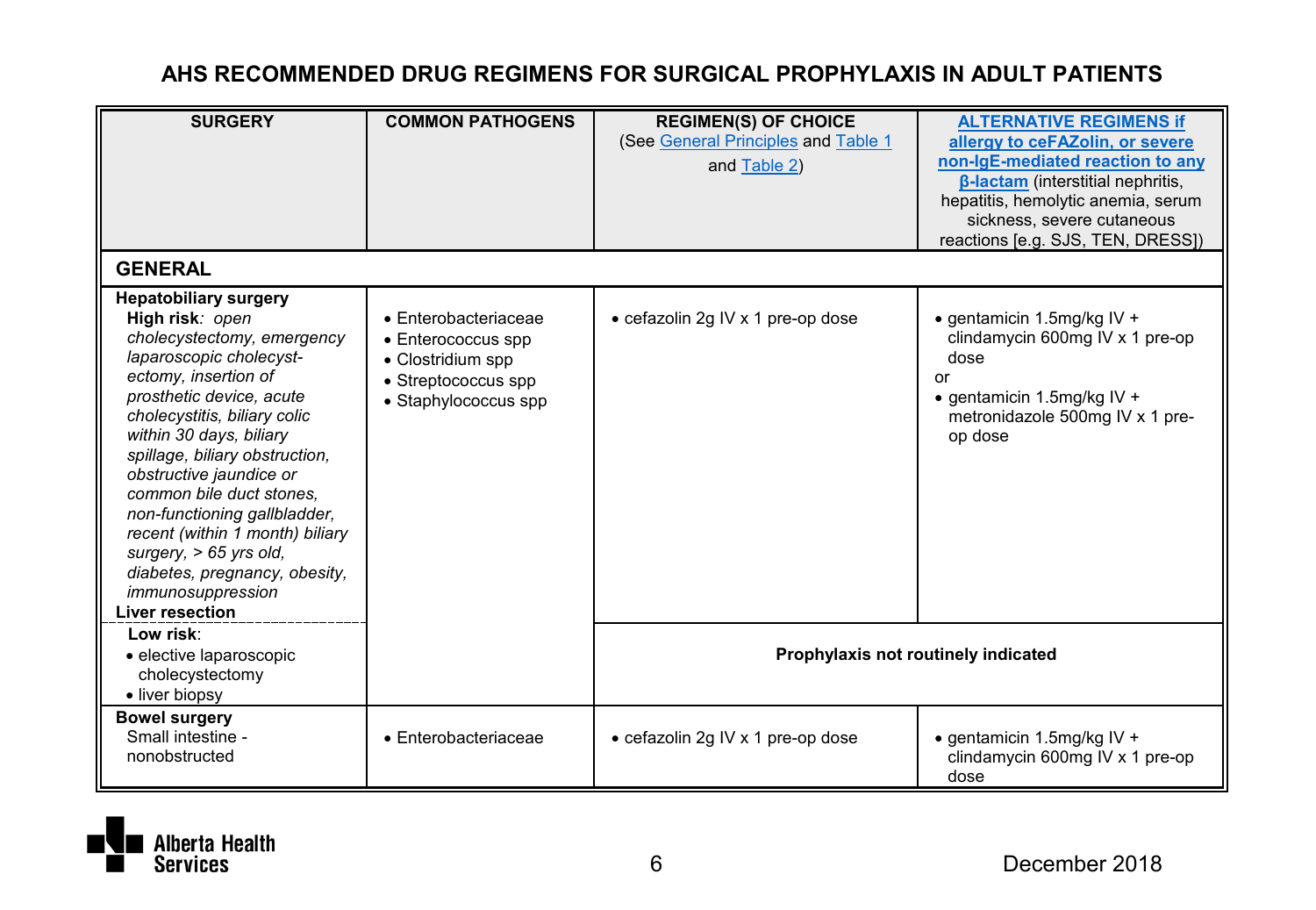| <b>SURGERY</b>                                             | <b>COMMON PATHOGENS</b>                                   | <b>REGIMEN(S) OF CHOICE</b><br>(See General Principles and Table 1<br>and Table 2)                                                                               | <b>ALTERNATIVE REGIMENS if</b><br>allergy to ceFAZolin, or severe<br>non-IgE-mediated reaction to any |
|------------------------------------------------------------|-----------------------------------------------------------|------------------------------------------------------------------------------------------------------------------------------------------------------------------|-------------------------------------------------------------------------------------------------------|
|                                                            |                                                           |                                                                                                                                                                  | <b>B-lactam</b> (interstitial nephritis,<br>hepatitis, hemolytic anemia, serum                        |
|                                                            |                                                           |                                                                                                                                                                  | sickness, severe cutaneous<br>reactions [e.g. SJS, TEN, DRESS])                                       |
| <b>GENERAL</b>                                             |                                                           |                                                                                                                                                                  |                                                                                                       |
| <b>Bowel surgery</b><br>Elective colorectal surgery        | $\bullet$ Enterobacteriaceae<br>• Anaerobes               | • Optional:<br>Mechanical bowel preparation then                                                                                                                 | • Optional:<br>Mechanical bowel preparation                                                           |
|                                                            |                                                           | neomycin* 1g PO + metronidazole 1g<br>PO at 1300h, 1500h, 2000h day<br>before surgery                                                                            | then neomycin* 1g PO +<br>metronidazole 1g PO at 1300h,<br>1500h, 2000h day before surgery            |
|                                                            |                                                           | · cefazolin 2q IV + metronidazole<br>500mg IV x 1 pre-op dose                                                                                                    | $\bullet$ gentamicin 1.5mg/kg IV +<br>clindamycin 600mg IV x 1 pre-op<br>dose                         |
|                                                            |                                                           | Neomycin is not commercially available in<br>Canada but MAY be available through a retail<br>compounding pharmacy. Confirm availability<br>prior to prescribing. | or<br>$\bullet$ gentamicin 1.5mg/kg IV +<br>metronidazole 500mg IV x 1 pre-<br>op dose                |
| Appendectomy<br><b>Emergency bowel surgery</b>             | $\bullet$ Enterobacteriaceae<br>• Anaerobes               | • cefazolin 2g IV + metronidazole<br>500mg IV x 1 pre-op dose                                                                                                    | $\bullet$ gentamicin 1.5mg/kg IV +<br>clindamycin 600mg IV x 1 pre-op                                 |
| <b>Bowel obstruction</b><br><b>Fistulas/Discontinuous</b>  |                                                           |                                                                                                                                                                  | dose<br>or                                                                                            |
| bowel segments                                             |                                                           |                                                                                                                                                                  | $\bullet$ gentamicin 1.5mg/kg IV +<br>metronidazole 500mg IV x 1 pre-<br>op dose                      |
| Perforated viscus.<br>gangrene, peritonitis, or<br>abscess | · Enterobacteriaceae<br>• Anaerobes<br>• Enterococcus spp | Institute treatment for Peritonitis rather than prophylaxis (considered                                                                                          | contaminated)                                                                                         |

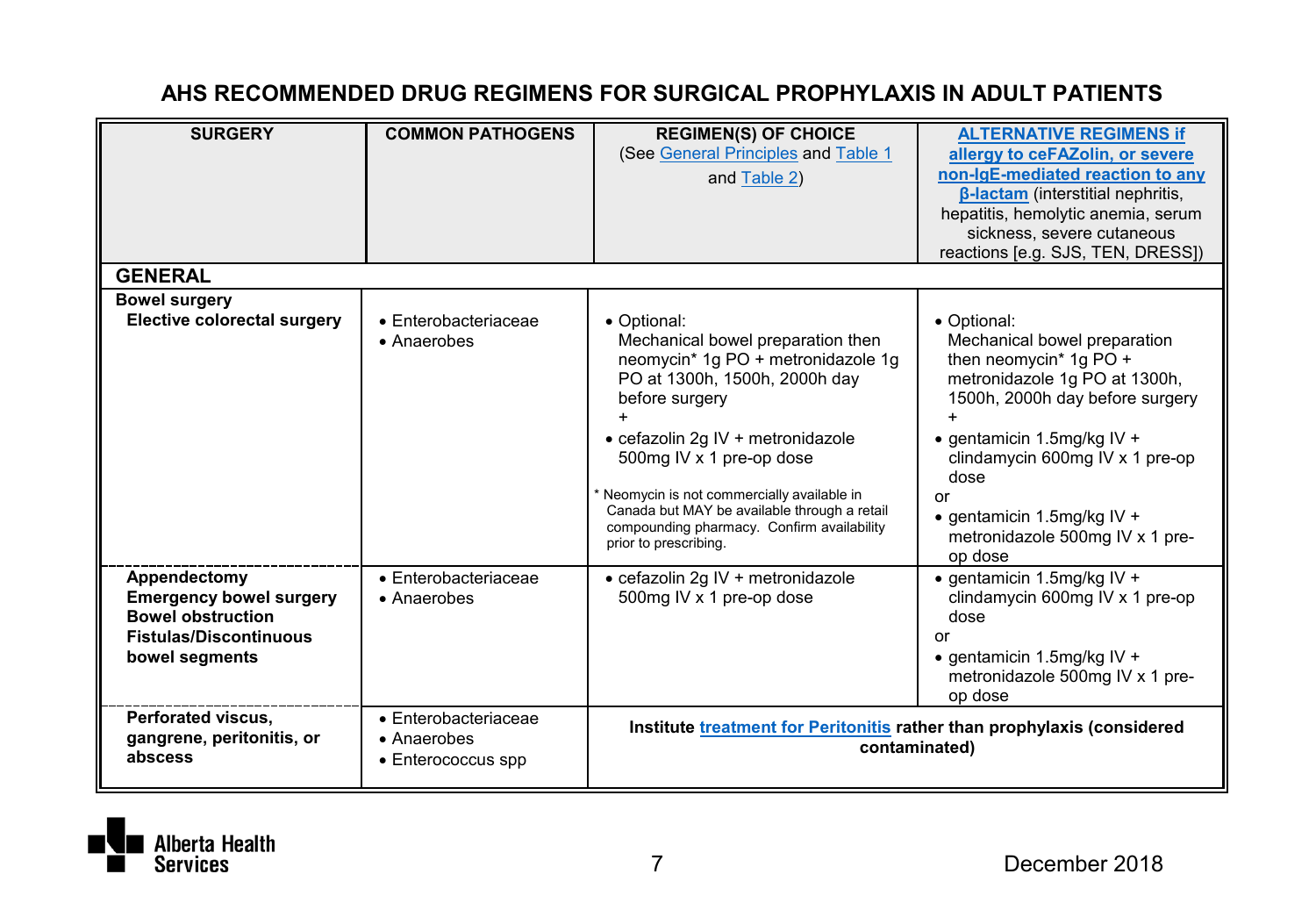| <b>SURGERY</b>                                                                                                                                                               | <b>COMMON PATHOGENS</b>                                                                | <b>REGIMEN(S) OF CHOICE</b><br>(See General Principles and Table 1<br>and Table 2)                                                                                                                                    | <b>ALTERNATIVE REGIMENS if</b><br>allergy to ceFAZolin, or severe<br>non-IgE-mediated reaction to any<br><b>B-lactam</b> (interstitial nephritis,<br>hepatitis, hemolytic anemia, serum<br>sickness, severe cutaneous<br>reactions [e.g. SJS, TEN, DRESS]) |
|------------------------------------------------------------------------------------------------------------------------------------------------------------------------------|----------------------------------------------------------------------------------------|-----------------------------------------------------------------------------------------------------------------------------------------------------------------------------------------------------------------------|------------------------------------------------------------------------------------------------------------------------------------------------------------------------------------------------------------------------------------------------------------|
| <b>GENERAL</b>                                                                                                                                                               |                                                                                        |                                                                                                                                                                                                                       |                                                                                                                                                                                                                                                            |
| Anal surgery<br>Low risk:<br>· sigmoidoscopy<br>• colonoscopy<br>• fissurectomy<br>• fistulectomy/fistulotomy<br>• hemorrhoidectomy-<br>ligation/banding<br>• sphincterotomy | $\bullet$ Enterobacteriaceae<br>• Anaerobes                                            | Prophylaxis not routinely indicated                                                                                                                                                                                   |                                                                                                                                                                                                                                                            |
| High risk:<br>• sphincteroplasty<br>• rectovaginal fistula<br>closure/repair<br>• proctocolectomy                                                                            |                                                                                        | • cefazolin 2g IV + metronidazole<br>500mg IV x 1 pre-op dose                                                                                                                                                         | $\bullet$ gentamicin 1.5mg/kg IV +<br>clindamycin 600mg IV x 1 pre-op<br>dose<br>or<br>$\bullet$ gentamicin 1.5mg/kg IV +<br>metronidazole 500mg IV x 1 pre-op<br>dose                                                                                     |
| <b>Herniorrhaphy (suture</b><br>repair)<br><b>Hernioplasty (mesh</b><br>insertion)                                                                                           | • S. aureus<br>• Coaqulase negative<br>staphylococcus<br>(CoNS)<br>• Streptococcus spp | • cefazolin 2g IV x 1 pre-op dose<br>If MRSA colonization/past infection,<br>add:<br>• vancomycin 15 mg/kg IV x 1 pre-op<br>dose <sup>1</sup><br>Evidence for adding vancomycin is based on<br>bundled interventions. | • clindamycin 600mg IV x 1 pre-op<br>dose<br>If MRSA colonization/past infection,<br>use:<br>• vancomycin 15 mg/kg IV x 1 pre-op<br>dose                                                                                                                   |

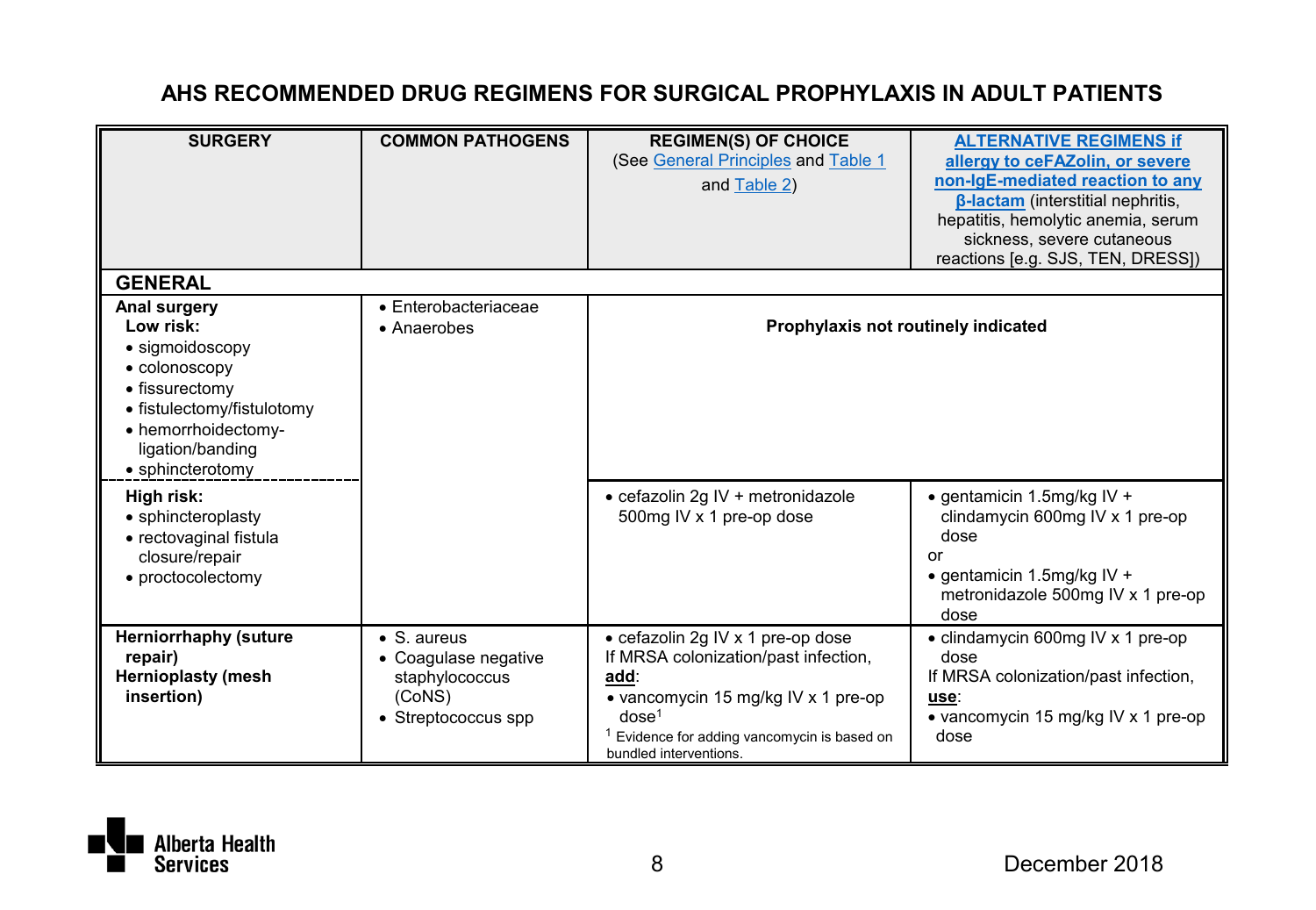| <b>SURGERY</b>                                                                                                                                                                    | <b>COMMON PATHOGENS</b> | <b>REGIMEN(S) OF CHOICE</b><br>(See General Principles and Table 1<br>and Table 2) | <b>ALTERNATIVE REGIMENS if</b><br>allergy to ceFAZolin, or severe<br>non-IgE-mediated reaction to any<br><b>B-lactam</b> (interstitial nephritis,<br>hepatitis, hemolytic anemia, serum<br>sickness, severe cutaneous |
|-----------------------------------------------------------------------------------------------------------------------------------------------------------------------------------|-------------------------|------------------------------------------------------------------------------------|-----------------------------------------------------------------------------------------------------------------------------------------------------------------------------------------------------------------------|
|                                                                                                                                                                                   |                         |                                                                                    | reactions [e.g. SJS, TEN, DRESS])                                                                                                                                                                                     |
| <b>GENERAL</b>                                                                                                                                                                    |                         |                                                                                    |                                                                                                                                                                                                                       |
| Splenectomy                                                                                                                                                                       |                         | • cefazolin 2g IV x 1 pre-op dose                                                  | • clindamycin 600mg IV x 1 pre-op<br>dose<br>or<br>vancomycin 15mg/kg IV x 1 pre-<br>op dose                                                                                                                          |
| Sclerotherapy                                                                                                                                                                     |                         | Prophylaxis not routinely indicated                                                |                                                                                                                                                                                                                       |
| Insertion of long term/<br>tunneled central venous<br>catheters<br>$\bullet$ Hickman<br>$\bullet$ Broviac<br>Insertion of implantable<br>vascular access devices<br>• Port-a-Cath |                         | Prophylaxis not routinely indicated                                                |                                                                                                                                                                                                                       |

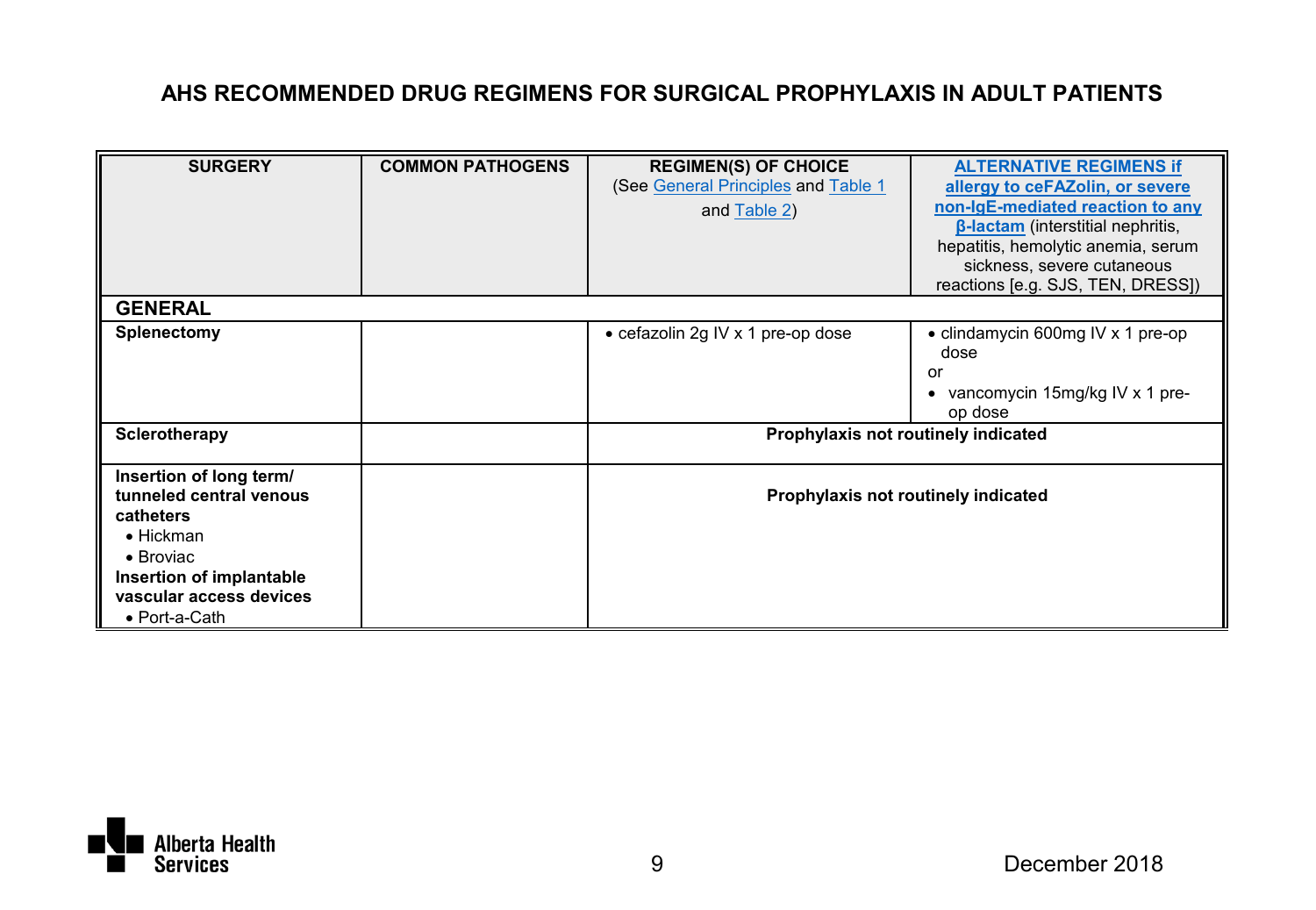| <b>SURGERY</b>                                                                     | <b>COMMON PATHOGENS</b>                                                                     | <b>REGIMEN(S) OF CHOICE</b><br>(See General Principles and Table 1<br>and Table 2)                                                                                                                                                              | <b>ALTERNATIVE REGIMENS if</b><br>allergy to ceFAZolin, or severe<br>non-laE-mediated reaction to any<br><b>B-lactam</b> (interstitial nephritis,<br>hepatitis, hemolytic anemia, serum<br>sickness, severe cutaneous<br>reactions [e.g. SJS, TEN, DRESS]) |
|------------------------------------------------------------------------------------|---------------------------------------------------------------------------------------------|-------------------------------------------------------------------------------------------------------------------------------------------------------------------------------------------------------------------------------------------------|------------------------------------------------------------------------------------------------------------------------------------------------------------------------------------------------------------------------------------------------------------|
| <b>OBSTETRICAL/GYNECOLOGICAL</b>                                                   |                                                                                             |                                                                                                                                                                                                                                                 |                                                                                                                                                                                                                                                            |
| Therapeutic termination of<br>pregnancy                                            | $\bullet$ Enterobacteriaceae<br>• Anaerobes<br>• Group B Streptococci<br>• Enterococcus spp | • doxycycline 100mg PO 1h pre-op + 200mg PO 1/2 h post-op<br>or<br>• azithromycin 1g PO x 1 pre-op dose                                                                                                                                         |                                                                                                                                                                                                                                                            |
| Hysterosalpingogram<br>Chromotubation<br>Sonohysterography                         | $\bullet$ Enterobacteriaceae<br>• Anaerobes<br>• Group B Streptococci                       | Prophylaxis not routinely indicated unless high risk                                                                                                                                                                                            |                                                                                                                                                                                                                                                            |
| High risk:<br>· dilated fallopian tubes<br>• peritubal adhesions<br>• previous PID | • Enterococcus spp                                                                          | High risk:<br>• If previous PID, give doxycycline 100mg PO x 1 pre-op dose and then<br>doxycycline 100mg PO bid x 5 days post-op<br>• If dilated fallopian tubes or peritubal adhesions seen, give doxycycline<br>100mg PO bid x 5 days post-op |                                                                                                                                                                                                                                                            |
| <b>Caesarean section</b><br>elective<br>non-elective                               | $\bullet$ Enterobacteriaceae<br>• Anaerobes<br>• Group B Streptococci<br>• Enterococcus spp | • cefazolin 2g IV x 1 pre-op dose<br>NB: Dosing prior to skin incision more<br>effective than dosing after cord clamping.                                                                                                                       | $\bullet$ gentamicin 1.5mg/kg IV +<br>clindamycin 600mg IV x 1 pre-op<br>dose<br>NB: Dosing prior to skin incision more<br>effective than dosing after cord<br>clamping.                                                                                   |

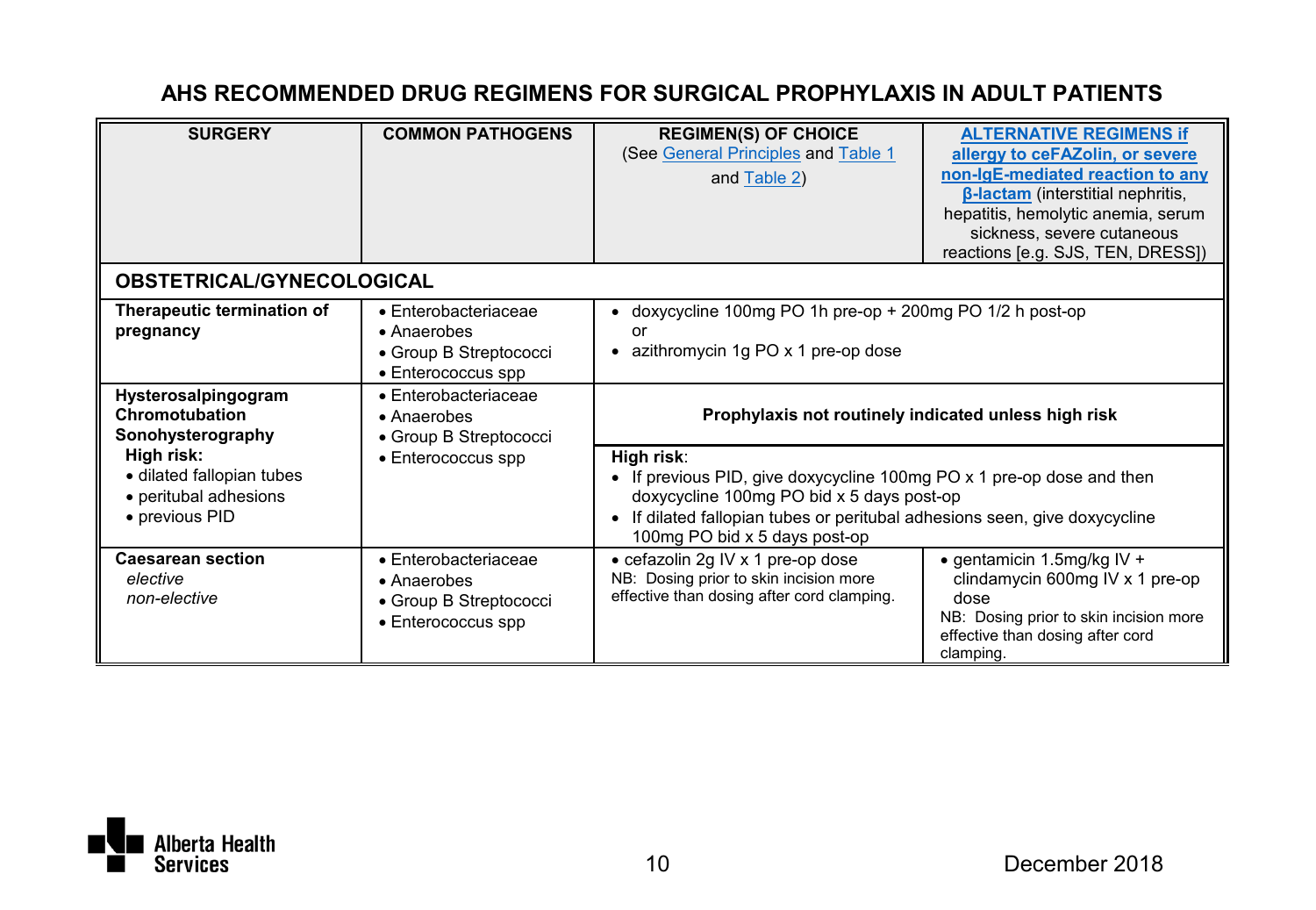| <b>SURGERY</b>                                                                                                                                                                                                                                                                                                                                                                            | <b>COMMON PATHOGENS</b>                                                                     | <b>REGIMEN(S) OF CHOICE</b><br>(See General Principles and Table 1<br>and Table 2)                           | <b>ALTERNATIVE REGIMENS if</b><br>allergy to ceFAZolin, or severe<br>non-IgE-mediated reaction to any<br><b>B-lactam</b> (interstitial nephritis,<br>hepatitis, hemolytic anemia, serum<br>sickness, severe cutaneous |
|-------------------------------------------------------------------------------------------------------------------------------------------------------------------------------------------------------------------------------------------------------------------------------------------------------------------------------------------------------------------------------------------|---------------------------------------------------------------------------------------------|--------------------------------------------------------------------------------------------------------------|-----------------------------------------------------------------------------------------------------------------------------------------------------------------------------------------------------------------------|
| <b>OBSTETRICAL/GYNECOLOGICAL</b>                                                                                                                                                                                                                                                                                                                                                          |                                                                                             |                                                                                                              | reactions [e.g. SJS, TEN, DRESS])                                                                                                                                                                                     |
| Hysterectomy<br>abdominal<br>laparoscopic<br>vaginal<br>Note: Treat bacterial<br>vaginosis pre-operatively if<br>present. If found incidentally<br>at time of surgery, treat<br>immediately intra-op and for 4<br>days post-operatively.                                                                                                                                                  | $\bullet$ Enterobacteriaceae<br>• Anaerobes<br>• Group B Streptococci<br>• Enterococcus spp | • cefazolin 2g IV +/- metronidazole<br>500mg IV x 1 pre-op dose                                              | • gentamicin 1.5mg/kg IV +<br>clindamycin 600mg IV x 1 pre-op<br>dose                                                                                                                                                 |
| Adnexal procedures that<br>enter uterus or vagina<br>(including vaginal repair/<br>vaginal sling/transvaginal<br>tape/bladder repair/<br>cystocele/rectocele/pelvic<br>organ prolapse +/- graft/mesh)<br>Note: Treat bacterial<br>vaginosis pre-operatively if<br>present. If found incidentally<br>at time of surgery, treat<br>immediately intra-op and for 4<br>days post-operatively. | $\bullet$ Enterobacteriaceae<br>• Anaerobes<br>• Group B Streptococci<br>• Enterococcus spp | • cefazolin 2g IV x 1 pre-op dose<br>If entry into rectum, add:<br>metronidazole 500mg IV x 1 pre-op<br>dose | $\bullet$ gentamicin 1.5mg/kg IV +<br>clindamycin 600mg IV x 1 pre-op<br>dose                                                                                                                                         |

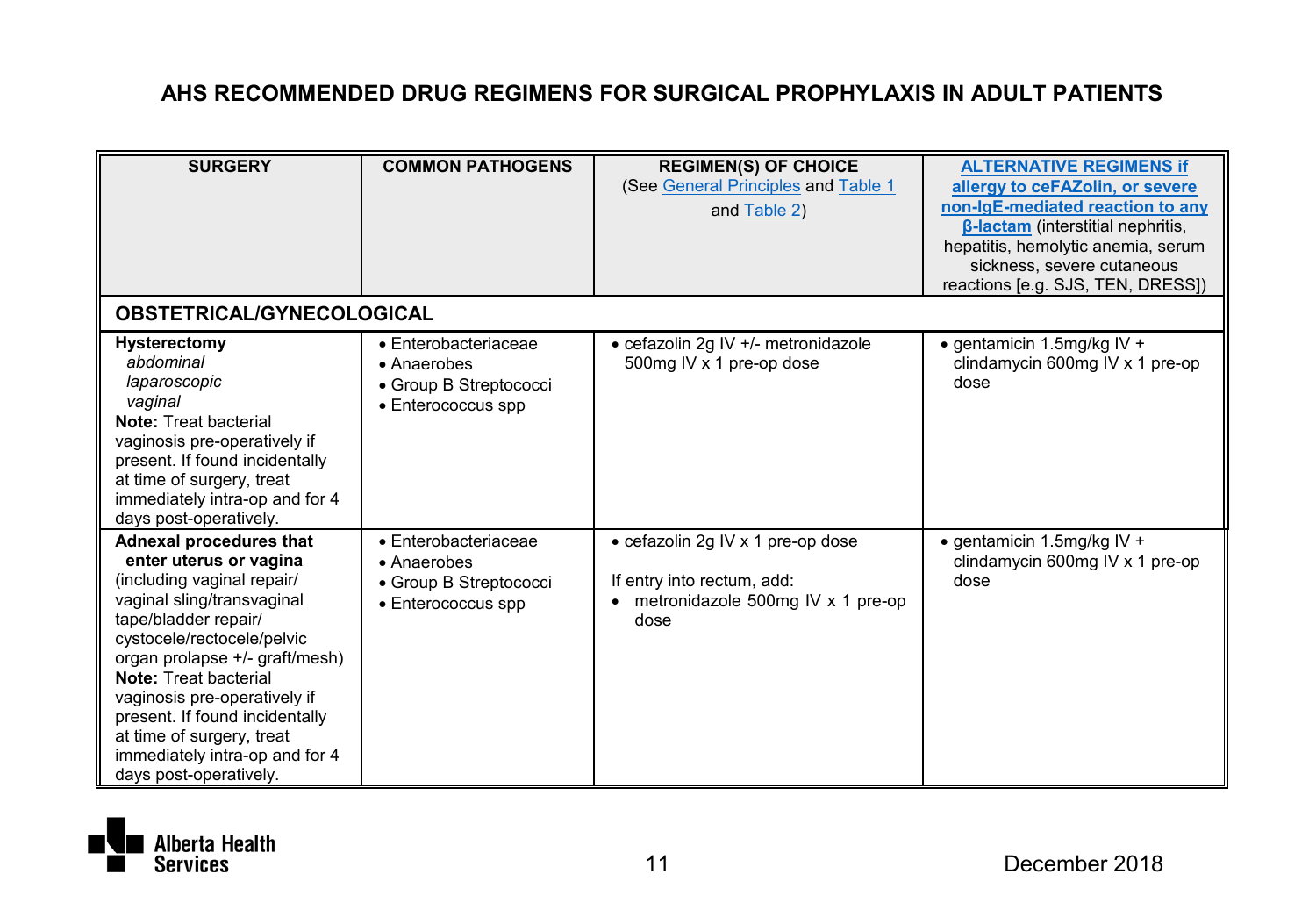| <b>SURGERY</b>                                                                                                        | <b>COMMON PATHOGENS</b> | <b>REGIMEN(S) OF CHOICE</b><br>(See General Principles and Table 1<br>and Table 2) | <b>ALTERNATIVE REGIMENS if</b><br>allergy to ceFAZolin, or severe<br>non-IgE-mediated reaction to any<br><b>B-lactam</b> (interstitial nephritis,<br>hepatitis, hemolytic anemia, serum<br>sickness, severe cutaneous<br>reactions [e.g. SJS, TEN, DRESS]) |
|-----------------------------------------------------------------------------------------------------------------------|-------------------------|------------------------------------------------------------------------------------|------------------------------------------------------------------------------------------------------------------------------------------------------------------------------------------------------------------------------------------------------------|
| <b>OBSTETRICAL/GYNECOLOGICAL</b>                                                                                      |                         |                                                                                    |                                                                                                                                                                                                                                                            |
| <b>Endometrial ablation</b><br><b>Endometrial biopsy</b><br>Cervical tissue excision<br>Intrauterine device Insertion |                         | Prophylaxis not routinely indicated                                                |                                                                                                                                                                                                                                                            |
| <b>Dilatation and curettage</b><br>• postpartum<br>• menorrhagia<br>• missed abortion                                 |                         | Prophylaxis not routinely indicated                                                |                                                                                                                                                                                                                                                            |
| Laparoscopic procedures<br>that do not enter uterus<br>and/or vagina<br>Hysteroscopy                                  |                         | Prophylaxis not routinely indicated                                                |                                                                                                                                                                                                                                                            |

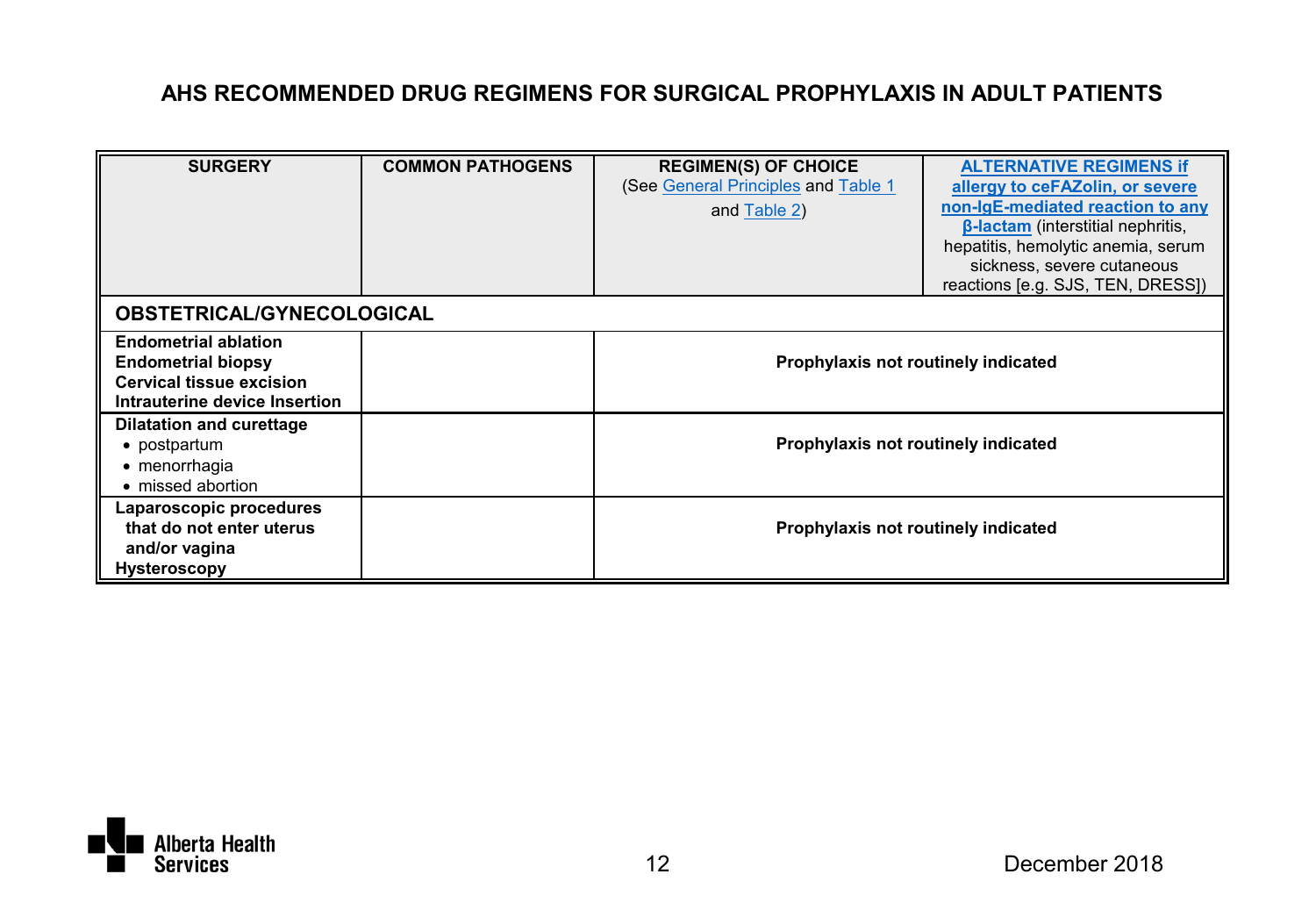| <b>SURGERY</b>                                                                                                                                                                                                                                                                       | <b>COMMON PATHOGENS</b>                                                                           | <b>REGIMEN(S) OF CHOICE</b><br>(See General Principles and<br>Table 1 and Table 2)                                     | <b>ALTERNATIVE REGIMENS if allergy to</b><br>ceFAZolin, or severe non-IgE-mediated<br>reaction to any β-lactam (interstitial<br>nephritis, hepatitis, hemolytic anemia,<br>serum sickness, severe cutaneous<br>reactions [e.g. SJS, TEN, DRESS]) |
|--------------------------------------------------------------------------------------------------------------------------------------------------------------------------------------------------------------------------------------------------------------------------------------|---------------------------------------------------------------------------------------------------|------------------------------------------------------------------------------------------------------------------------|--------------------------------------------------------------------------------------------------------------------------------------------------------------------------------------------------------------------------------------------------|
| <b>UROLOGY</b>                                                                                                                                                                                                                                                                       |                                                                                                   |                                                                                                                        |                                                                                                                                                                                                                                                  |
|                                                                                                                                                                                                                                                                                      |                                                                                                   | Note: If positive urine culture pre-operatively, institute treatment according to culture and susceptibility results.  |                                                                                                                                                                                                                                                  |
| Open or laparoscopic<br>procedures with:<br>• entry into urinary tract<br>· entry into vagina<br>(including vaginal repair/<br>vaginal sling/transvaginal<br>tape/bladder repair/<br>cystocele/rectocele/pelvic<br>organ prolapse +/-<br>graft/mesh)<br>• percutaneous renal surgery | $\bullet$ Enterobacteriaceae<br>• Enterococcus spp<br>• Staphylococcus spp<br>• Streptococcus spp | • cefazolin 2g IV $\times$ 1 pre-op<br>dose<br>If entry into rectum, add:<br>metronidazole 500mg IV x 1<br>pre-op dose | • gentamicin 1.5mg/kg IV +<br>clindamycin 600mg IV x 1 pre-op dose                                                                                                                                                                               |
| Open or laparoscopic<br>procedures with placement<br>of prosthetic material<br>(penile implant, artificial<br>sphincters)                                                                                                                                                            | $\bullet$ Enterobacteriaceae<br>• Enterococcus spp<br>• Staphylococcus spp<br>• Streptococcus spp | cefazolin 2g IV +/-<br>gentamicin 1.5mg/kg IV x 1<br>pre-op dose                                                       | vancomycin 15mg/kg IV +<br>gentamicin 1.5mg/kg IV x 1 pre-op<br>dose                                                                                                                                                                             |
| Adrenalectomy<br>Nephrectomy                                                                                                                                                                                                                                                         | $\bullet$ S. aureus<br>• Streptococcus spp                                                        | cefazolin 2g IV x 1 pre-op<br>dose                                                                                     | • clindamycin 600mg IV x 1 pre-op dose                                                                                                                                                                                                           |

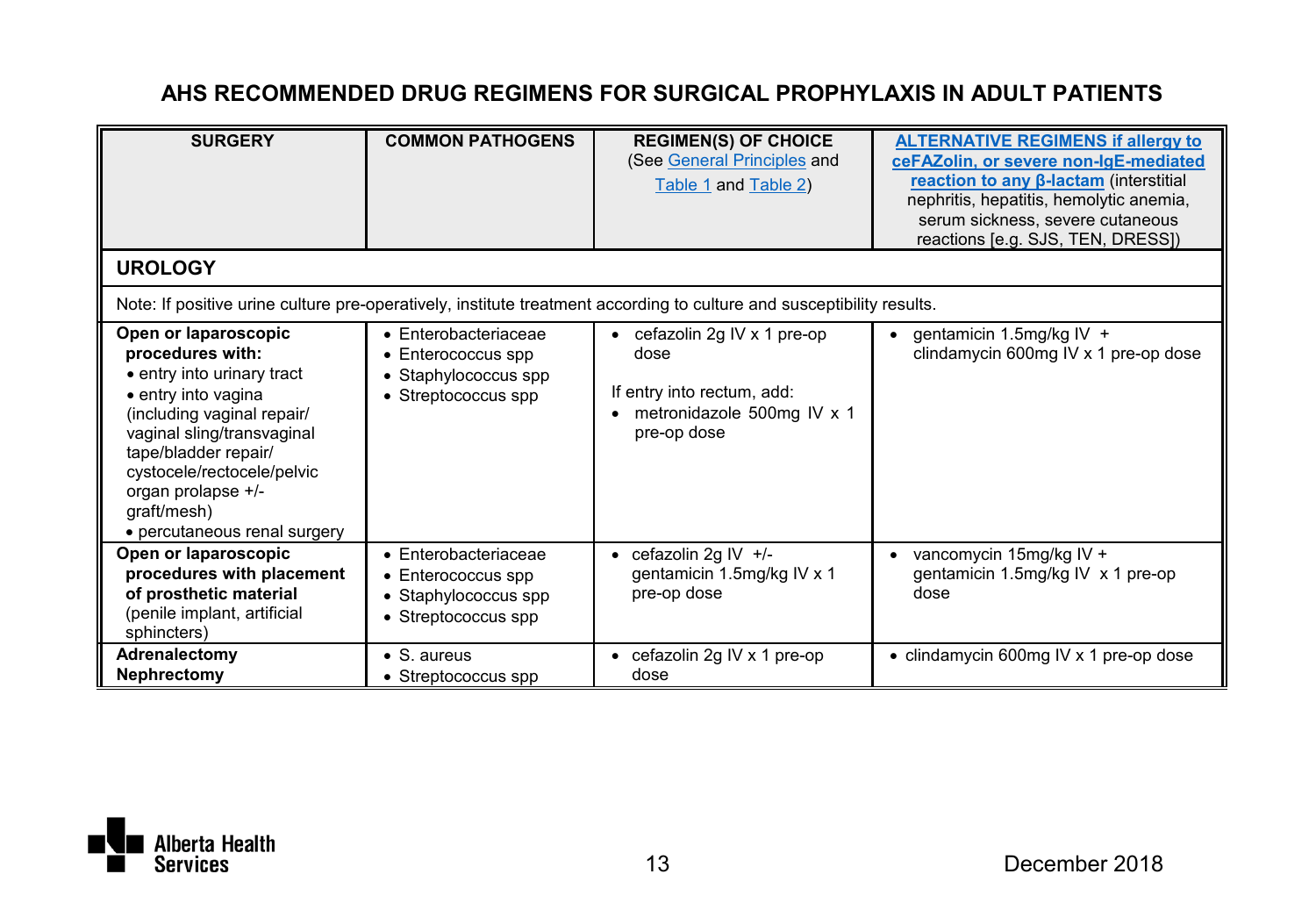| <b>SURGERY</b>                                                                                                                                                                                                              | <b>COMMON PATHOGENS</b> | <b>REGIMEN(S) OF CHOICE</b><br>(See General Principles and<br>Table 1 and Table 2)                                                          | <b>ALTERNATIVE REGIMENS if allergy to</b><br>ceFAZolin, or severe non-IgE-mediated<br>reaction to any β-lactam (interstitial<br>nephritis, hepatitis, hemolytic anemia,<br>serum sickness, severe cutaneous<br>reactions [e.g. SJS, TEN, DRESS]) |
|-----------------------------------------------------------------------------------------------------------------------------------------------------------------------------------------------------------------------------|-------------------------|---------------------------------------------------------------------------------------------------------------------------------------------|--------------------------------------------------------------------------------------------------------------------------------------------------------------------------------------------------------------------------------------------------|
| <b>UROLOGY</b>                                                                                                                                                                                                              |                         |                                                                                                                                             |                                                                                                                                                                                                                                                  |
|                                                                                                                                                                                                                             |                         | Note: If positive urine culture pre-operatively, institute treatment according to culture and susceptibility results.                       |                                                                                                                                                                                                                                                  |
| Urodynamic studies and:<br>• neurogenic bladder<br>bladder outlet obstruction<br>elevated residual volume<br>$\bullet$ > 70 yrs old<br>immunodeficiency/chronic<br>corticosteroid use<br>chronic urinary<br>catheterization |                         | Oral regimens: (give 1-2 h pre-<br>op)<br>co-trimoxazole 1 DS tablet<br>PO x 1 dose<br>Alternative:<br>• ciprofloxacin 500mg PO x 1<br>dose | Oral regimens: (give 1-2 h pre-op)<br>• co-trimoxazole 1 DS tablet PO x 1<br>dose<br>Alternative:<br>• ciprofloxacin 500mg PO x 1 dose                                                                                                           |

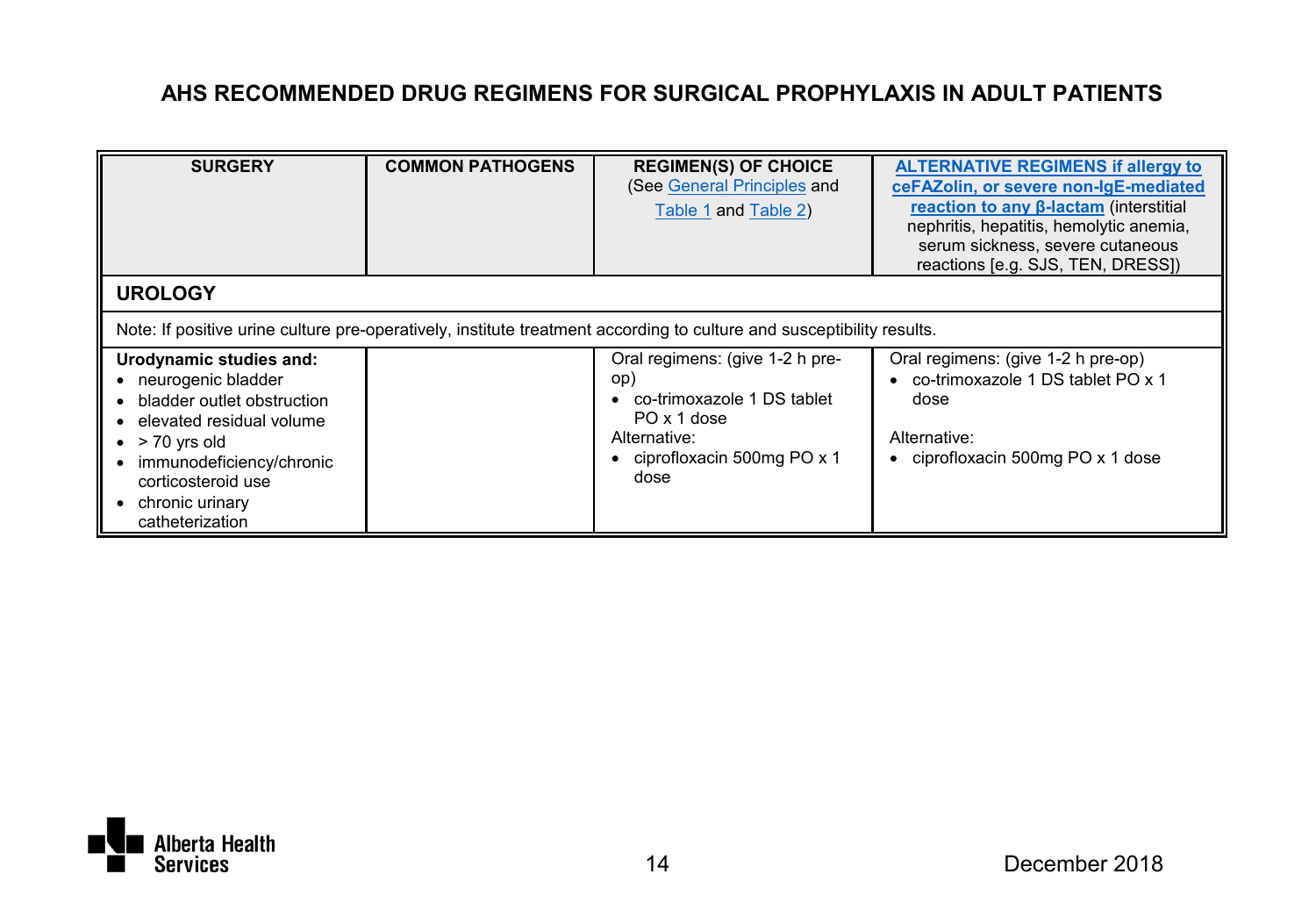| <b>SURGERY</b>                                                                                                                                                                            | <b>COMMON PATHOGENS</b>                                                 | <b>REGIMEN(S) OF CHOICE</b><br>(See General Principles and Table 1<br>and Table 2)                                                                                                                                               | <b>ALTERNATIVE REGIMENS if</b><br>allergy to ceFAZolin, or severe<br>non-IgE-mediated reaction to any<br><b>B-lactam</b> (interstitial nephritis,<br>hepatitis, hemolytic anemia, serum<br>sickness, severe cutaneous<br>reactions [e.g. SJS, TEN, DRESS]) |
|-------------------------------------------------------------------------------------------------------------------------------------------------------------------------------------------|-------------------------------------------------------------------------|----------------------------------------------------------------------------------------------------------------------------------------------------------------------------------------------------------------------------------|------------------------------------------------------------------------------------------------------------------------------------------------------------------------------------------------------------------------------------------------------------|
| <b>UROLOGY</b>                                                                                                                                                                            |                                                                         |                                                                                                                                                                                                                                  |                                                                                                                                                                                                                                                            |
|                                                                                                                                                                                           |                                                                         | Note: If positive urine culture pre-operatively, institute treatment according to culture and susceptibility results.                                                                                                            |                                                                                                                                                                                                                                                            |
| Cystoscopy, no risk factors                                                                                                                                                               | $\bullet$ Enterobacteriaceae<br>• Pseudomonas spp<br>• Enterococcus spp | Prophylaxis not routinely indicated unless risk factors                                                                                                                                                                          |                                                                                                                                                                                                                                                            |
| Cystoscopy with risk<br>factors:<br>• prolonged indwelling<br>catheter<br>• intermittent catheterization<br>• urinary retention<br>• previous urinary tract<br>infection<br>• neutropenia | $\bullet$ Enterobacteriaceae<br>• Pseudomonas spp<br>• Enterococcus spp | Oral regimens: (give 1-2 h pre-op)<br>• ciprofloxacin 500mg PO<br>or<br>co-trimoxazole 1 DS tablet PO<br>or<br>Parenteral regimens*:<br>• ceftriaxone 1g IV x 1 pre-op dose<br>or<br>• gentamicin 1.5mg/kg IV x 1 pre-op<br>dose | Oral regimens: (give 1-2 h pre-op)<br>• ciprofloxacin 500mg PO<br>or<br>co-trimoxazole 1 DS tablet PO<br>or<br>Parenteral regimen*:<br>gentamicin 1.5mg/kg IV x 1 pre-<br>op dose                                                                          |
| Cystourethroscopy with:<br>manipulation, dilatation,<br>biopsy, fulguration, resection<br>or ureteral instrumentation<br>Ureteroscopy ± stent                                             |                                                                         | *Note: consider parenteral regimen for<br>patients who have received multiple<br>previous antibiotic courses.                                                                                                                    | *Note: consider parenteral regimen<br>for patients who have received<br>multiple previous antibiotic courses.                                                                                                                                              |

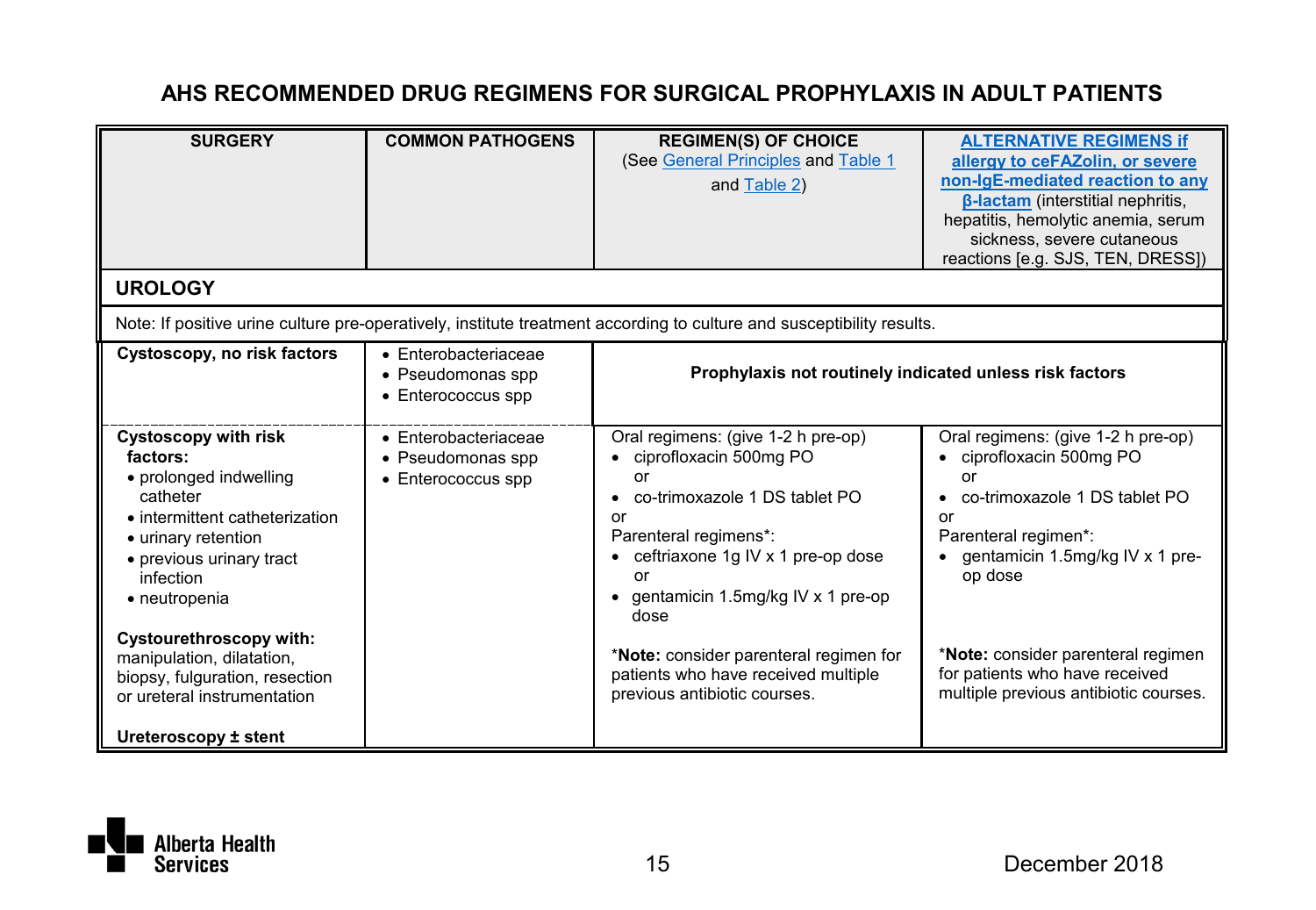| <b>SURGERY</b>                                                                                                                                                                                    | <b>COMMON PATHOGENS</b>                                                 | <b>REGIMEN(S) OF CHOICE</b><br>(See General Principles and Table 1<br>and Table 2)                                                                                                                                              | <b>ALTERNATIVE REGIMENS if</b><br>allergy to ceFAZolin, or severe<br>non-IgE-mediated reaction to<br>any B-lactam (interstitial nephritis,<br>hepatitis, hemolytic anemia, serum<br>sickness, severe cutaneous<br>reactions [e.g. SJS, TEN, DRESS]) |
|---------------------------------------------------------------------------------------------------------------------------------------------------------------------------------------------------|-------------------------------------------------------------------------|---------------------------------------------------------------------------------------------------------------------------------------------------------------------------------------------------------------------------------|-----------------------------------------------------------------------------------------------------------------------------------------------------------------------------------------------------------------------------------------------------|
| <b>UROLOGY</b>                                                                                                                                                                                    |                                                                         |                                                                                                                                                                                                                                 |                                                                                                                                                                                                                                                     |
|                                                                                                                                                                                                   |                                                                         | Note: If positive urine culture pre-operatively, institute treatment according to culture and susceptibility results.                                                                                                           |                                                                                                                                                                                                                                                     |
| Shock-wave lithotripsy, no<br>risk factors                                                                                                                                                        | · Enterobacteriaceae<br>• Pseudomonas spp<br>• Enterococcus spp         | Prophylaxis not routinely indicated unless risk factors                                                                                                                                                                         |                                                                                                                                                                                                                                                     |
| Shock-wave lithotripsy with<br>risk factors:<br>· large stone burden<br>• proximal stone<br>$\bullet$ stone $\geq 2$ cm<br>· associated pyuria<br>• history of pyelonephritis<br>• stent in place | $\bullet$ Enterobacteriaceae<br>• Pseudomonas spp<br>• Enterococcus spp | Oral regimens: (give 1-2 h pre-op)<br>ciprofloxacin 500mg PO<br>or<br>co-trimoxazole 1 DS tablet PO<br>٠<br>or<br>Parenteral regimens*:<br>ceftriaxone 1g IV x 1 pre-op dose<br>or<br>gentamicin 1.5mg/kg IV x 1 pre-op<br>dose | Oral regimens: (give 1-2 h pre-op)<br>ciprofloxacin 500mg PO<br>co-trimoxazole 1 DS tablet PO<br>or<br>Parenteral regimen*:<br>gentamicin 1.5mg/kg IV x 1 pre-<br>op dose                                                                           |
|                                                                                                                                                                                                   |                                                                         | *Note: consider parenteral regimen<br>for patients who have received<br>multiple previous antibiotic courses.                                                                                                                   | *Note: consider parenteral regimen<br>for patients who have received<br>multiple previous antibiotic courses.                                                                                                                                       |

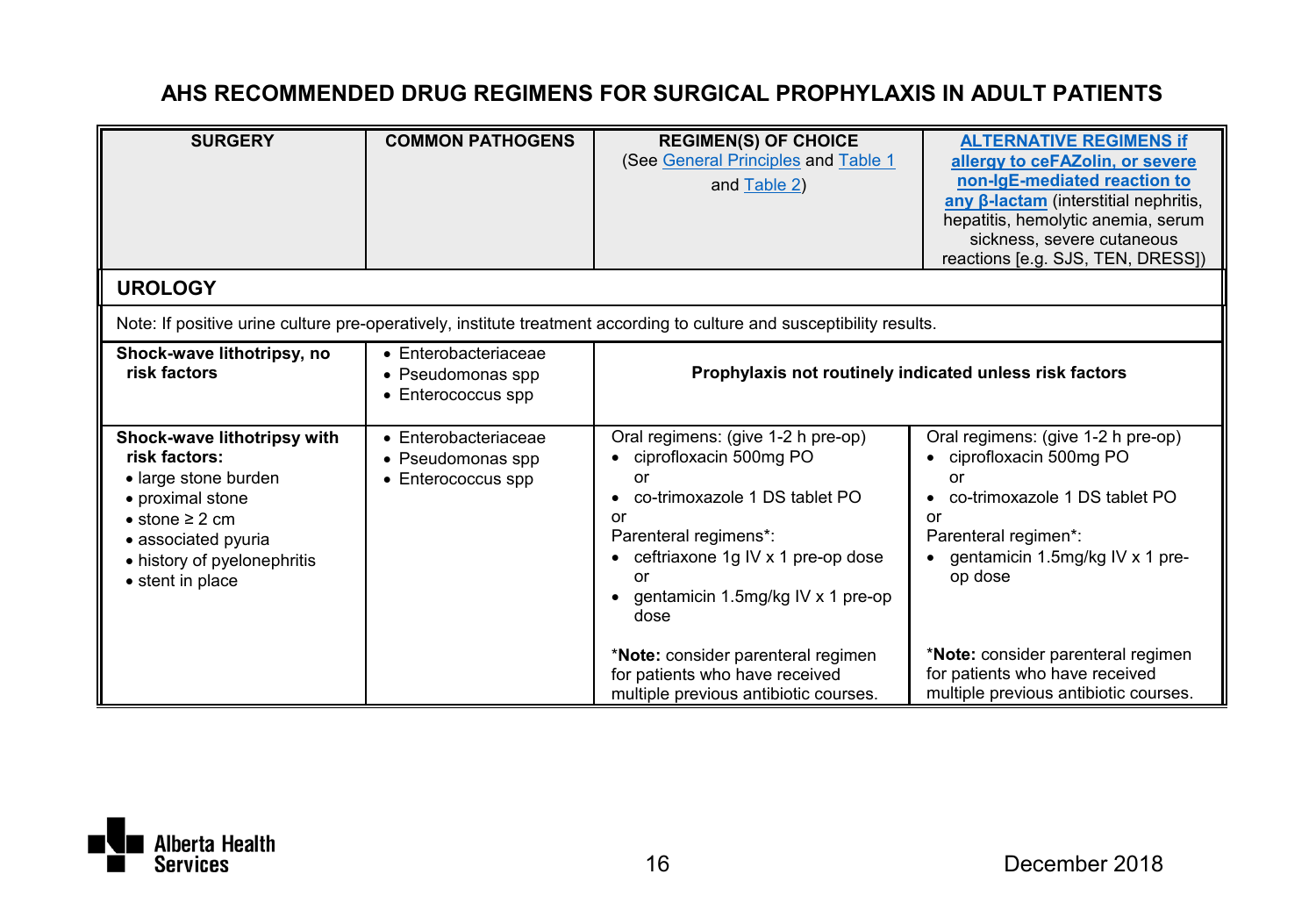| <b>SURGERY</b>                                                                                                                                                                                                                                                    | <b>COMMON PATHOGENS</b>                                                 | <b>REGIMEN(S) OF CHOICE</b><br>(See General Principles and Table 1<br>and Table 2)                                                                                                                                               | <b>ALTERNATIVE REGIMENS If</b><br>allergy to ceFAZolin, or severe<br>non-IgE-mediated reaction to<br>any B-lactam (interstitial nephritis,<br>hepatitis, hemolytic anemia, serum<br>sickness, severe cutaneous<br>reactions [e.g. SJS, TEN, DRESS]) |
|-------------------------------------------------------------------------------------------------------------------------------------------------------------------------------------------------------------------------------------------------------------------|-------------------------------------------------------------------------|----------------------------------------------------------------------------------------------------------------------------------------------------------------------------------------------------------------------------------|-----------------------------------------------------------------------------------------------------------------------------------------------------------------------------------------------------------------------------------------------------|
| <b>UROLOGY</b>                                                                                                                                                                                                                                                    |                                                                         |                                                                                                                                                                                                                                  |                                                                                                                                                                                                                                                     |
|                                                                                                                                                                                                                                                                   |                                                                         | Note: If positive urine culture pre-operatively, institute treatment according to culture and susceptibility results.                                                                                                            |                                                                                                                                                                                                                                                     |
| Percutaneous nephro-<br>lithotomy<br><b>Nephrostomy insertion</b><br>Nephrostomy tube change -<br>high risk:<br>· advanced age<br>• anatomical abnormality of<br>urinary tract<br>• immunodeficiency/chronic<br>corticosteroid use<br>• prolonged hospitalization | $\bullet$ Enterobacteriaceae<br>• Pseudomonas spp<br>• Enterococcus spp | Oral regimens: (give 1-2 h pre-op)<br>• ciprofloxacin 500mg PO<br>or<br>co-trimoxazole 1 DS tablet PO<br>or<br>Parenteral regimens*:<br>• ceftriaxone 1g IV x 1 pre-op dose<br>or<br>• gentamicin 1.5mg/kg IV x 1 pre-op<br>dose | Oral regimens: (give 1-2 h pre-op)<br>• ciprofloxacin 500mg PO<br>or<br>co-trimoxazole 1 DS tablet PO<br>or<br>Parenteral regimen*:<br>gentamicin 1.5mg/kg IV x 1 pre-<br>op dose                                                                   |
| • externalized catheter<br>• prolonged indwelling<br>catheter<br>• poor nutritional status<br>• smoking                                                                                                                                                           |                                                                         | *Note: consider parenteral regimen for<br>patients who have received multiple<br>previous antibiotic courses.                                                                                                                    | *Note: consider parenteral regimen<br>for patients who have received<br>multiple previous antibiotic<br>courses.                                                                                                                                    |

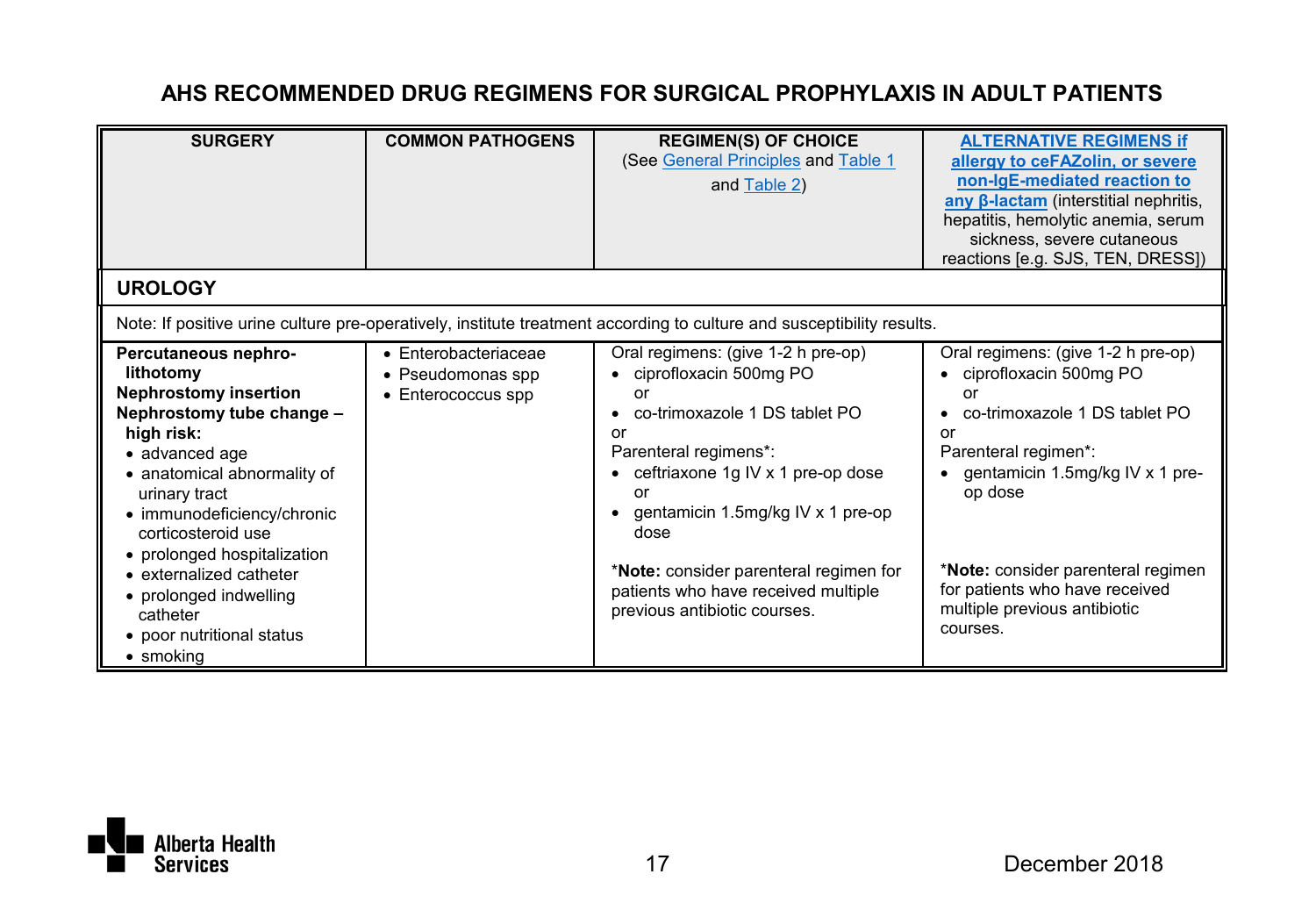| <b>SURGERY</b><br><b>UROLOGY</b>                                                                                                           | <b>COMMON</b><br><b>PATHOGENS</b>                                       | <b>REGIMEN(S) OF CHOICE</b><br>(See General Principles and Table 1<br>and Table 2)                                                                                                                                                                                                                                                                                                                                                                                                                                                                                                                                                                                                                                     | <b>ALTERNATIVE REGIMENS if allergy</b><br>to ceFAZolin, or severe non-IgE-<br>mediated reaction to any <b>B-lactam</b><br>(interstitial nephritis, hepatitis,<br>hemolytic anemia, serum sickness,<br>severe cutaneous reactions [e.g. SJS,<br>TEN, DRESSI)                                                                                                                                                                                                                                                                                                                                                                                                                                                |
|--------------------------------------------------------------------------------------------------------------------------------------------|-------------------------------------------------------------------------|------------------------------------------------------------------------------------------------------------------------------------------------------------------------------------------------------------------------------------------------------------------------------------------------------------------------------------------------------------------------------------------------------------------------------------------------------------------------------------------------------------------------------------------------------------------------------------------------------------------------------------------------------------------------------------------------------------------------|------------------------------------------------------------------------------------------------------------------------------------------------------------------------------------------------------------------------------------------------------------------------------------------------------------------------------------------------------------------------------------------------------------------------------------------------------------------------------------------------------------------------------------------------------------------------------------------------------------------------------------------------------------------------------------------------------------|
|                                                                                                                                            |                                                                         | Note: If positive urine culture pre-operatively, institute treatment according to culture and susceptibility results.                                                                                                                                                                                                                                                                                                                                                                                                                                                                                                                                                                                                  |                                                                                                                                                                                                                                                                                                                                                                                                                                                                                                                                                                                                                                                                                                            |
| <b>Transrectal prostatic biopsy</b><br><b>Transurethral prostatectomy</b><br>(TURP)<br><b>Transurethral resection of</b><br>bladder tumour | $\bullet$ Enterobacteriaceae<br>• Pseudomonas spp<br>• Enterococcus spp | Oral regimens: (give 1-2 h pre-op)<br>• ciprofloxacin 500mg PO x 1 dose<br>or<br>co-trimoxazole 1 DS tablet PO x 1<br>dose<br>Moderate risk: antibiotic therapy in last<br>6 months, chronic indwelling urinary<br>catheter, diabetes mellitus, chronic<br>corticosteroid use, immunodeficiency,<br>prostate volume ≥ 75mL/severe<br>voiding disturbance, recent (6 months)<br>international travel (other than to South<br>Asia), previous urine culture with<br>ciprofloxacin or co-trimoxazole-<br>resistant organism, previous sepsis<br>following prostate biopsy)<br>Oral regimens: (give 1-2 h pre-op)<br>• ciprofloxacin 500mg PO x 1 dose<br>or<br>• co-trimoxazole 1 DS tablet PO x 1<br>dose<br><b>PLUS</b> | Oral regimens: (give 1-2 h pre-op)<br>• ciprofloxacin 500mg PO x 1 dose<br>or<br>co-trimoxazole 1 DS tablet PO x 1<br>dose<br>Moderate risk: antibiotic therapy in<br>last 6 months, chronic indwelling<br>urinary catheter, diabetes mellitus,<br>chronic corticosteroid use.<br>immunodeficiency, prostate volume ≥<br>75mL/severe voiding disturbance,<br>recent (6 months) international travel<br>(other than to South Asia), previous<br>urine culture with ciprofloxacin or co-<br>trimoxazole-resistant organism,<br>previous sepsis following prostate<br>biopsy)<br>Oral regimens: (give 1-2 h pre-op)<br>• ciprofloxacin 500mg PO x 1 dose<br>or<br>• co-trimoxazole 1 DS tablet PO x 1<br>dose |

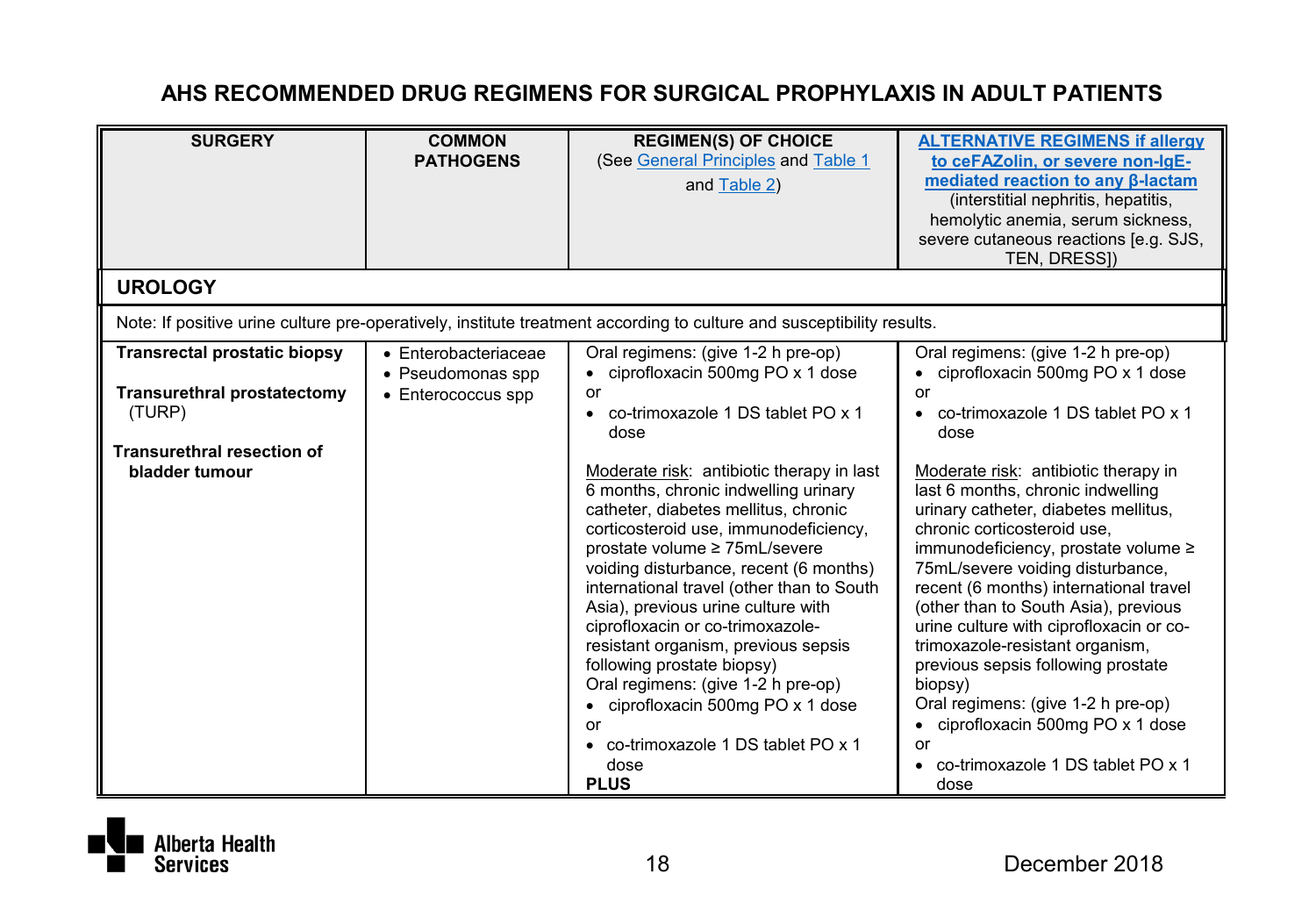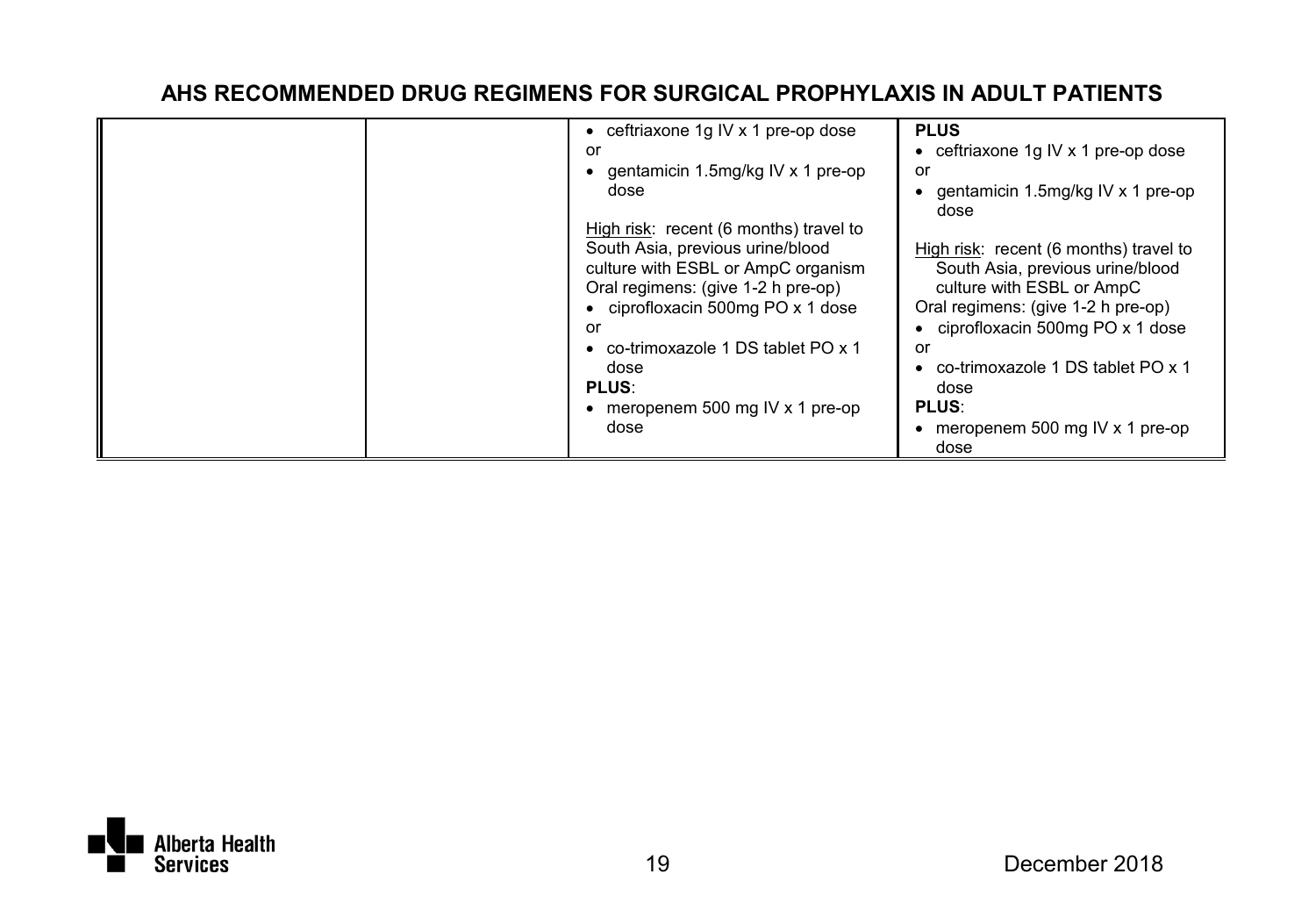| <b>SURGERY</b>                                        | <b>COMMON PATHOGENS</b>                                                                    | <b>REGIMEN(S) OF CHOICE</b><br>(See General Principles and Table 1<br>and Table 2)                                    | <b>ALTERNATIVE REGIMENS if</b><br>allergy to ceFAZolin, or severe<br>non-IgE-mediated reaction to any<br><b>B-lactam</b> (interstitial nephritis,<br>hepatitis, hemolytic anemia, serum<br>sickness, severe cutaneous<br>reactions [e.g. SJS, TEN, DRESS]) |
|-------------------------------------------------------|--------------------------------------------------------------------------------------------|-----------------------------------------------------------------------------------------------------------------------|------------------------------------------------------------------------------------------------------------------------------------------------------------------------------------------------------------------------------------------------------------|
| <b>UROLOGY</b>                                        |                                                                                            |                                                                                                                       |                                                                                                                                                                                                                                                            |
|                                                       |                                                                                            | Note: If positive urine culture pre-operatively, institute treatment according to culture and susceptibility results. |                                                                                                                                                                                                                                                            |
| Prostatectomy:<br>radical<br>suprapubic<br>Cystectomy | $\bullet$ Enterobacteriaceae<br>• Staphylococcus spp<br>• Streptococcus spp                | • cefazolin 2g IV x 1 pre-op dose                                                                                     | $\bullet$ gentamicin 1.5mg/kg IV +<br>clindamycin 600mg IV x 1 pre-op<br>dose                                                                                                                                                                              |
| Cystectomy with ileal<br>conduit/urinary diversion    | $\bullet$ Enterobacteriaceae<br>• Anaerobes<br>• Staphylococcus spp<br>• Streptococcus spp | cefazolin 2g IV + metronidazole<br>500mg IV x 1 pre-op dose                                                           | $\bullet$ gentamicin 1.5mg/kg IV +<br>clindamycin 600mg IV x 1 pre-op<br>dose                                                                                                                                                                              |
| Vasectomy                                             |                                                                                            | Prophylaxis not routinely indicated                                                                                   |                                                                                                                                                                                                                                                            |

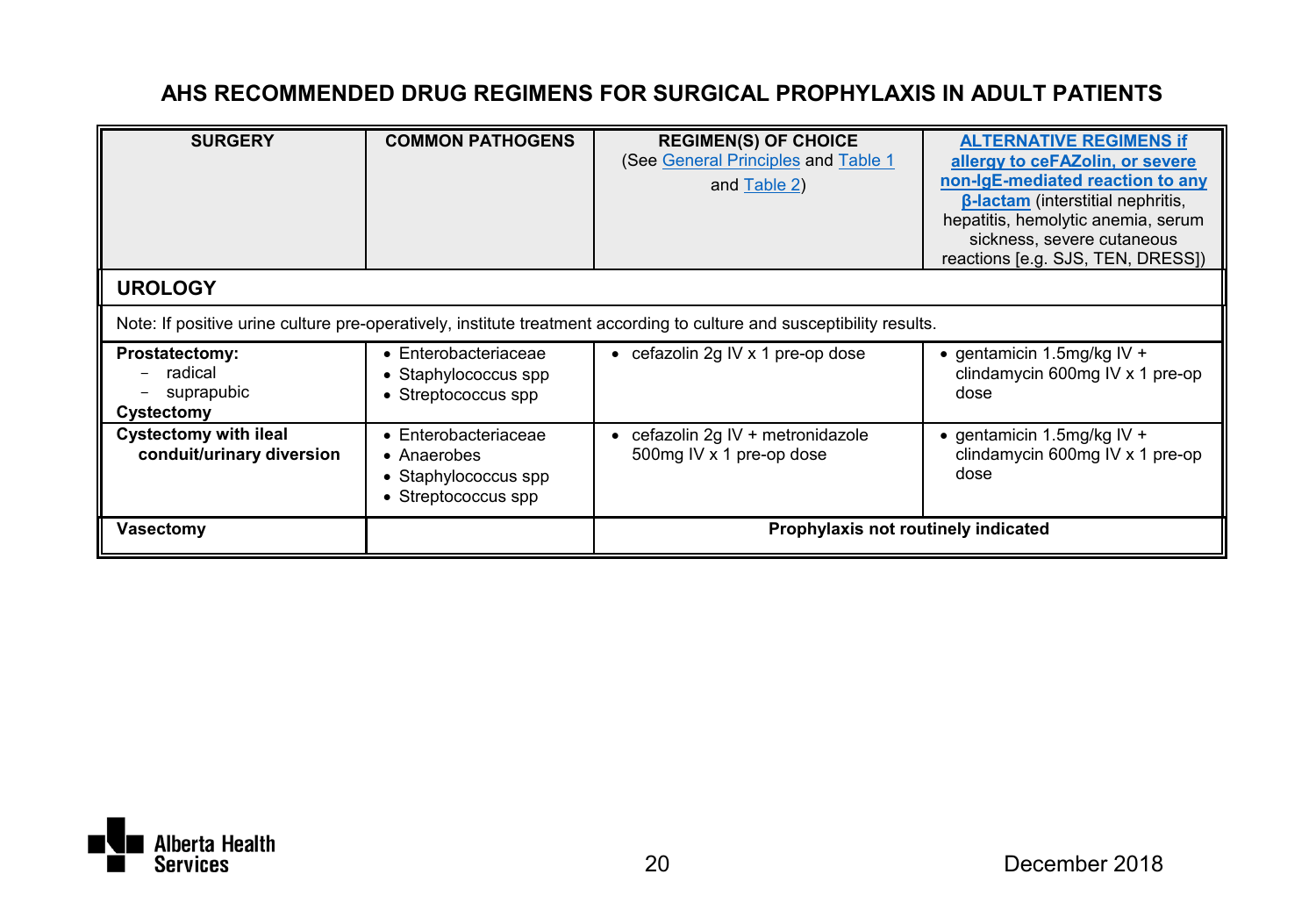| <b>SURGERY</b>                                                                                                                                                                                                                                                                                                                                                                                                                                                                                                                                                                                                                                                                                                                                                                                                                                         | <b>COMMON PATHOGENS</b>                                                                                               | <b>REGIMEN(S) OF CHOICE</b><br>(See General Principles and Table<br>1 and Table 2)                                                                                                                                                          | <b>ALTERNATIVE REGIMENS if allergy</b><br>to ceFAZolin, or severe non-lgE-<br>mediated reaction to any <b>B-lactam</b><br>(interstitial nephritis, hepatitis,<br>hemolytic anemia, serum sickness,<br>severe cutaneous reactions [e.g. SJS,<br>TEN, DRESSI) |
|--------------------------------------------------------------------------------------------------------------------------------------------------------------------------------------------------------------------------------------------------------------------------------------------------------------------------------------------------------------------------------------------------------------------------------------------------------------------------------------------------------------------------------------------------------------------------------------------------------------------------------------------------------------------------------------------------------------------------------------------------------------------------------------------------------------------------------------------------------|-----------------------------------------------------------------------------------------------------------------------|---------------------------------------------------------------------------------------------------------------------------------------------------------------------------------------------------------------------------------------------|-------------------------------------------------------------------------------------------------------------------------------------------------------------------------------------------------------------------------------------------------------------|
| <b>CARDIAC</b>                                                                                                                                                                                                                                                                                                                                                                                                                                                                                                                                                                                                                                                                                                                                                                                                                                         |                                                                                                                       |                                                                                                                                                                                                                                             |                                                                                                                                                                                                                                                             |
| - Preoperative assessment of nasal culture for S. aureus carriage should be considered.<br>If nasal S. aureus (MSSA or MRSA) carrier, suggest intranasal mupirocin 2% bid for 4 days prior to surgery ± chlorhexidine 4% body wash<br>the day prior to surgery.<br>NB: No evidence of benefit if not nasal S, aureus carrier.<br>- The safety and efficacy of topical antibiotics applied to the sternum has not been established and is currently not recommended.<br>- Vancomycin alone should be restricted to true cefazolin allergy as it is associated with a higher frequency of postoperative infections (including<br>Gram positive infections).<br>- For patients with known MRSA colonization or past infection, add vancomycin to surgical prophylaxis regimen. (NB: Evidence for adding<br>vancomycin is based on bundled interventions.) |                                                                                                                       |                                                                                                                                                                                                                                             |                                                                                                                                                                                                                                                             |
| Open heart surgery<br><b>Prosthetic valve</b><br>Coronary artery bypass<br>Other open heart surgery                                                                                                                                                                                                                                                                                                                                                                                                                                                                                                                                                                                                                                                                                                                                                    | $\bullet$ S. aureus<br>• Coaqulase negative<br>staphylococcus (CoNS)<br>• Corynebacterium spp<br>• Enterobacteriaceae | $\bullet$ cefazolin 2q IV x 1 pre-op dose<br>If MRSA colonization/past infection,<br>add:<br>• vancomycin 15 mg/kg IV x 1 pre-<br>op dose <sup>1</sup><br><sup>1</sup> Evidence for adding vancomycin is based<br>on bundled interventions. | vancomycin 15mg/kg IV x 1 pre-op<br>dose<br>If patient hospitalized > 3 days prior<br>$\bullet$<br>to surgery, or saphenous vein<br>procedure, add gentamicin 5mg/kg<br>IV x 1 pre-op dose                                                                  |

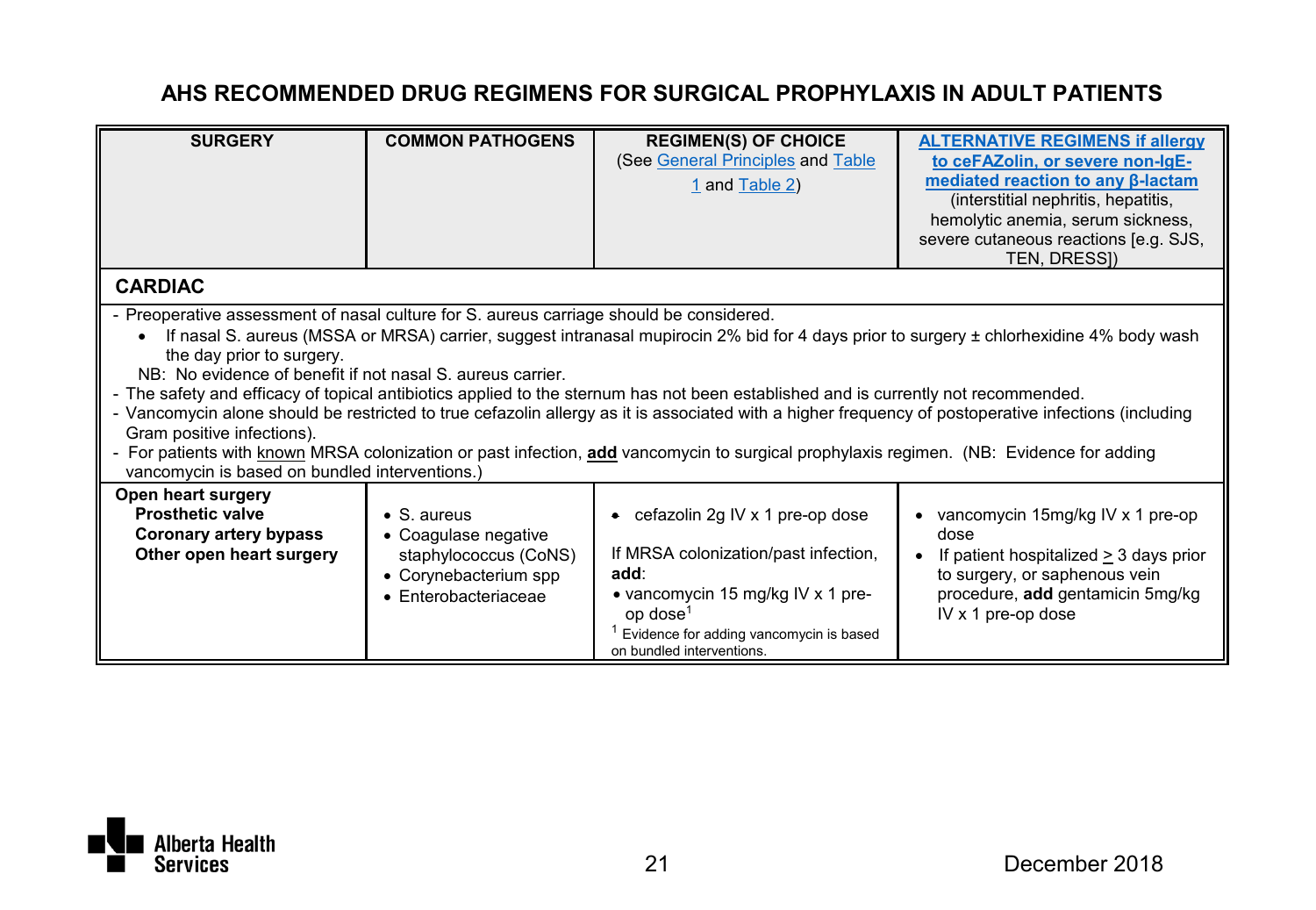| <b>SURGERY</b>                                                                          | <b>COMMON PATHOGENS</b>                                                                                                                 | <b>REGIMEN(S) OF CHOICE</b><br>(See General Principles and Table                                                                                                                                                                                                                           | <b>ALTERNATIVE REGIMENS if allergy</b><br>to ceFAZolin, or severe non-lgE- |
|-----------------------------------------------------------------------------------------|-----------------------------------------------------------------------------------------------------------------------------------------|--------------------------------------------------------------------------------------------------------------------------------------------------------------------------------------------------------------------------------------------------------------------------------------------|----------------------------------------------------------------------------|
|                                                                                         |                                                                                                                                         | 1 and Table 2)                                                                                                                                                                                                                                                                             | mediated reaction to any B-lactam                                          |
|                                                                                         |                                                                                                                                         |                                                                                                                                                                                                                                                                                            | (interstitial nephritis, hepatitis,<br>hemolytic anemia, serum sickness,   |
|                                                                                         |                                                                                                                                         |                                                                                                                                                                                                                                                                                            | severe cutaneous reactions [e.g. SJS,                                      |
|                                                                                         |                                                                                                                                         |                                                                                                                                                                                                                                                                                            | TEN, DRESSI)                                                               |
| <b>CARDIAC</b>                                                                          |                                                                                                                                         |                                                                                                                                                                                                                                                                                            |                                                                            |
| - Preoperative assessment of nasal culture for S. aureus carriage should be considered. |                                                                                                                                         |                                                                                                                                                                                                                                                                                            |                                                                            |
|                                                                                         |                                                                                                                                         | If nasal S. aureus (MSSA or MRSA) carrier, suggest intranasal mupirocin 2% bid for 4 days prior to surgery ± chlorhexidine 4% body wash                                                                                                                                                    |                                                                            |
|                                                                                         | the day prior to surgery. NB: No evidence of benefit if not nasal S. aureus carrier.                                                    |                                                                                                                                                                                                                                                                                            |                                                                            |
|                                                                                         |                                                                                                                                         | - The safety and efficacy of topical antibiotics applied to the sternum has not been established and is currently not recommended.<br>- Vancomycin alone should be restricted to true cefazolin allergy as it is associated with a higher frequency of postoperative infections (including |                                                                            |
| Gram positive infections).                                                              |                                                                                                                                         |                                                                                                                                                                                                                                                                                            |                                                                            |
|                                                                                         | - For patients with known MRSA colonization or past infection, add vancomycin to surgical prophylaxis regimen. (NB: Evidence for adding |                                                                                                                                                                                                                                                                                            |                                                                            |
| vancomycin is based on bundled interventions.)                                          |                                                                                                                                         |                                                                                                                                                                                                                                                                                            |                                                                            |
| Placement of electrophysio-                                                             | $\bullet$ S. aureus                                                                                                                     | • cefazolin 2g IV x 1 pre-op dose                                                                                                                                                                                                                                                          | • vancomycin 15mg/kg IV x 1 pre-op                                         |
| logic devices (e.g.                                                                     | • Coaqulase negative                                                                                                                    |                                                                                                                                                                                                                                                                                            | dose                                                                       |
| pacemaker, implantable<br>cardioverter-defibrillator                                    | staphylococcus (CoNS)                                                                                                                   | If MRSA colonization/past infection,                                                                                                                                                                                                                                                       |                                                                            |
| (ICD), ventricular assist                                                               | $\bullet$ C. acnes                                                                                                                      | add:<br>• vancomycin 15 mg/kg IV x 1 pre-                                                                                                                                                                                                                                                  |                                                                            |
| devices)                                                                                |                                                                                                                                         | op dose <sup>1</sup>                                                                                                                                                                                                                                                                       |                                                                            |
| <b>Transcatheter aortic valve</b>                                                       |                                                                                                                                         | <sup>1</sup> Evidence for adding vancomvcin is based                                                                                                                                                                                                                                       |                                                                            |
| implantation (TAVI)                                                                     |                                                                                                                                         | on bundled interventions.                                                                                                                                                                                                                                                                  |                                                                            |
| Left atrial occlusion devices                                                           |                                                                                                                                         |                                                                                                                                                                                                                                                                                            |                                                                            |
| <b>Ventriculoatrial shunts</b>                                                          |                                                                                                                                         |                                                                                                                                                                                                                                                                                            |                                                                            |
| <b>Arterial patches</b>                                                                 |                                                                                                                                         |                                                                                                                                                                                                                                                                                            |                                                                            |
| Cardiac catheterization<br>including angioplasty +/-                                    |                                                                                                                                         |                                                                                                                                                                                                                                                                                            |                                                                            |
| stentina                                                                                |                                                                                                                                         |                                                                                                                                                                                                                                                                                            | Prophylaxis not routinely indicated                                        |
| Transesophageal                                                                         |                                                                                                                                         |                                                                                                                                                                                                                                                                                            |                                                                            |
| echocardiogram                                                                          |                                                                                                                                         |                                                                                                                                                                                                                                                                                            |                                                                            |

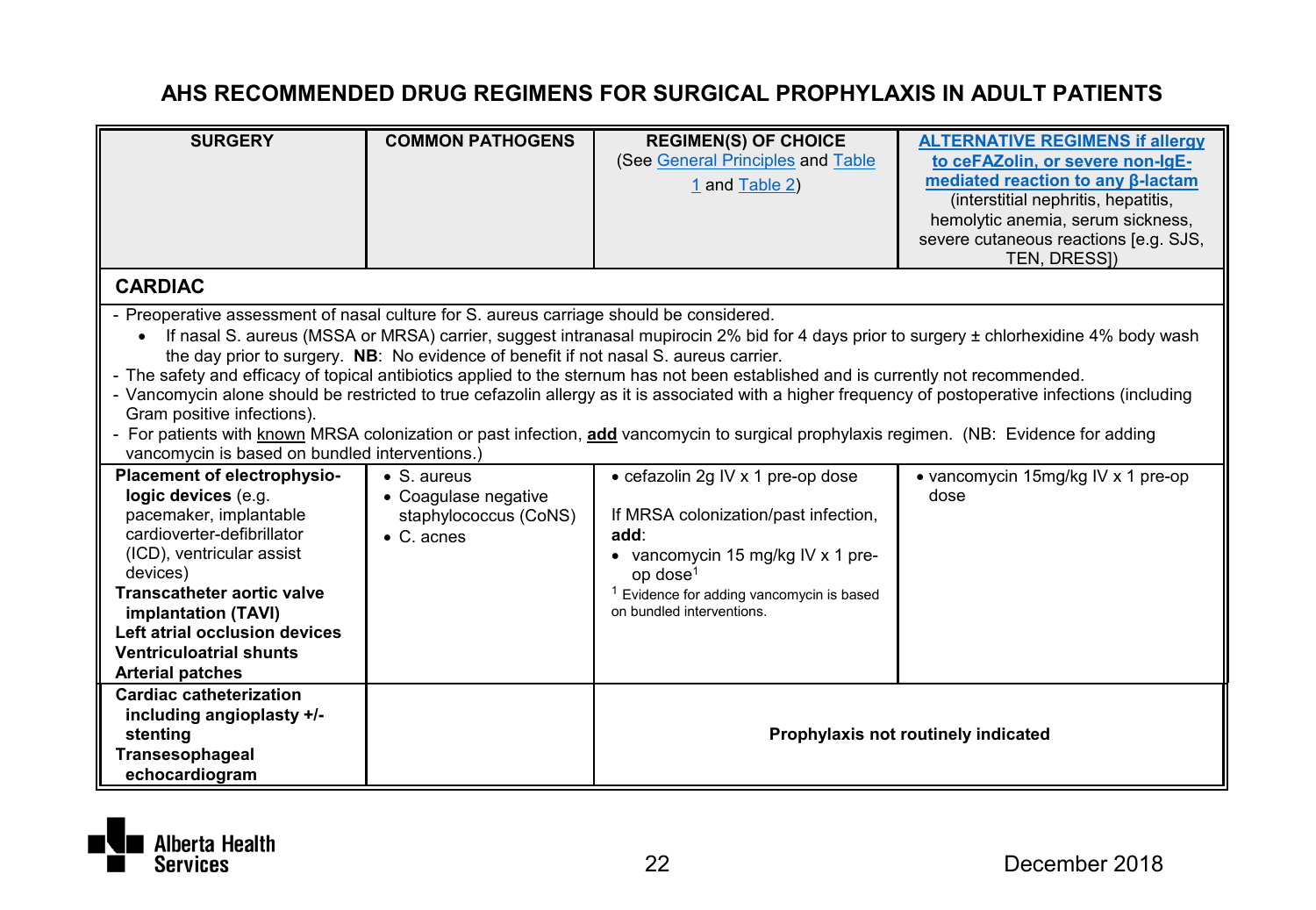| <b>SURGERY</b>                                                                                         | <b>COMMON PATHOGENS</b>                                                                                                                 | <b>REGIMEN(S) OF CHOICE</b><br>(See General Principles and Table 1<br>and Table 2) | <b>ALTERNATIVE REGIMENS if</b><br>allergy to ceFAZolin, or severe<br>non-IgE-mediated reaction to any<br><b>B-lactam</b> (interstitial nephritis,<br>hepatitis, hemolytic anemia, serum<br>sickness, severe cutaneous<br>reactions [e.g. SJS, TEN, DRESS]) |
|--------------------------------------------------------------------------------------------------------|-----------------------------------------------------------------------------------------------------------------------------------------|------------------------------------------------------------------------------------|------------------------------------------------------------------------------------------------------------------------------------------------------------------------------------------------------------------------------------------------------------|
| <b>THORACIC</b>                                                                                        |                                                                                                                                         |                                                                                    |                                                                                                                                                                                                                                                            |
| <b>Esophageal procedures</b><br>WITH mucosal breach,<br>including laparoscopic                         | $\bullet$ S. aureus<br>• Coagulase negative<br>staphylococcus (CoNS)<br>• Streptococcus spp<br>• Enterobacteriaceae<br>• Oral anaerobes | cefazolin 2g IV + metronidazole<br>500mg IV x 1 pre-op dose                        | • clindamycin 600mg IV +<br>gentamicin 5mg/kg IV x 1 pre-op<br>dose                                                                                                                                                                                        |
| <b>Excision of Zenker's</b><br>diverticulum                                                            |                                                                                                                                         | • cefazolin 2g IV + metronidazole<br>500mg IV x 1 pre-op dose                      | $\bullet$ clindamycin 600mg IV +<br>gentamicin 5mg/kg IV x 1 pre-op<br>dose                                                                                                                                                                                |
| <b>Esophageal procedures</b><br>withOUT mucosal breach,<br>e.g. anti-reflux surgery, Heller<br>myotomy |                                                                                                                                         | • cefazolin 2q IV x 1 pre-op dose                                                  | $\bullet$ clindamycin 600mg IV +<br>gentamicin 5mg/kg IV x 1 pre-op<br>dose                                                                                                                                                                                |
| Radical thymectomy, open or<br><b>VATS</b>                                                             |                                                                                                                                         | • cefazolin 2q IV x 1 pre-op dose                                                  | • clindamycin 600mg IV +<br>gentamicin 5mg/kg IV x 1 pre-op<br>dose                                                                                                                                                                                        |

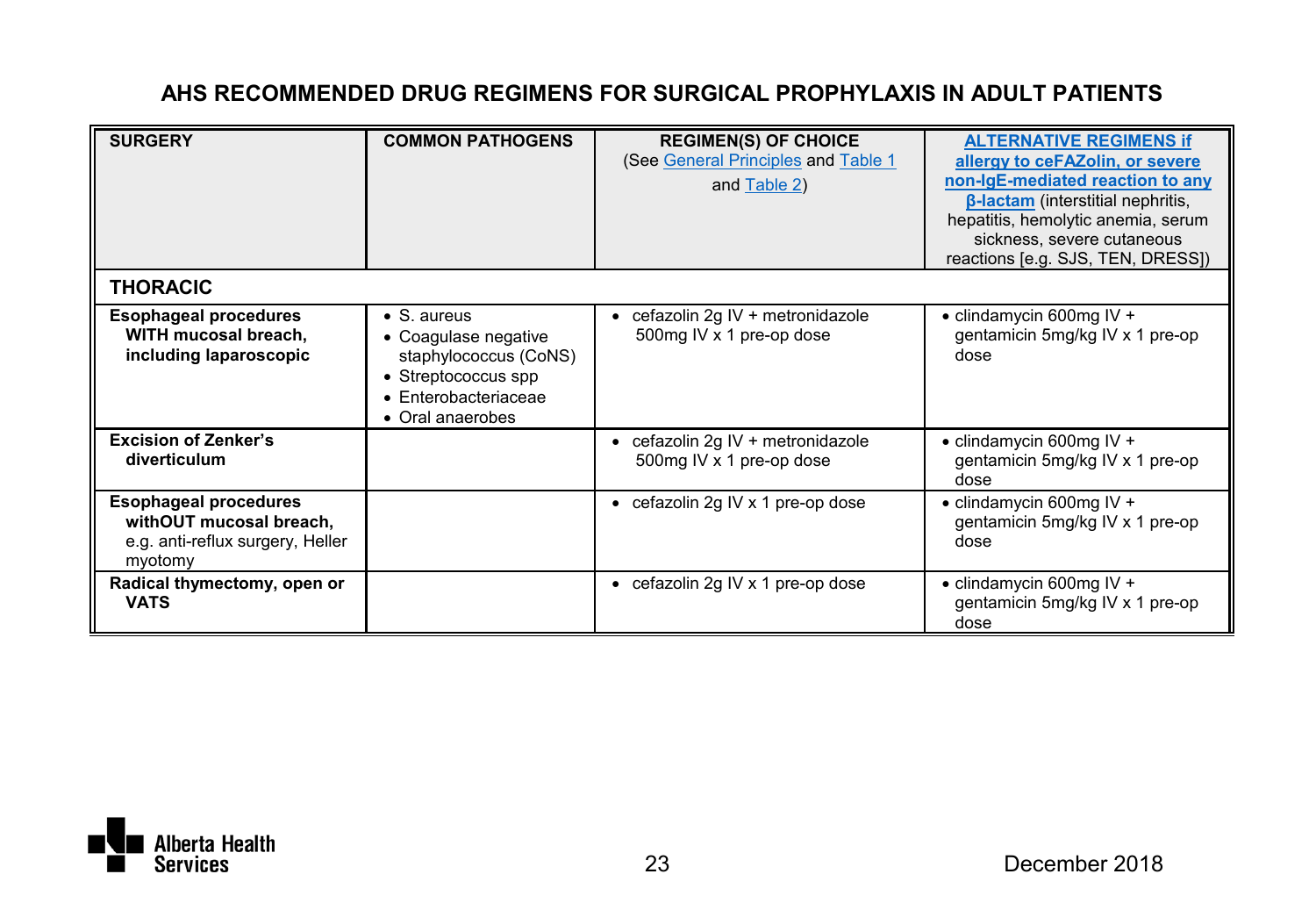| <b>SURGERY</b><br><b>THORACIC</b>                                                                                                                                 | <b>COMMON PATHOGENS</b>                                                                                                                         | <b>REGIMEN(S) OF CHOICE</b><br>(See General Principles and Table 1<br>and Table 2) | <b>ALTERNATIVE REGIMENS if</b><br>allergy to ceFAZolin, or severe<br>non-IgE-mediated reaction to any<br><b>B-lactam</b> (interstitial nephritis,<br>hepatitis, hemolytic anemia, serum<br>sickness, severe cutaneous<br>reactions [e.g. SJS, TEN, DRESS])                                            |
|-------------------------------------------------------------------------------------------------------------------------------------------------------------------|-------------------------------------------------------------------------------------------------------------------------------------------------|------------------------------------------------------------------------------------|-------------------------------------------------------------------------------------------------------------------------------------------------------------------------------------------------------------------------------------------------------------------------------------------------------|
| Pneumonectomy<br>Lobectomy (complete or<br>partial)<br>Thoracotomy<br>Thorascopy, including video-<br>assisted thoracoscopic<br>surgery (VATS)<br>Mediastinoscopy | $\bullet$ S. aureus<br>• Coaqulase negative<br>staphylococcus (CoNS)<br>• Streptococcus spp<br>$\bullet$ Enterobacteriaceae<br>• Oral anaerobes | • cefazolin 2g IV x 1 pre-op dose<br>• cefuroxime 1.5g IV x 1 pre-op dose          | • [vancomycin 15mg/kg IV or<br>clindamycin 600mg IV] +/-<br>gentamicin* 5mg/kg IV x 1 pre-op<br>dose<br>* Consider adding gentamicin if:<br>$\bullet$ patient hospitalized $\geq 3$ days<br>prior to surgery and/or<br>• chronic obstructive pulmonary<br>disease with Gram negative<br>colonization. |
| <b>Thoracentesis</b><br>Chest tube insertion for<br>spontaneous<br>pneumothorax                                                                                   |                                                                                                                                                 | Prophylaxis not routinely indicated                                                |                                                                                                                                                                                                                                                                                                       |
| <b>Closed chest tube insertion</b><br>for chest trauma with<br>hemo/pneumothorax                                                                                  | $\bullet$ S. aureus<br>• Streptococcus spp<br>• Enterobacteriaceae                                                                              | • cefazolin 2g IV x 1 pre-op dose                                                  | • clindamycin 600mg IV +/-<br>gentamicin 5mg/kg IV x 1 pre-op<br>dose                                                                                                                                                                                                                                 |
| Chest wall resection with<br>mesh insertion                                                                                                                       |                                                                                                                                                 | • cefazolin 2g IV x 1 pre-op dose                                                  | • clindamycin 600mg IV x 1 pre-op<br>dose<br>or<br>vancomycin 15mg/kg IV x 1 pre-<br>op dose                                                                                                                                                                                                          |

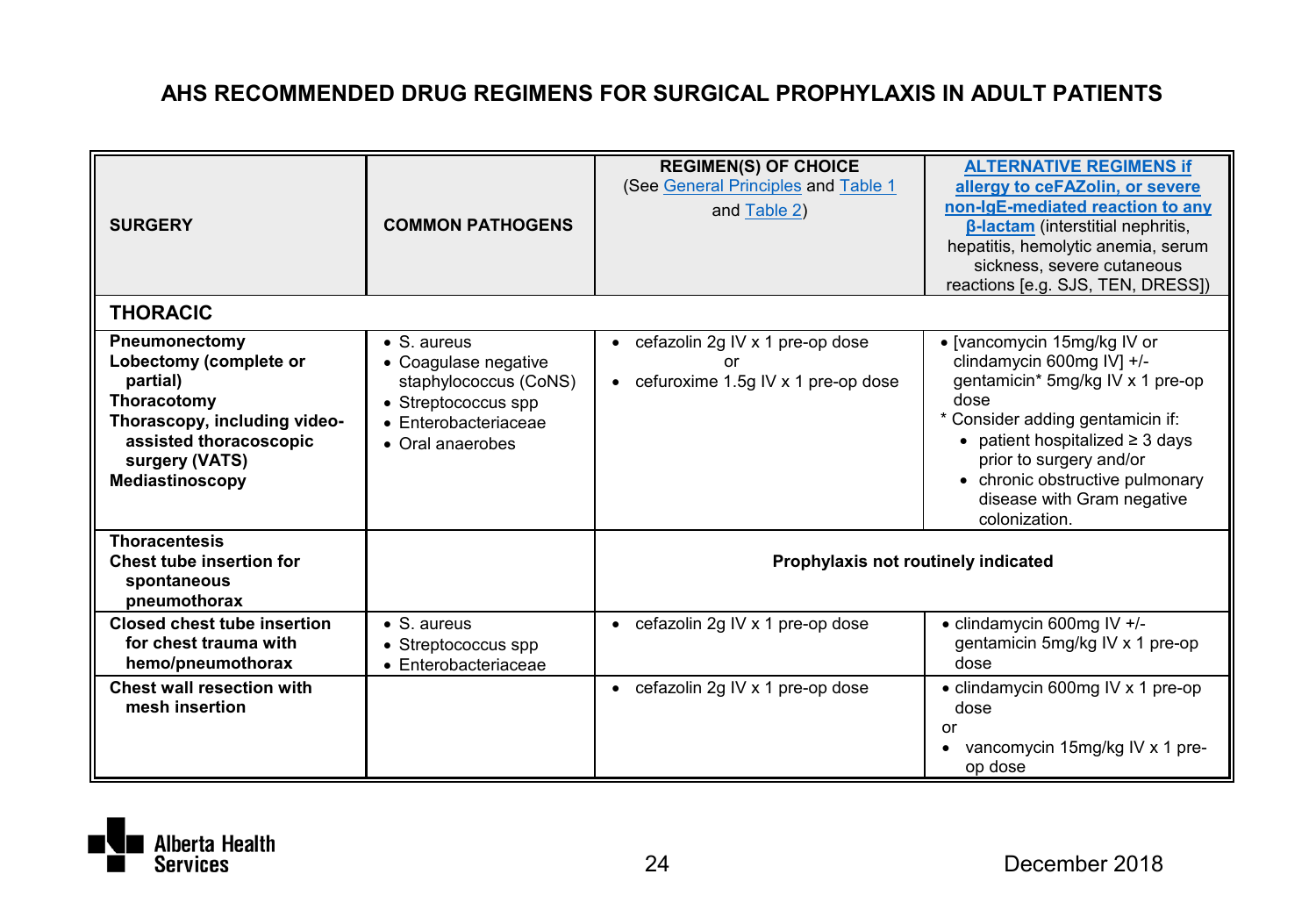| <b>SURGERY</b>                                                           | <b>COMMON PATHOGENS</b>                                                                      | <b>REGIMEN(S) OF CHOICE</b><br>(See General Principles and Table 1<br>and Table 2)                                                                                                                                    | <b>ALTERNATIVE REGIMENS if</b><br>allergy to ceFAZolin, or severe<br>non-IgE-mediated reaction to any<br><b>B-lactam</b> (interstitial nephritis,<br>hepatitis, hemolytic anemia, serum<br>sickness, severe cutaneous<br>reactions [e.g. SJS, TEN, DRESS]) |
|--------------------------------------------------------------------------|----------------------------------------------------------------------------------------------|-----------------------------------------------------------------------------------------------------------------------------------------------------------------------------------------------------------------------|------------------------------------------------------------------------------------------------------------------------------------------------------------------------------------------------------------------------------------------------------------|
| <b>VASCULAR</b>                                                          |                                                                                              |                                                                                                                                                                                                                       |                                                                                                                                                                                                                                                            |
| Arterial surgery involving the<br>abdominal aorta or a groin<br>incision | $\bullet$ S. aureus<br>• Coagulase negative<br>staphylococcus (CoNS)<br>· Enterobacteriaceae | • cefazolin 2g IV x 1 pre-op dose<br>If MRSA colonization/past infection,<br>add:<br>• vancomycin 15 mg/kg IV x 1 pre-op<br>dose <sup>1</sup><br>Evidence for adding vancomycin is based on<br>bundled interventions. | $\bullet$ clindamycin 600mg IV +<br>gentamicin 5mg/kg IV x 1 pre-op<br>dose<br>nr<br>$\bullet$ vancomycin 15mg/kg IV +<br>gentamicin 5mg/kg IV x 1 pre-op<br>dose                                                                                          |
| Arterial surgery involving<br>placement of prosthetic<br>material        | $\bullet$ S. aureus<br>• Coaqulase negative<br>staphylococcus (CoNS)<br>· Enterobacteriaceae | • cefazolin 2g IV<br>If MRSA colonization/past infection,<br>add:<br>• vancomycin 15 mg/kg IV x 1 pre-op<br>dose <sup>1</sup><br>Evidence for adding vancomycin is based on<br>bundled interventions.                 | • clindamycin 600mg IV x 1 pre-op<br>dose<br>or<br>• vancomycin 15mg/kg IV x 1 pre-<br>op dose                                                                                                                                                             |

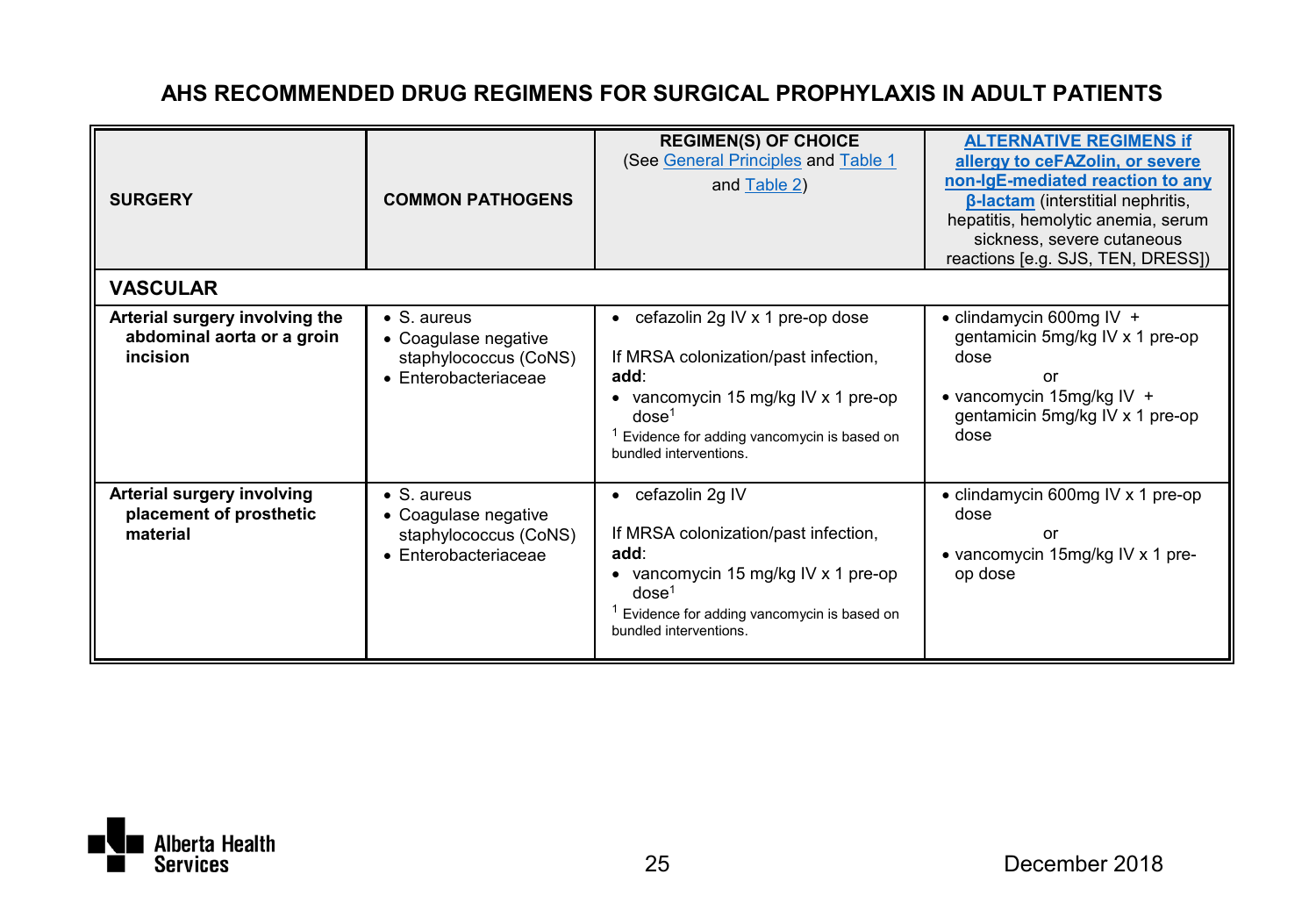| <b>SURGERY</b>                                                                                                                                                                                                                                        | <b>COMMON PATHOGENS</b>                                              | <b>REGIMEN(S) OF CHOICE</b><br>(See General Principles and Table 1<br>and Table 2)                                                                                                                                       | <b>ALTERNATIVE REGIMENS if</b><br>allergy to ceFAZolin, or severe<br>non-IgE-mediated reaction to any<br><b>B-lactam</b> (interstitial nephritis,<br>hepatitis, hemolytic anemia, serum<br>sickness, severe cutaneous<br>reactions [e.g. SJS, TEN, DRESS]) |
|-------------------------------------------------------------------------------------------------------------------------------------------------------------------------------------------------------------------------------------------------------|----------------------------------------------------------------------|--------------------------------------------------------------------------------------------------------------------------------------------------------------------------------------------------------------------------|------------------------------------------------------------------------------------------------------------------------------------------------------------------------------------------------------------------------------------------------------------|
| <b>VASCULAR</b>                                                                                                                                                                                                                                       |                                                                      |                                                                                                                                                                                                                          |                                                                                                                                                                                                                                                            |
| Carotid endarterectomy<br><b>Brachial artery repair</b><br><b>Endovascular stenting</b><br>Low risk                                                                                                                                                   | $\bullet$ S. aureus<br>• Coaqulase negative<br>staphylococcus (CoNS) | Prophylaxis not routinely indicated                                                                                                                                                                                      |                                                                                                                                                                                                                                                            |
| High risk:<br>• placement of prosthetic<br>material<br>• repeat intervention within<br>7 days<br>• prolonged indwelling<br>arterial sheath<br>$\bullet$ procedure $> 2$ h duration<br>• presence of other infected<br>implants<br>• immunosuppression |                                                                      | • cefazolin 2g IV x 1 pre-op dose<br>If MRSA colonization/past infection,<br>add:<br>• vancomycin 15 mg/kg IV x 1 pre-op<br>$d$ nse <sup>1</sup><br>Evidence for adding vancomycin is based on<br>bundled interventions. | • clindamycin 600mg IV x 1 pre-op<br>dose<br>or<br>• vancomycin 15mg/kg IV x 1 pre-<br>op dose                                                                                                                                                             |

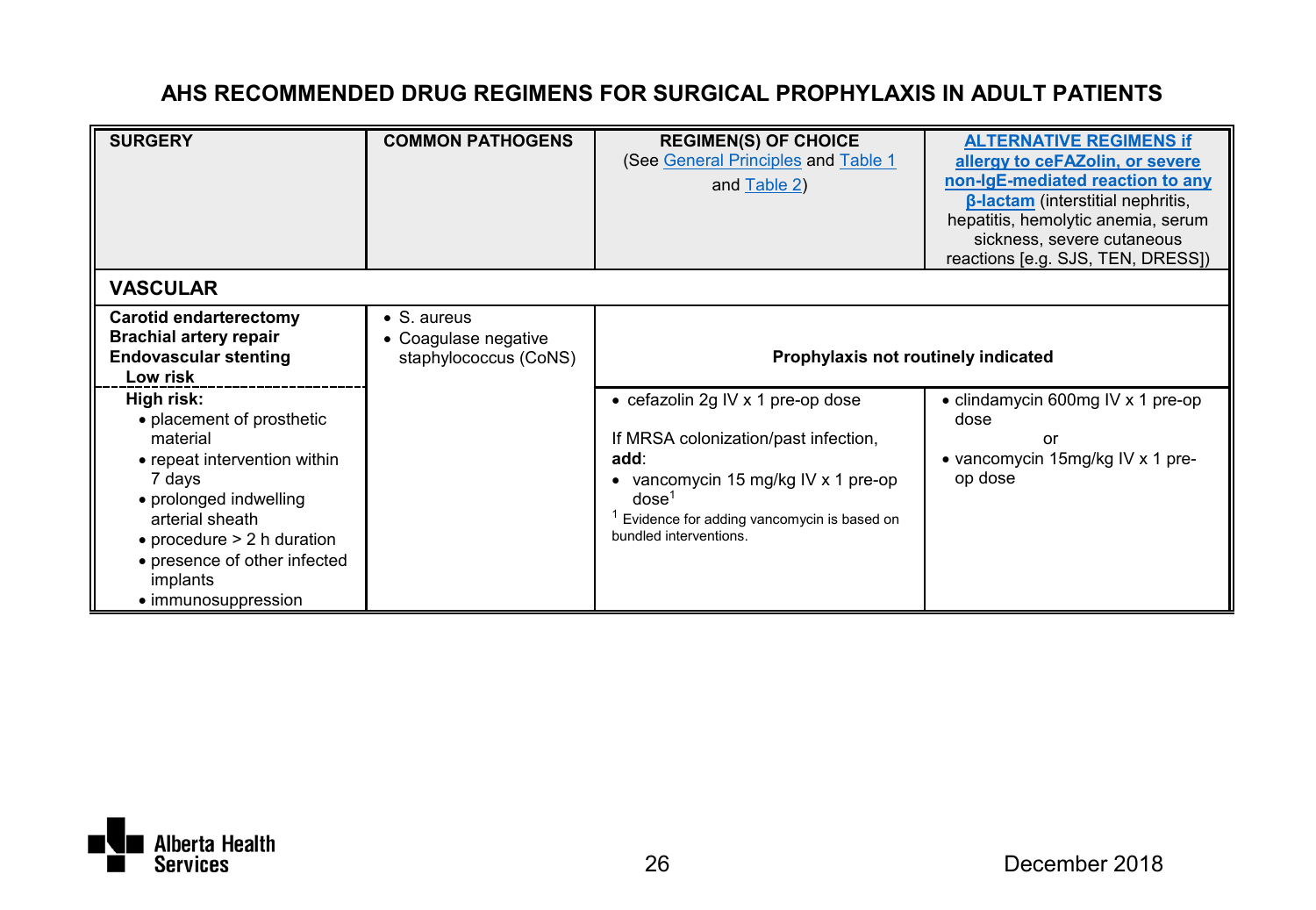| <b>SURGERY</b>                                                          | <b>COMMON PATHOGENS</b> | <b>REGIMEN(S) OF CHOICE</b><br>(See General Principles and Table 1<br>and Table 2)                                                                                                                                                         | <b>ALTERNATIVE REGIMENS if</b><br>allergy to ceFAZolin, or severe<br>non-IgE-mediated reaction to any<br>$\beta$ -lactam (interstitial nephritis,<br>hepatitis, hemolytic anemia, serum<br>sickness, severe cutaneous<br>reactions [e.g. SJS, TEN, DRESS]) |
|-------------------------------------------------------------------------|-------------------------|--------------------------------------------------------------------------------------------------------------------------------------------------------------------------------------------------------------------------------------------|------------------------------------------------------------------------------------------------------------------------------------------------------------------------------------------------------------------------------------------------------------|
| <b>VASCULAR</b>                                                         |                         |                                                                                                                                                                                                                                            |                                                                                                                                                                                                                                                            |
| Renal access procedures<br>• native AV fistula<br>• artificial AV graft |                         | Optional:<br>• cefazolin 2g IV x 1 pre-op dose<br>$\bullet$ cefazolin 2g IV x 1 pre-op dose                                                                                                                                                | Optional:<br>• vancomycin 15mg/kg IV x 1 pre-<br>op dose<br>or<br>• clindamycin 600mg IV x 1 pre-op<br>dose<br>• vancomycin 15mg/kg IV x 1 pre-                                                                                                            |
|                                                                         |                         | If MRSA colonization/past infection,<br>add:<br>• vancomycin 15 mg/kg IV x 1 pre-op<br>dose <sup>1</sup><br><sup>1</sup> Evidence for adding vancomycin is based on<br>bundled interventions.                                              | op dose<br>or<br>• clindamycin 600mg IV x 1 pre-op<br>dose                                                                                                                                                                                                 |
| <b>Peritoneal dialysis</b><br>• catheter placement                      |                         | $\bullet$ cefazolin 2g IV x 1 pre-op dose<br>If MRSA colonization/past infection,<br>add:<br>• vancomycin 15 mg/kg IV x 1 pre-op<br>dose <sup>1</sup><br><sup>1</sup> Evidence for adding vancomycin is based on<br>bundled interventions. | • vancomycin 15mg/kg IV x 1 pre-<br>op dose<br>or<br>• clindamycin 600mg IV x 1 pre-op<br>dose                                                                                                                                                             |

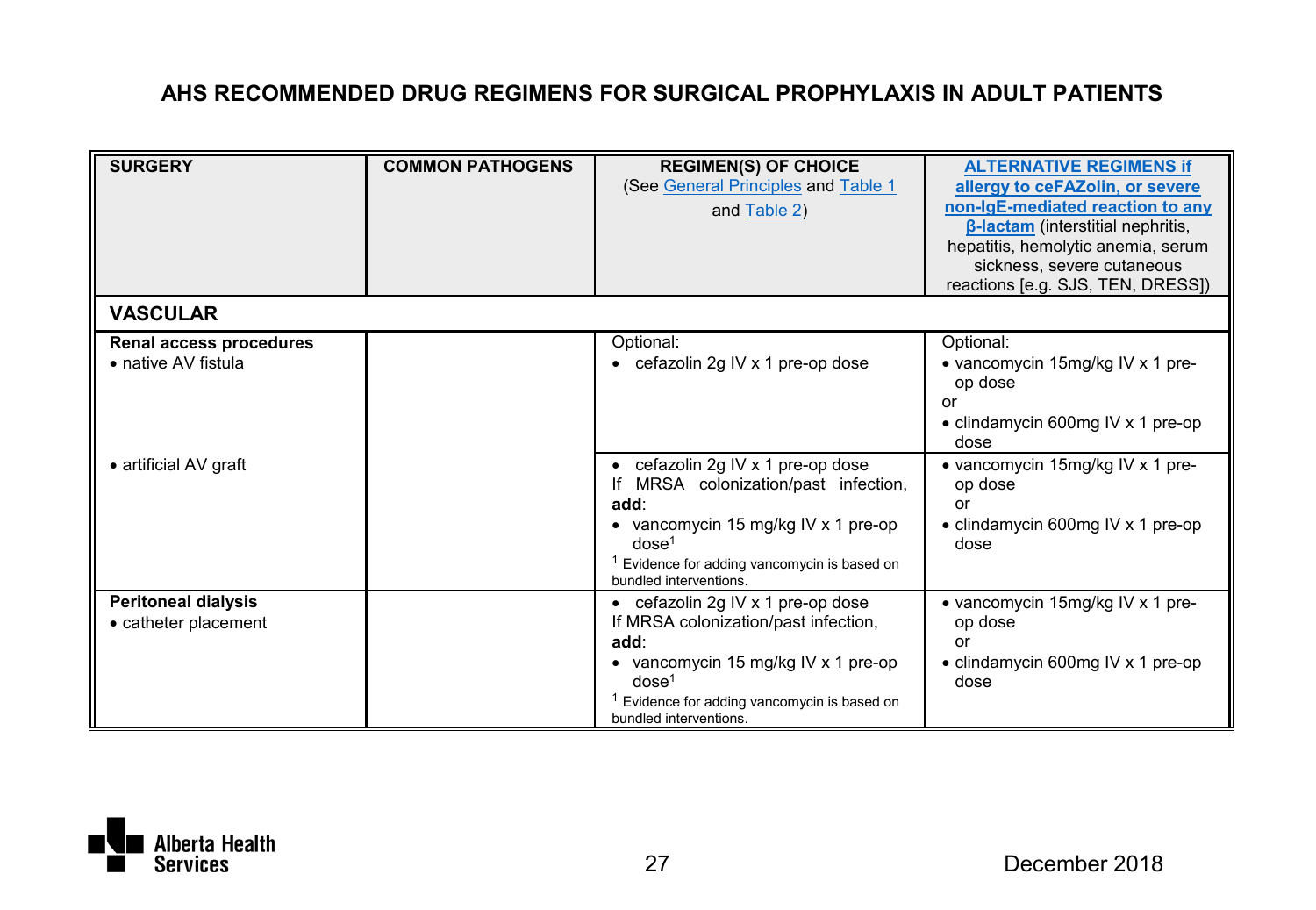| <b>SURGERY</b>                                                                                                                                                                    | <b>COMMON PATHOGENS</b> | <b>REGIMEN(S) OF CHOICE</b><br>(See General Principles and Table 1)<br>and Table 2) | <b>ALTERNATIVE REGIMENS If</b><br>allergy to ceFAZolin, or severe<br>non-IgE-mediated reaction to any<br><b>B-lactam</b> (interstitial nephritis,<br>hepatitis, hemolytic anemia, serum<br>sickness, severe cutaneous<br>reactions [e.g. SJS, TEN, DRESS]) |
|-----------------------------------------------------------------------------------------------------------------------------------------------------------------------------------|-------------------------|-------------------------------------------------------------------------------------|------------------------------------------------------------------------------------------------------------------------------------------------------------------------------------------------------------------------------------------------------------|
| <b>VASCULAR</b>                                                                                                                                                                   |                         |                                                                                     |                                                                                                                                                                                                                                                            |
| Insertion of long term/<br>tunneled central venous<br>catheters<br>$\bullet$ Hickman<br>$\bullet$ Broviac<br>Insertion of implantable<br>vascular access devices<br>• Port-a-Cath |                         | Prophylaxis not routinely indicated                                                 |                                                                                                                                                                                                                                                            |

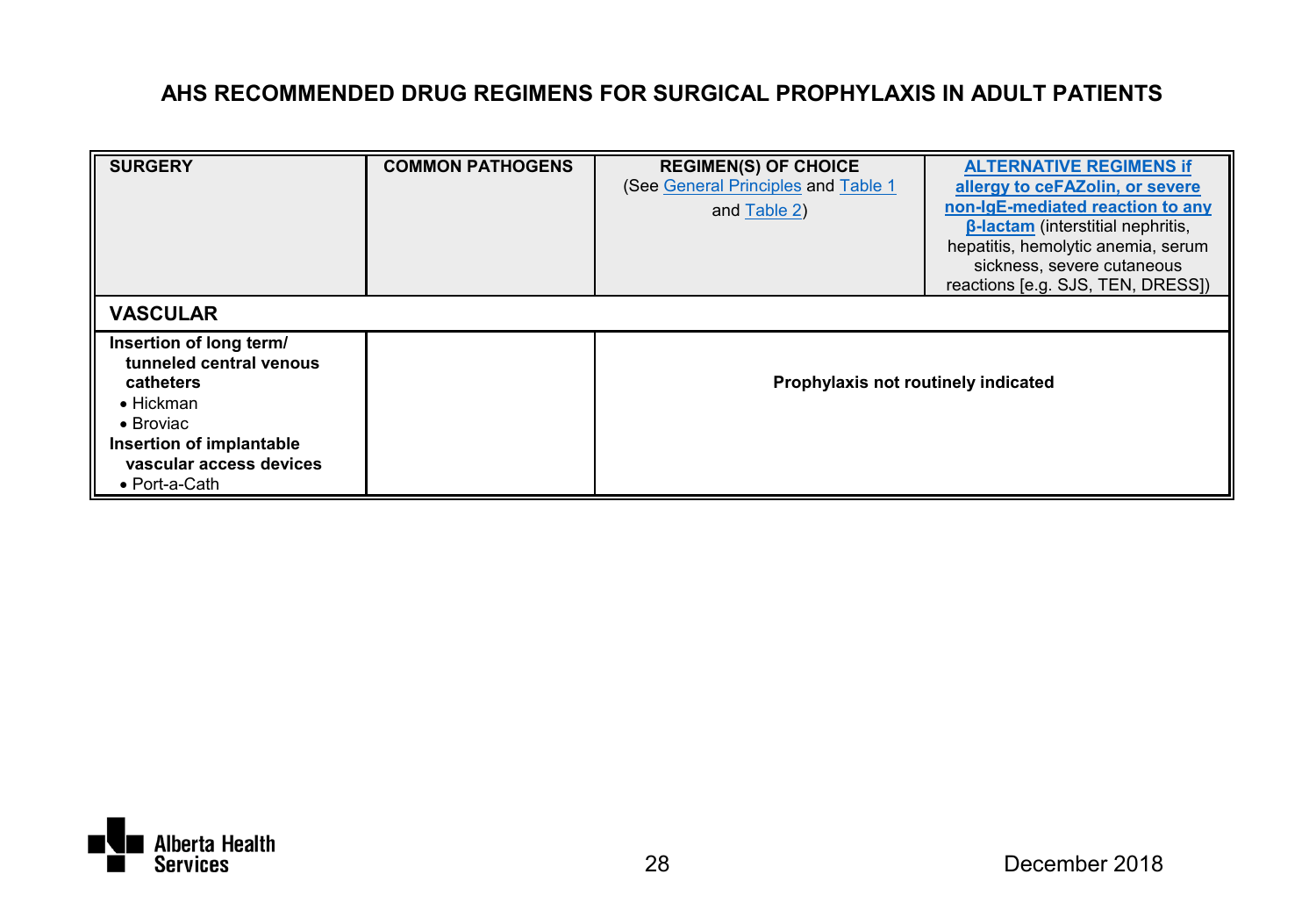| <b>SURGERY</b>                                                                                                                                                                                                          | <b>COMMON PATHOGENS</b>                    | <b>REGIMEN(S) OF CHOICE</b><br>(See General Principles and Table 1<br>and Table 2) | <b>ALTERNATIVE REGIMENS if</b><br>allergy to ceFAZolin, or severe<br>non-IgE-mediated reaction to any<br><b>B-lactam</b> (interstitial nephritis,<br>hepatitis, hemolytic anemia, serum<br>sickness, severe cutaneous<br>reactions [e.g. SJS, TEN, DRESS]) |
|-------------------------------------------------------------------------------------------------------------------------------------------------------------------------------------------------------------------------|--------------------------------------------|------------------------------------------------------------------------------------|------------------------------------------------------------------------------------------------------------------------------------------------------------------------------------------------------------------------------------------------------------|
| <b>PLASTICS</b>                                                                                                                                                                                                         |                                            |                                                                                    |                                                                                                                                                                                                                                                            |
| <b>Clean procedures</b><br>I ow risk:<br>· dermatologic<br>· facial bone fracture<br>• tumor excision<br>· simple rhinoplasty/<br>septoplasty<br>• simple lacerations<br>• flexor tendon injury<br>• clean hand surgery | $\bullet$ S. aureus<br>• Streptococcus spp | Prophylaxis not routinely indicated                                                |                                                                                                                                                                                                                                                            |
| High risk:<br>• placement of prosthetic<br>material<br>• surgery involving bone<br>• skin irradiation<br>· devitalized tissue<br>· procedures below waist                                                               |                                            | • cefazolin 2g IV x 1 pre-op dose                                                  | • clindamycin 600mg IV x 1 pre-op<br>dose<br>or<br>• vancomycin 15mg/kg IV x 1 pre-<br>op dose                                                                                                                                                             |

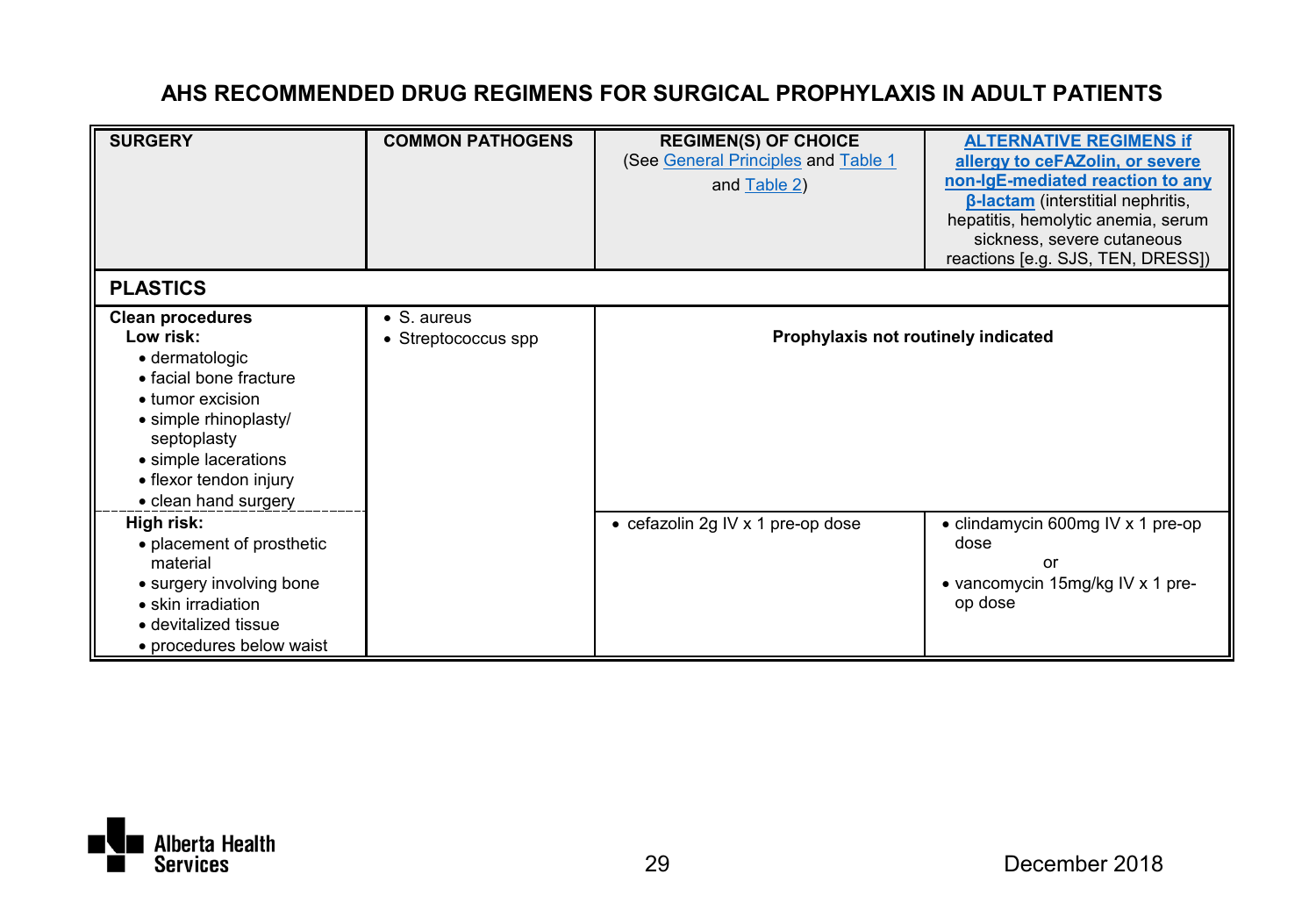| <b>SURGERY</b>                                                                                                                                                                                                                                                | <b>COMMON PATHOGENS</b>                                                                       | <b>REGIMEN(S) OF CHOICE</b><br>(See General Principles and Table 1)<br>and Table 2) | <b>ALTERNATIVE REGIMENS If</b><br>allergy to ceFAZolin, or severe<br>non-IgE-mediated reaction to any<br><b>B-lactam</b> (interstitial nephritis,<br>hepatitis, hemolytic anemia, serum<br>sickness, severe cutaneous<br>reactions [e.g. SJS, TEN, DRESS]) |
|---------------------------------------------------------------------------------------------------------------------------------------------------------------------------------------------------------------------------------------------------------------|-----------------------------------------------------------------------------------------------|-------------------------------------------------------------------------------------|------------------------------------------------------------------------------------------------------------------------------------------------------------------------------------------------------------------------------------------------------------|
| <b>PLASTICS</b>                                                                                                                                                                                                                                               |                                                                                               |                                                                                     |                                                                                                                                                                                                                                                            |
| <b>Clean-contaminated</b><br>procedures<br>• involving contaminated<br>skin/mucosa/intertriginous<br>areas (oral cavity, upper<br>respiratory tract, axilla,<br>groin, perineum)<br>• wedge excision lip/ear<br>• flaps on nose/head/neck<br>$\bullet$ grafts | $\bullet$ S. aureus<br>• Streptococcus spp<br>$\bullet$ Enterobacteriaceae<br>• P. aeruginosa | • cefazolin 2g IV x 1 pre-op dose                                                   | • clindamycin 600mg IV x 1 pre-op<br>dose<br>or<br>• vancomycin 15mg/kg IV x 1 pre-op<br>dose                                                                                                                                                              |

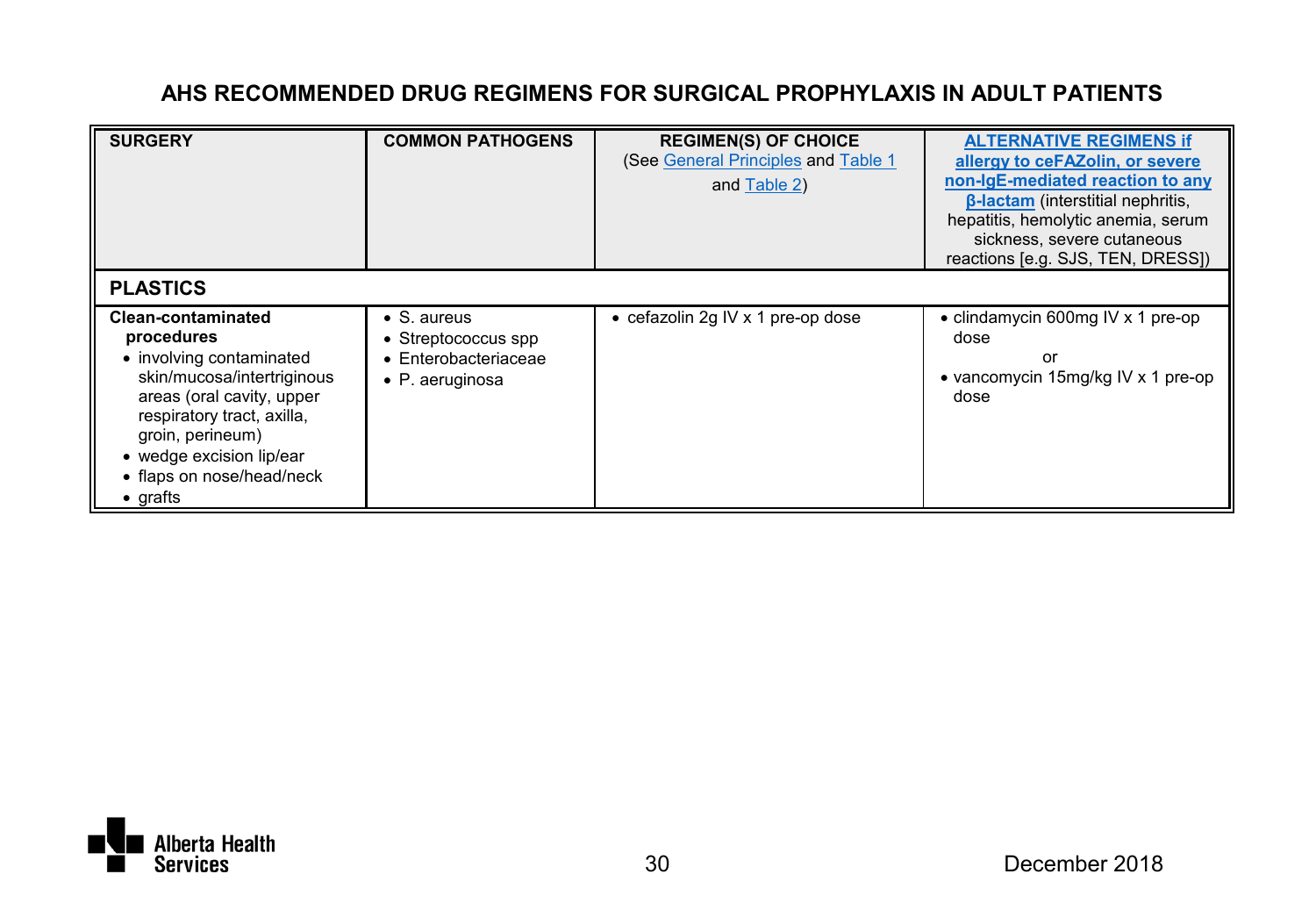| <b>SURGERY</b>                                                                                                                                                                                                                                                                                                     | <b>COMMON PATHOGENS</b>                                                             | <b>REGIMEN(S) OF CHOICE</b><br>(See General Principles and Table 1<br>and Table 2)                                                                                                                                       | <b>ALTERNATIVE REGIMENS If</b><br>allergy to ceFAZolin, or severe<br>non-IgE-mediated reaction to any<br><b>B-lactam</b> (interstitial nephritis,<br>hepatitis, hemolytic anemia, serum<br>sickness, severe cutaneous<br>reactions [e.g. SJS, TEN, DRESS]) |
|--------------------------------------------------------------------------------------------------------------------------------------------------------------------------------------------------------------------------------------------------------------------------------------------------------------------|-------------------------------------------------------------------------------------|--------------------------------------------------------------------------------------------------------------------------------------------------------------------------------------------------------------------------|------------------------------------------------------------------------------------------------------------------------------------------------------------------------------------------------------------------------------------------------------------|
| <b>PLASTICS</b>                                                                                                                                                                                                                                                                                                    |                                                                                     |                                                                                                                                                                                                                          |                                                                                                                                                                                                                                                            |
| <b>Breast surgery</b><br>Low risk:<br>• simple clean procedures<br>• lumpectomy/local excision                                                                                                                                                                                                                     | • S. aureus<br>• Coaqulase negative<br>staphylococcus (CoNS)<br>• Streptococcus spp | Optional:<br>• cefazolin 2g IV x 1 pre-op dose                                                                                                                                                                           | Optional:<br>• vancomycin 15mg/kg IV x 1 pre-op<br>dose<br>or<br>• clindamycin 600mg IV x 1 pre-op<br>dose                                                                                                                                                 |
| High risk:<br>• breast reduction<br>• reconstruction<br>mammoplasty<br>• previous breast biopsy/<br>surgery<br>• placement of prosthetic<br>material<br>• morbid obesity (>100kg)<br>• breast cancer procedures<br>(axillary lymph node<br>dissection, primary<br>nonreconstructive surgery)<br>• skin irradiation |                                                                                     | • cefazolin 2g IV x 1 pre-op dose<br>If MRSA colonization/past infection,<br>add:<br>• vancomycin 15 mg/kg IV x 1 pre-<br>$op$ dose <sup>1</sup><br>Evidence for adding vancomycin is based<br>on bundled interventions. | • vancomycin 15mg/kg IV x 1 pre-op<br>dose<br>or<br>• clindamycin 600mg IV x 1 pre-op<br>dose                                                                                                                                                              |

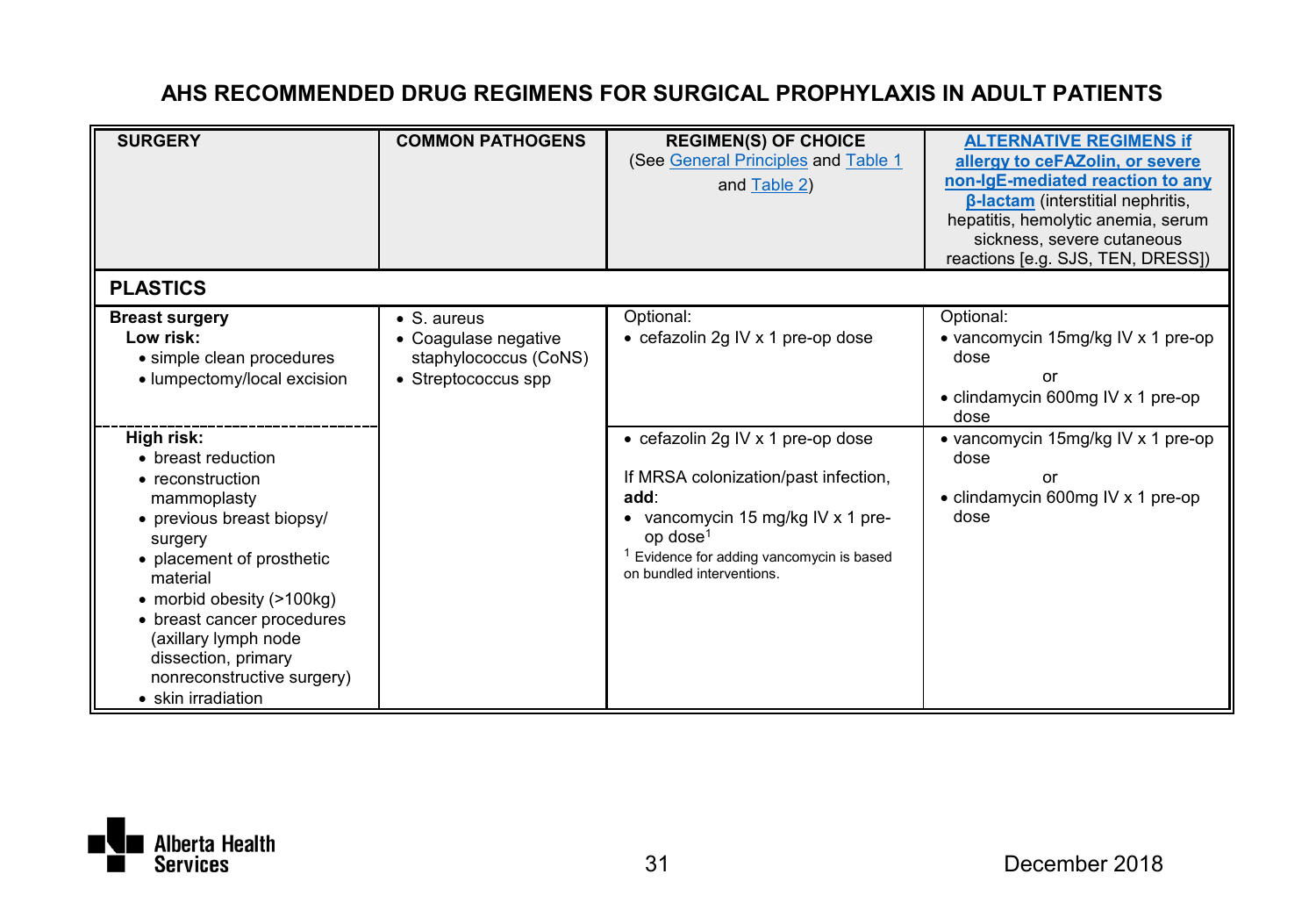| <b>SURGERY</b>                                                                                                                                            | <b>COMMON PATHOGENS</b>                                                                     | <b>REGIMEN(S) OF CHOICE</b><br>(See General Principles and Table 1<br>and Table 2)                                                                                                                                                                          | <b>ALTERNATIVE REGIMENS if</b><br>allergy to ceFAZolin, or severe<br>non-IgE-mediated reaction to any                                                                                                                      |
|-----------------------------------------------------------------------------------------------------------------------------------------------------------|---------------------------------------------------------------------------------------------|-------------------------------------------------------------------------------------------------------------------------------------------------------------------------------------------------------------------------------------------------------------|----------------------------------------------------------------------------------------------------------------------------------------------------------------------------------------------------------------------------|
|                                                                                                                                                           |                                                                                             |                                                                                                                                                                                                                                                             | <b>B-lactam</b> (interstitial nephritis,<br>hepatitis, hemolytic anemia, serum<br>sickness, severe cutaneous<br>reactions [e.g. SJS, TEN, DRESS])                                                                          |
| <b>PLASTICS</b>                                                                                                                                           |                                                                                             |                                                                                                                                                                                                                                                             |                                                                                                                                                                                                                            |
| Autologous breast<br>reconstruction<br>· deep inferior epigastric<br>perforators (DIEP) flap<br>• transverse rectus-abdominus<br>myocutaneous (TRAM) flap | $\bullet$ S. aureus<br>• Coagulase negative<br>staphylococcus (CoNS)<br>• Streptococcus spp | • cefazolin 2g IV x 1 pre-op dose<br>If MRSA colonization/past infection,<br>add:<br>• vancomycin 15 mg/kg IV x 1 pre-<br>op dose <sup>1</sup><br>Evidence for adding vancomycin is based<br>on bundled interventions.                                      | • vancomycin 15mg/kg IV x 1 pre-op<br>dose<br>or<br>• clindamycin 600mg IV x 1 pre-op<br>dose                                                                                                                              |
| <b>Reconstructive surgery</b><br><b>Tissue flaps</b><br>Panniculectomy                                                                                    | S. aureus<br>Streptococcus spp                                                              | • cefazolin 2g IV x 1 pre-op dose                                                                                                                                                                                                                           | • clindamycin 600mg IV x 1 pre-op<br>dose<br>or<br>• vancomycin 15mg/kg IV x 1 pre-<br>op dose                                                                                                                             |
| Reconstructive limb surgery<br>Traumatic/crush hand injuries                                                                                              | $\bullet$ S. aureus<br>Streptococcus spp<br>٠<br>Enterobacteriaceae<br>• Anaerobes          | cefazolin 2g IV x 1 pre-op<br>٠<br>dose<br>If MRSA colonization/past infection<br>and use of prosthetic material, add:<br>• vancomycin 15 mg/kg IV x 1 pre-<br>op dose <sup>1</sup><br>Evidence for adding vancomycin is based<br>on bundled interventions. | • clindamycin 600mg IV x 1 pre-op<br>dose<br>or<br>• vancomycin 15mg/kg IV pre-op x<br>1 pre-op dose<br>If heavily soiled/contaminated,<br>consider adding:<br>• gentamicin 5mg/kg IV x 1 pre-op<br>dose to above regimens |

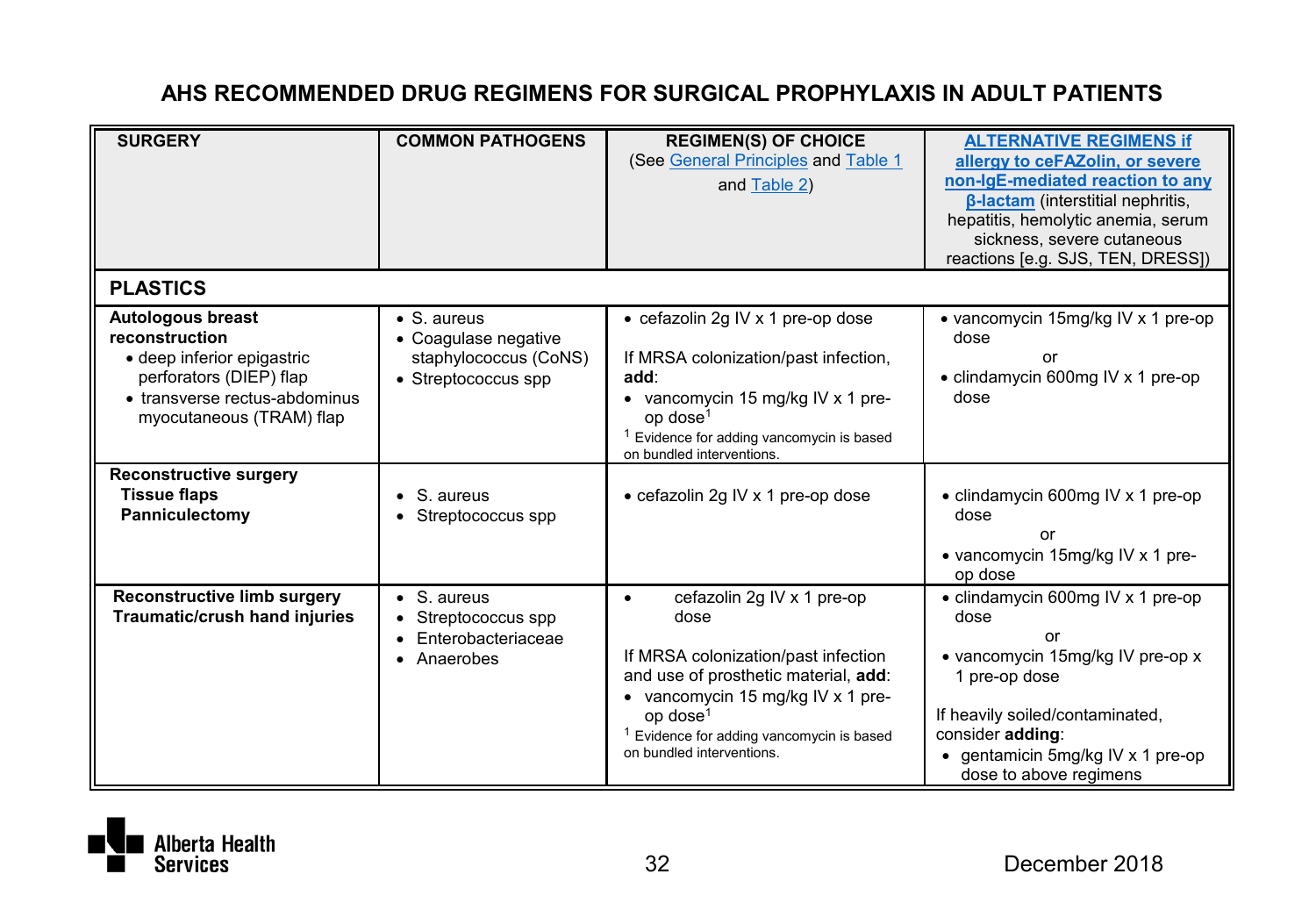| <b>SURGERY</b><br><b>PLASTICS</b>                                  | <b>COMMON PATHOGENS</b>        | <b>REGIMEN(S) OF CHOICE</b><br>(See General Principles and Table 1<br>and Table 2) | <b>ALTERNATIVE REGIMENS if</b><br>allergy to ceFAZolin, or severe<br>non-IgE-mediated reaction to any<br><b>B-lactam</b> (interstitial nephritis,<br>hepatitis, hemolytic anemia, serum<br>sickness, severe cutaneous<br>reactions [e.g. SJS, TEN, DRESS]) |
|--------------------------------------------------------------------|--------------------------------|------------------------------------------------------------------------------------|------------------------------------------------------------------------------------------------------------------------------------------------------------------------------------------------------------------------------------------------------------|
|                                                                    |                                |                                                                                    |                                                                                                                                                                                                                                                            |
| <b>Carpal tunnel</b><br>Low risk                                   | S. aureus<br>Streptococcus spp | Prophylaxis not routinely indicated                                                |                                                                                                                                                                                                                                                            |
| High risk:<br>• morbid obesity (><br>100kg)<br>• immunocompromised |                                | • cefazolin 2g IV x 1 pre-op dose                                                  | • clindamycin 600mg IV x 1 pre-op<br>dose<br>or<br>• vancomycin 15mg/kg IV x 1 pre-<br>op dose                                                                                                                                                             |

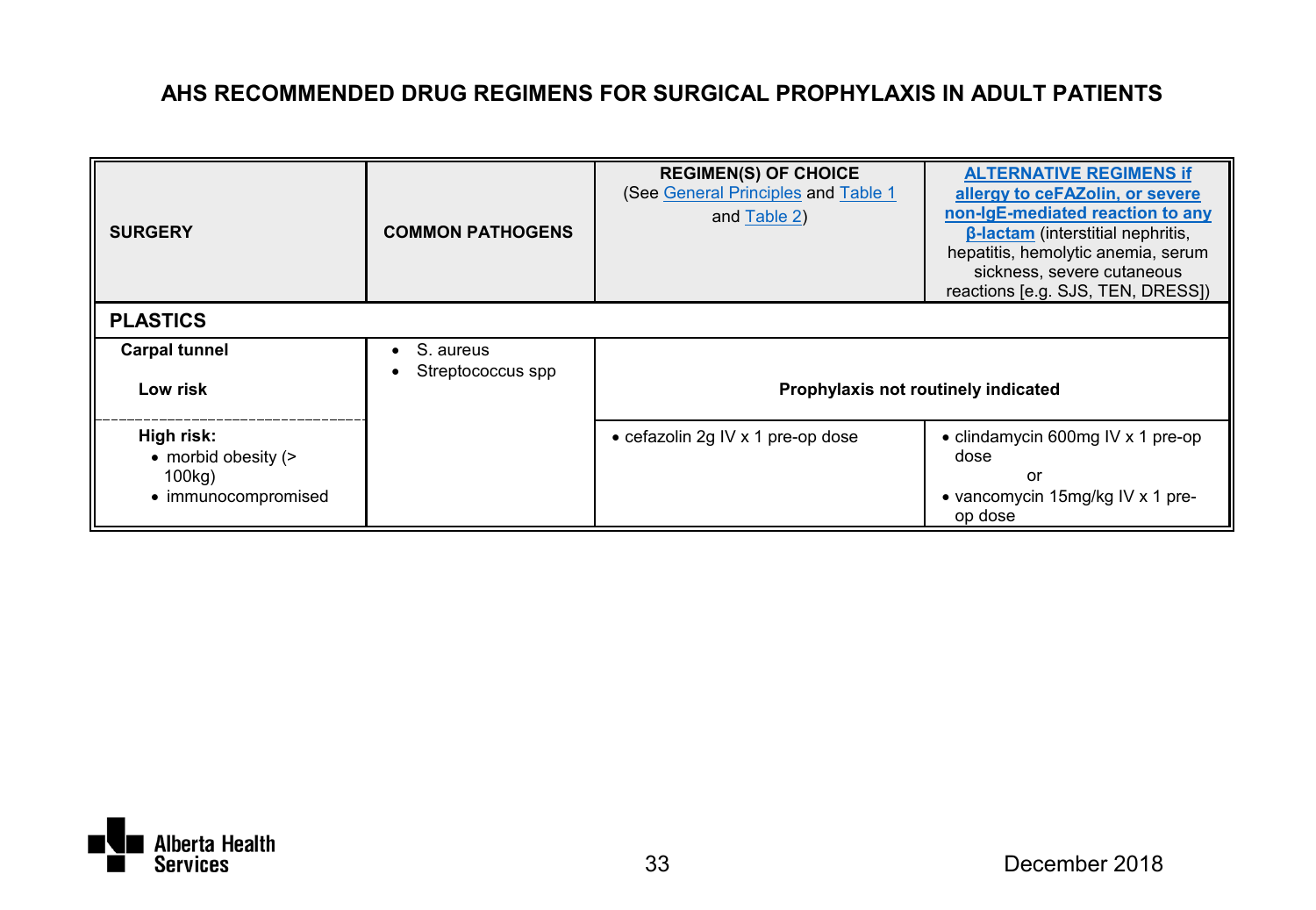| <b>SURGERY</b>                                                                                                                                                                                                                                                                                                     | <b>COMMON PATHOGENS</b>                                                                                             | <b>REGIMEN(S) OF CHOICE</b><br>(See General Principles and Table 1<br>and Table 2)                                                                                                                                                                                                                                                                                                                                                                                                                                                                                                                                                       | <b>ALTERNATIVE REGIMENS if</b><br>allergy to ceFAZolin, or severe<br>non-IgE-mediated reaction to any<br><b>B-lactam</b> (interstitial nephritis,<br>hepatitis, hemolytic anemia, serum<br>sickness, severe cutaneous              |
|--------------------------------------------------------------------------------------------------------------------------------------------------------------------------------------------------------------------------------------------------------------------------------------------------------------------|---------------------------------------------------------------------------------------------------------------------|------------------------------------------------------------------------------------------------------------------------------------------------------------------------------------------------------------------------------------------------------------------------------------------------------------------------------------------------------------------------------------------------------------------------------------------------------------------------------------------------------------------------------------------------------------------------------------------------------------------------------------------|------------------------------------------------------------------------------------------------------------------------------------------------------------------------------------------------------------------------------------|
|                                                                                                                                                                                                                                                                                                                    |                                                                                                                     |                                                                                                                                                                                                                                                                                                                                                                                                                                                                                                                                                                                                                                          | reactions [e.g. SJS, TEN, DRESS])                                                                                                                                                                                                  |
| <b>ORTHOPEDIC</b>                                                                                                                                                                                                                                                                                                  |                                                                                                                     |                                                                                                                                                                                                                                                                                                                                                                                                                                                                                                                                                                                                                                          |                                                                                                                                                                                                                                    |
| Diagnostic or operative<br>arthroscopy                                                                                                                                                                                                                                                                             |                                                                                                                     | Prophylaxis not routinely indicated                                                                                                                                                                                                                                                                                                                                                                                                                                                                                                                                                                                                      |                                                                                                                                                                                                                                    |
| <b>Fractures with internal</b><br>fixation (nails, plates,<br>screws, wires)                                                                                                                                                                                                                                       | $\bullet$ S. aureus<br>• Coaqulase negative<br>staphylococcus (CoNS)<br>• Streptococcus spp<br>· Enterobacteriaceae | • cefazolin 2g IV x 1 pre-op dose<br>If MRSA colonization/past infection,<br>add:<br>• vancomycin 15 mg/kg IV x 1 pre-op<br>dose <sup>1</sup><br><sup>1</sup> Evidence for adding vancomycin is based<br>on bundled interventions.                                                                                                                                                                                                                                                                                                                                                                                                       | • clindamycin 600mg IV x 1 pre-op<br>dose<br>or<br>• vancomycin 15mg/kg IV x 1 pre-op<br>dose                                                                                                                                      |
| Joint replacement<br>Joint revision surgery<br>- hip<br>- knee<br>- elbow<br>- ankle<br>- shoulder<br>Note: withholding prophylactic<br>antibiotic prior to revision<br>arthroplasty is not<br>recommended unless there is<br>a high suspicion of infection<br>and pre-op cultures are<br>negative or not obtained | $\bullet$ S. aureus<br>• Coaqulase negative<br>staphylococcus (CoNS)                                                | - Preoperative assessment of nasal culture for S. aureus carriage should be<br>considered.<br>prior to surgery.<br>NB: No evidence of benefit if not nasal S, aureus carrier.<br>- Vancomycin alone should be restricted to true cefazolin allergy or severe non-<br>IqE mediated reaction as it is associated with a higher frequency of<br>postoperative infections (including Gram positive infections).<br>- For patients with known MRSA colonization or infection, add vancomycin to<br>on bundled interventions.)<br>- Insufficient evidence to recommend use of antibiotic-impregnated bone cement<br>in primary arthroplasties. | • If nasal S. aureus (MSSA or MRSA) carrier, suggest intranasal mupirocin<br>2% bid for 4 days prior to surgery ± chlorhexidine 4% body wash the day<br>surgical prophylaxis regimen. (NB: Evidence for adding vancomycin is based |
| Rotator cuff repair<br>- surgical/arthroscopic                                                                                                                                                                                                                                                                     |                                                                                                                     | • cefazolin 2g IV x 1 pre-op dose<br>If MRSA colonization/past infection,                                                                                                                                                                                                                                                                                                                                                                                                                                                                                                                                                                | • clindamycin 600mg IV x 1 pre-op<br>dose                                                                                                                                                                                          |

Alberta Health **Services**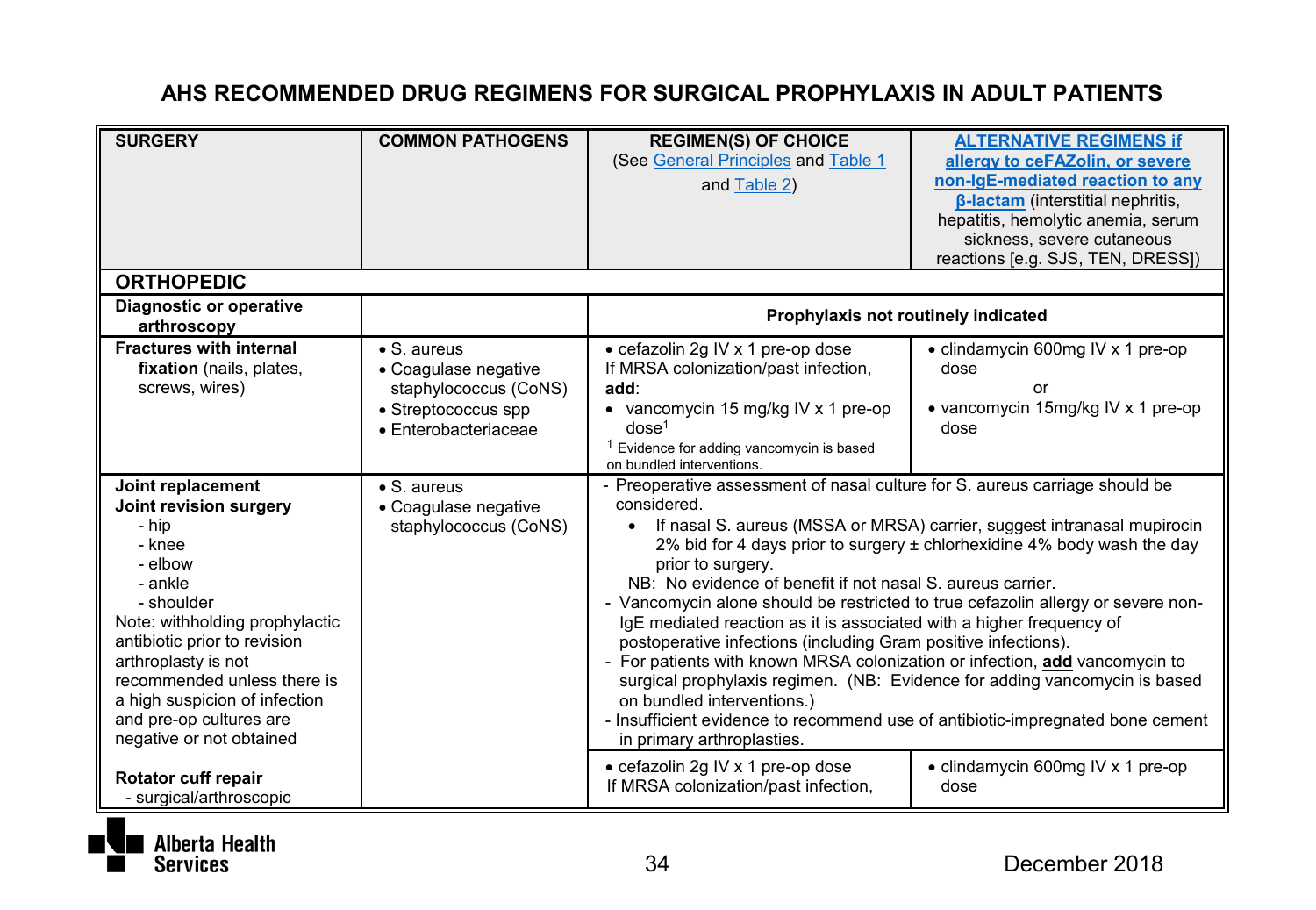| add:<br>vancomycin 15 mg/kg IV x 1 pre-op<br>dose <sup>1</sup>       | • vancomycin 15mg/kg IV x 1 pre-op<br>dose |
|----------------------------------------------------------------------|--------------------------------------------|
| Evidence for adding vancomycin is based<br>on bundled interventions. |                                            |

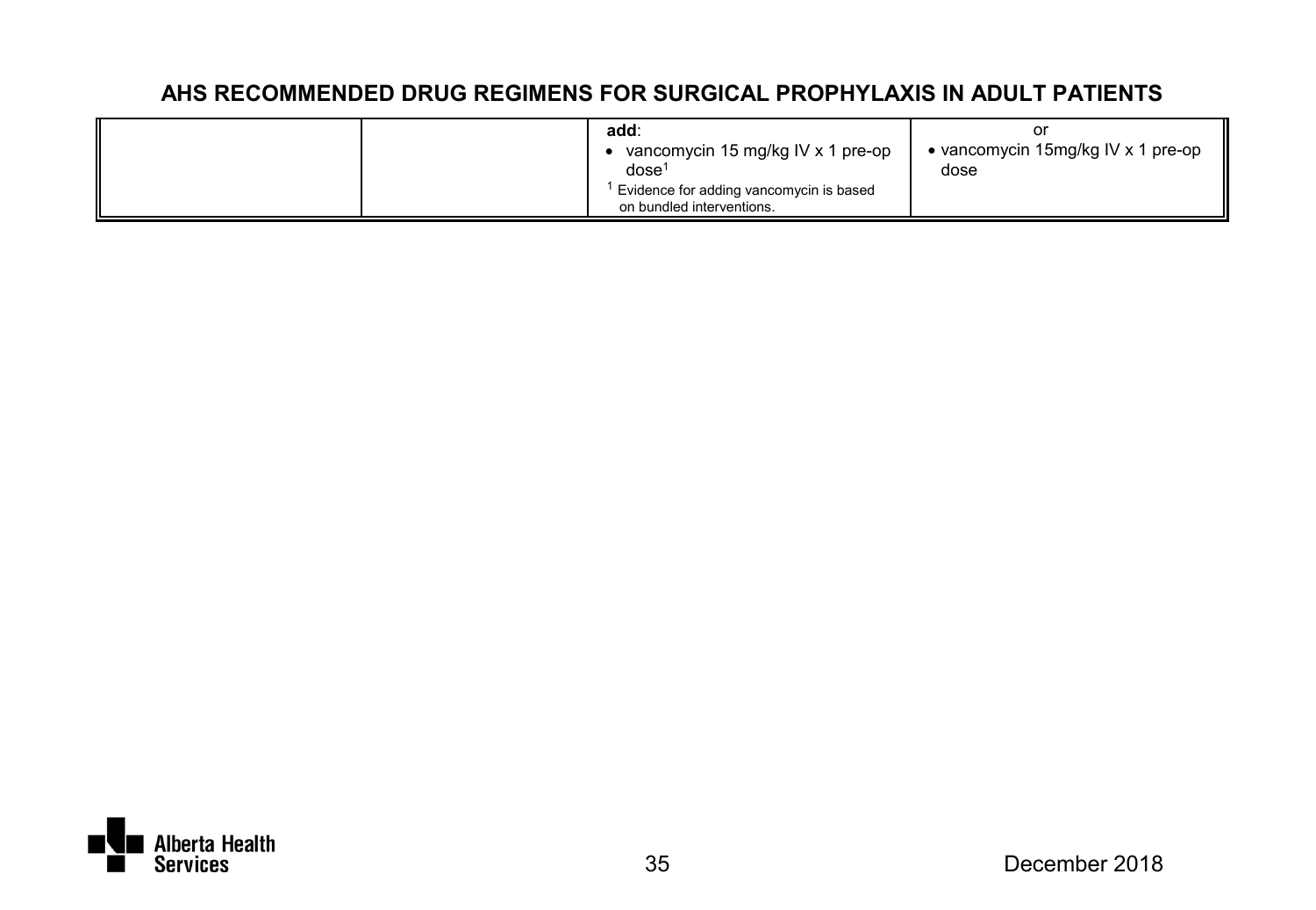| <b>SURGERY</b>            | <b>COMMON PATHOGENS</b>                                                                                           | <b>REGIMEN(S) OF CHOICE</b><br>(See General Principles and Table 1<br>and Table 2)                                                                                                                                                 | <b>ALTERNATIVE REGIMENS if</b><br>allergy to ceFAZolin, or severe<br>non-IgE-mediated reaction to any<br><b>B-lactam</b> (interstitial nephritis,<br>hepatitis, hemolytic anemia, serum<br>sickness, severe cutaneous<br>reactions [e.g. SJS, TEN, DRESS]) |
|---------------------------|-------------------------------------------------------------------------------------------------------------------|------------------------------------------------------------------------------------------------------------------------------------------------------------------------------------------------------------------------------------|------------------------------------------------------------------------------------------------------------------------------------------------------------------------------------------------------------------------------------------------------------|
| <b>ORTHOPEDIC</b>         |                                                                                                                   |                                                                                                                                                                                                                                    |                                                                                                                                                                                                                                                            |
| Fractures, complex (open) | • S. aureus<br>• Coagulase negative<br>staphylococcus (CoNS)<br>· Enterobacteriaceae                              | • cefazolin 2g IV x 1 pre-op dose<br>If MRSA colonization/past infection,<br>add:<br>• vancomycin 15 mg/kg IV x 1 pre-op<br>dose <sup>1</sup><br><sup>1</sup> Evidence for adding vancomycin is based on<br>bundled interventions. | • clindamycin 600mg IV x 1 pre-op<br>dose<br>or<br>• vancomycin 15mg/kg IV x 1 pre-op<br>dose<br>If heavily soiled/contaminated (Grade<br>$III$ ), $add:$<br>• gentamicin 5mg/kg IV x 1 pre-op<br>dose                                                     |
| Amputation of lower limb  | $\bullet$ S. aureus<br>• Coaquiase negative<br>staphylococcus (CoNS)<br>· Enterobacteriaceae<br>• Clostridium spp | • cefazolin 2g IV x 1 pre-op dose<br>If ischemic limb. add:<br>• metronidazole 500mg IV x 1 pre-op<br>dose                                                                                                                         | • clindamycin 600mg IV + gentamicin<br>1.5mg/kg IV x 1 pre-op dose                                                                                                                                                                                         |
| Fasciotomy                | $\bullet$ S. aureus<br>• Streptococcus spp                                                                        | • cefazolin 2g IV x 1 pre-op dose                                                                                                                                                                                                  | • clindamycin 600mg IV x 1 pre-op<br>dose<br>or<br>• vancomycin 15mg/kg IV x 1 pre-op<br>dose                                                                                                                                                              |

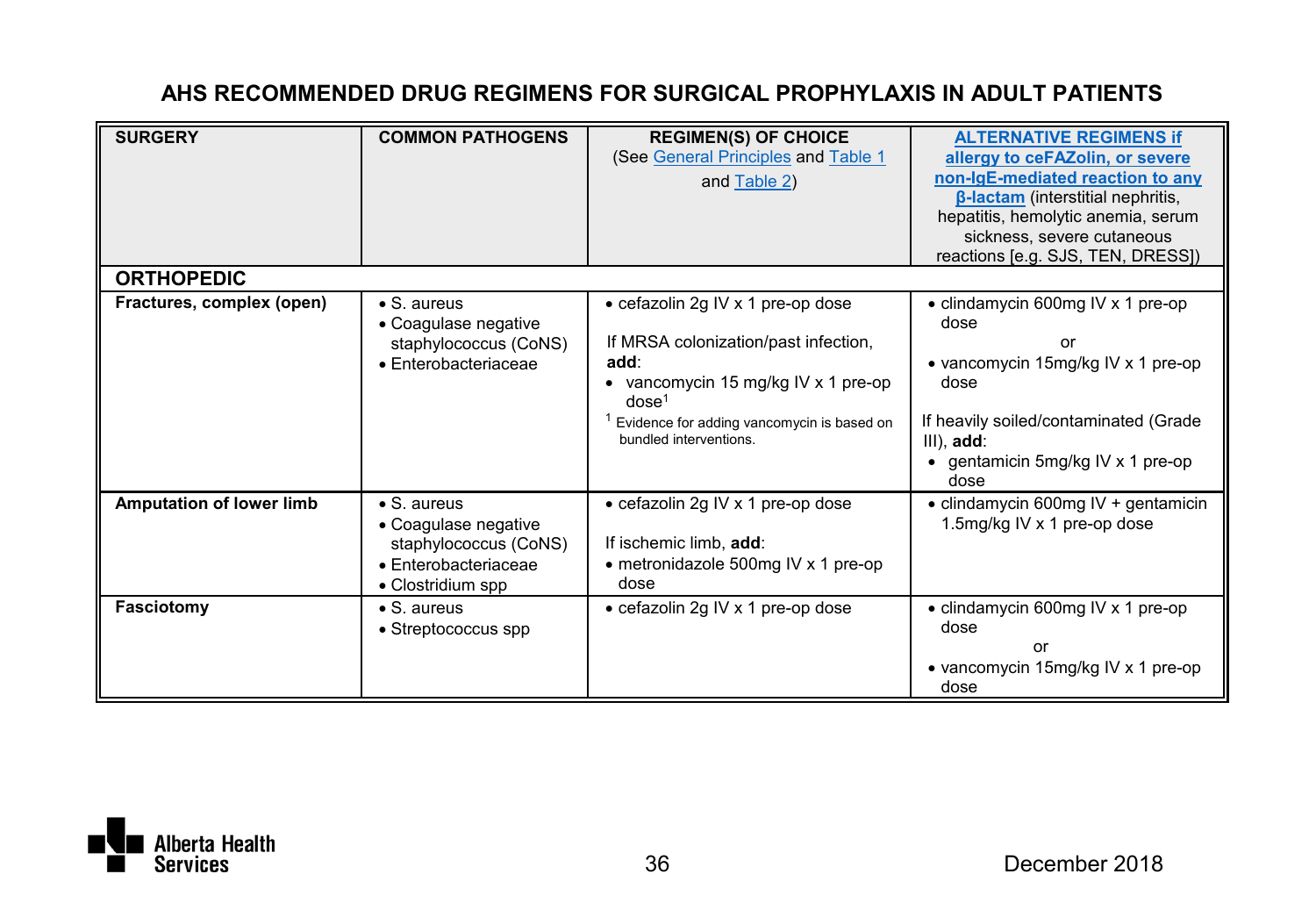| <b>SURGERY</b>                                                                          | <b>COMMON PATHOGENS</b>                       | <b>REGIMEN(S) OF CHOICE</b>                                                                                                                          | <b>ALTERNATIVE REGIMENS if</b>           |
|-----------------------------------------------------------------------------------------|-----------------------------------------------|------------------------------------------------------------------------------------------------------------------------------------------------------|------------------------------------------|
|                                                                                         |                                               | (See General Principles and Table 1                                                                                                                  | allergy to ceFAZolin, or severe          |
|                                                                                         |                                               | and Table 2)                                                                                                                                         | non-IgE-mediated reaction to any         |
|                                                                                         |                                               |                                                                                                                                                      | <b>B-lactam</b> (interstitial nephritis, |
|                                                                                         |                                               |                                                                                                                                                      | hepatitis, hemolytic anemia, serum       |
|                                                                                         |                                               |                                                                                                                                                      | sickness, severe cutaneous               |
| <b>SPINAL SURGERY</b>                                                                   |                                               |                                                                                                                                                      | reactions [e.g. SJS, TEN, DRESS])        |
|                                                                                         |                                               |                                                                                                                                                      |                                          |
| - Preoperative assessment of nasal culture for S. aureus carriage should be considered. |                                               |                                                                                                                                                      |                                          |
|                                                                                         |                                               | If nasal S. aureus (MSSA or MRSA) carrier, suggest intranasal mupirocin 2% bid for 4 days prior to surgery ± chlorhexidine 4% body wash              |                                          |
| the day prior to surgery.                                                               |                                               |                                                                                                                                                      |                                          |
| NB: No evidence of benefit if not nasal S, aureus carrier.                              |                                               |                                                                                                                                                      |                                          |
|                                                                                         |                                               | - Vancomycin alone should be restricted to true cefazolin allergy as it is associated with a higher frequency of postoperative infections (including |                                          |
| Gram positive infections).                                                              |                                               | - For patients with known MRSA colonization or past infection, add vancomycin to surgical prophylaxis regimen. (NB: Evidence for adding              |                                          |
| vancomycin is based on bundled interventions.)                                          |                                               |                                                                                                                                                      |                                          |
| Laminectomy                                                                             | $\bullet$ S. aureus                           | • cefazolin 2g IV x 1 pre-op dose                                                                                                                    | • vancomycin 15mg/kg IV x 1 pre-op       |
| Microdiscectomy                                                                         |                                               | If MRSA colonization/past infection,                                                                                                                 | dose                                     |
|                                                                                         | • Coagulase negative<br>staphylococcus (CoNS) | add:                                                                                                                                                 |                                          |
|                                                                                         |                                               | • vancomycin 15 mg/kg IV x 1 pre-op                                                                                                                  |                                          |
|                                                                                         |                                               | dose <sup>1</sup>                                                                                                                                    |                                          |
|                                                                                         |                                               | <sup>1</sup> Evidence for adding vancomycin is based on                                                                                              |                                          |
|                                                                                         |                                               | bundled interventions.                                                                                                                               |                                          |
| <b>Spinal fusion</b>                                                                    | $\bullet$ S. aureus                           | • cefazolin 2g IV x 1 pre-op dose                                                                                                                    | • vancomycin 15mg/kg IV x 1 pre-op       |
| Insertion of foreign material                                                           | • Coagulase negative                          |                                                                                                                                                      | dose                                     |
|                                                                                         | staphylococcus (CoNS)                         | If MRSA colonization/past infection,                                                                                                                 |                                          |
|                                                                                         |                                               | add:                                                                                                                                                 |                                          |
|                                                                                         |                                               | • vancomycin 15 mg/kg IV x 1 pre-op                                                                                                                  |                                          |
|                                                                                         |                                               | dose <sup>1</sup>                                                                                                                                    |                                          |
|                                                                                         |                                               | Evidence for adding vancomycin is based on                                                                                                           |                                          |
|                                                                                         |                                               | bundled interventions.                                                                                                                               |                                          |

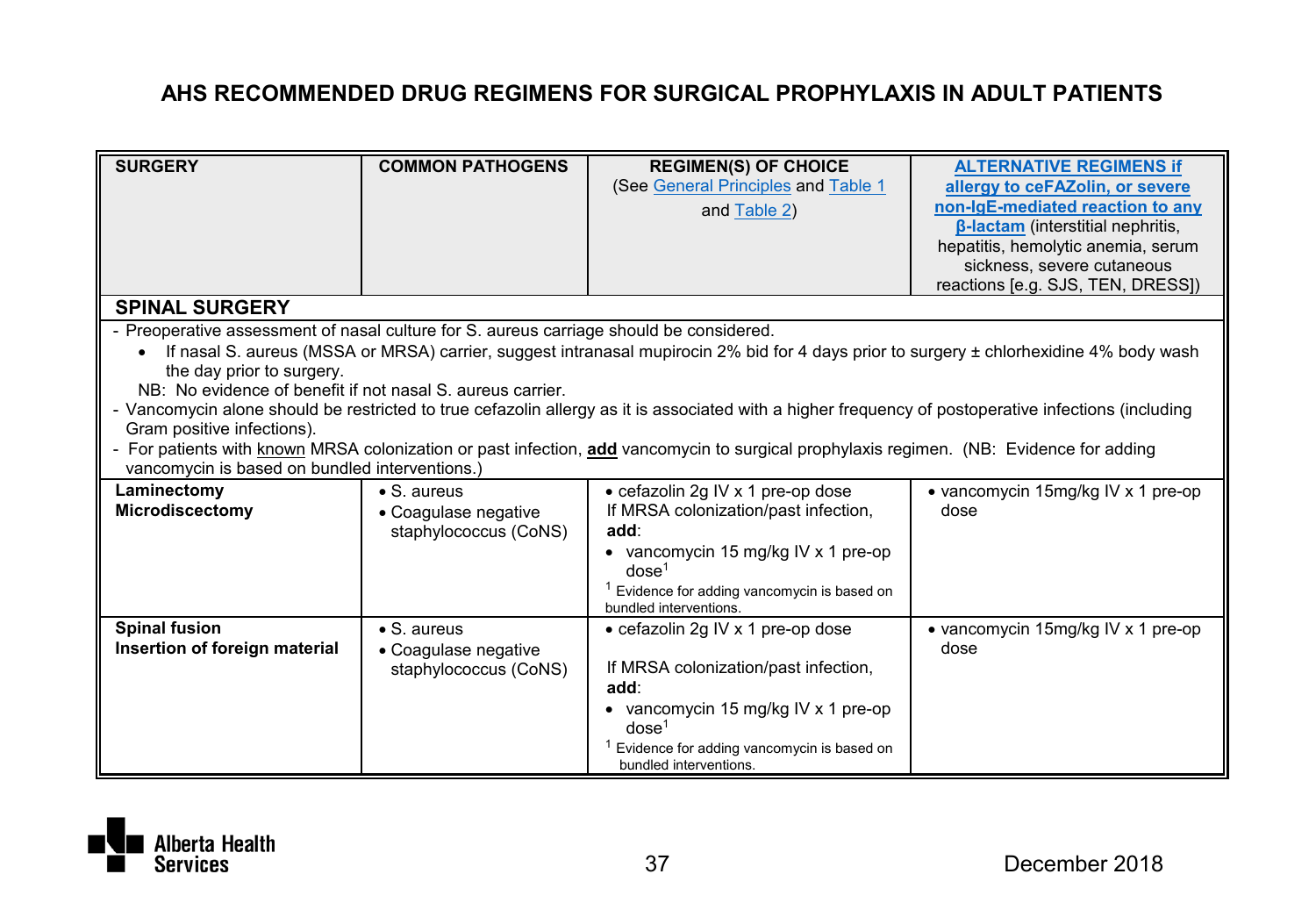| <b>SURGERY</b>                                                                                                                                                                                      | <b>COMMON PATHOGENS</b>                                              | <b>REGIMEN(S) OF CHOICE</b><br>(See General Principles and Table 1<br>and Table 2) | <b>ALTERNATIVE REGIMENS If</b><br>allergy to ceFAZolin, or severe<br>non-IgE-mediated reaction to any<br><b>B-lactam (interstitial nephritis.</b><br>hepatitis, hemolytic anemia, serum<br>sickness, severe cutaneous<br>reactions [e.g. SJS, TEN, DRESS]) |
|-----------------------------------------------------------------------------------------------------------------------------------------------------------------------------------------------------|----------------------------------------------------------------------|------------------------------------------------------------------------------------|------------------------------------------------------------------------------------------------------------------------------------------------------------------------------------------------------------------------------------------------------------|
| <b>NEUROSURGERY</b>                                                                                                                                                                                 |                                                                      |                                                                                    |                                                                                                                                                                                                                                                            |
| Craniotomy<br>Stereotactic brain<br>biopsy/procedure                                                                                                                                                | $\bullet$ S. aureus<br>• Coagulase negative<br>staphylococcus (CoNS) | • cefazolin 2g IV x 1 pre-op dose                                                  | • vancomycin 15mg/kg IV x 1 pre-op<br>dose                                                                                                                                                                                                                 |
| Cerebrospinal fluid<br>shunting operations<br>NB: Antimicrobial-<br>impregnated devices are not<br>recommended.                                                                                     | $\bullet$ S. aureus<br>• Coaqulase negative<br>staphylococcus (CoNS) | • cefazolin 2g IV x 1 pre-op dose                                                  | • vancomycin 15mg/kg IV x 1 pre-op<br>dose                                                                                                                                                                                                                 |
| External ventricular drain<br>(EVD)<br>Intracranial pressure (ICP)<br>monitor<br>NB: Evidence for antibiotic<br>prophylaxis inconclusive.<br>Antimicrobial-coated EVD<br>catheters not recommended. | $\bullet$ S. aureus<br>• Coagulase negative<br>staphylococcus (CoNS) | • cefazolin 2g IV x 1 dose pre-<br>insertion                                       | • vancomycin 15mg/kg IV x 1 dose<br>pre-insertion                                                                                                                                                                                                          |
| <b>Contaminated procedures</b><br>• compound skull fractures<br>• open scalp lacerations<br>$\bullet$ CSF fistulae                                                                                  |                                                                      | Institute treatment rather than prophylaxis                                        |                                                                                                                                                                                                                                                            |

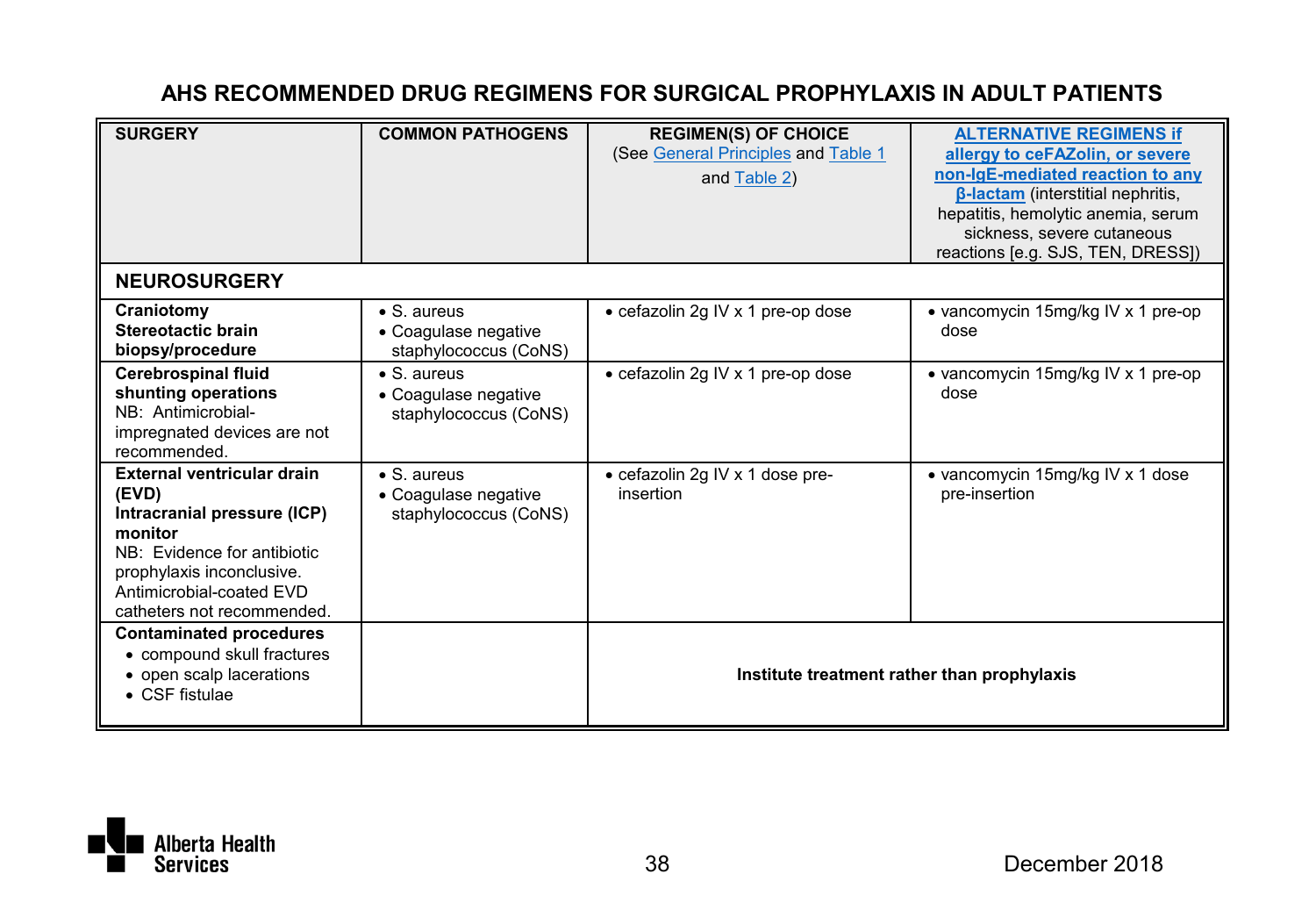| <b>SURGERY</b><br><b>HEAD AND NECK SURGERY</b>                                                                                                                                                                                                                                                                                                                      | <b>COMMON PATHOGENS</b>                               | <b>REGIMEN(S) OF CHOICE</b><br>(See General Principles and Table 1<br>and Table 2) | <b>ALTERNATIVE REGIMENS if</b><br>allergy to ceFAZolin, or severe<br>non-IgE-mediated reaction to any<br><b>B-lactam</b> (interstitial nephritis,<br>hepatitis, hemolytic anemia, serum<br>sickness, severe cutaneous<br>reactions [e.g. SJS, TEN, DRESS]) |
|---------------------------------------------------------------------------------------------------------------------------------------------------------------------------------------------------------------------------------------------------------------------------------------------------------------------------------------------------------------------|-------------------------------------------------------|------------------------------------------------------------------------------------|------------------------------------------------------------------------------------------------------------------------------------------------------------------------------------------------------------------------------------------------------------|
| Clean procedures: no<br>incision through oral/nasal/<br>pharyngeal mucosa, no<br>insertion of prosthetic<br>material:<br>• thyroidectomy<br>· submandibular gland<br>excision<br>• lymph node excision<br>• tympanoplasty/ear<br>surgery<br>• mastoidectomy<br>• septoplasty<br>Low risk procedures:<br>• Tonsillectomy<br>• Adenoidectomy<br>High risk procedures: | S. aureus<br>٠<br>Streptococcus spp<br>Oral anaerobes | Prophylaxis not routinely indicated<br>• cefazolin 2g IV x 1 pre-op dose           | • clindamycin 600mg IV x 1 pre-op                                                                                                                                                                                                                          |
| • Insertion of prosthetic<br>material                                                                                                                                                                                                                                                                                                                               |                                                       |                                                                                    | dose                                                                                                                                                                                                                                                       |

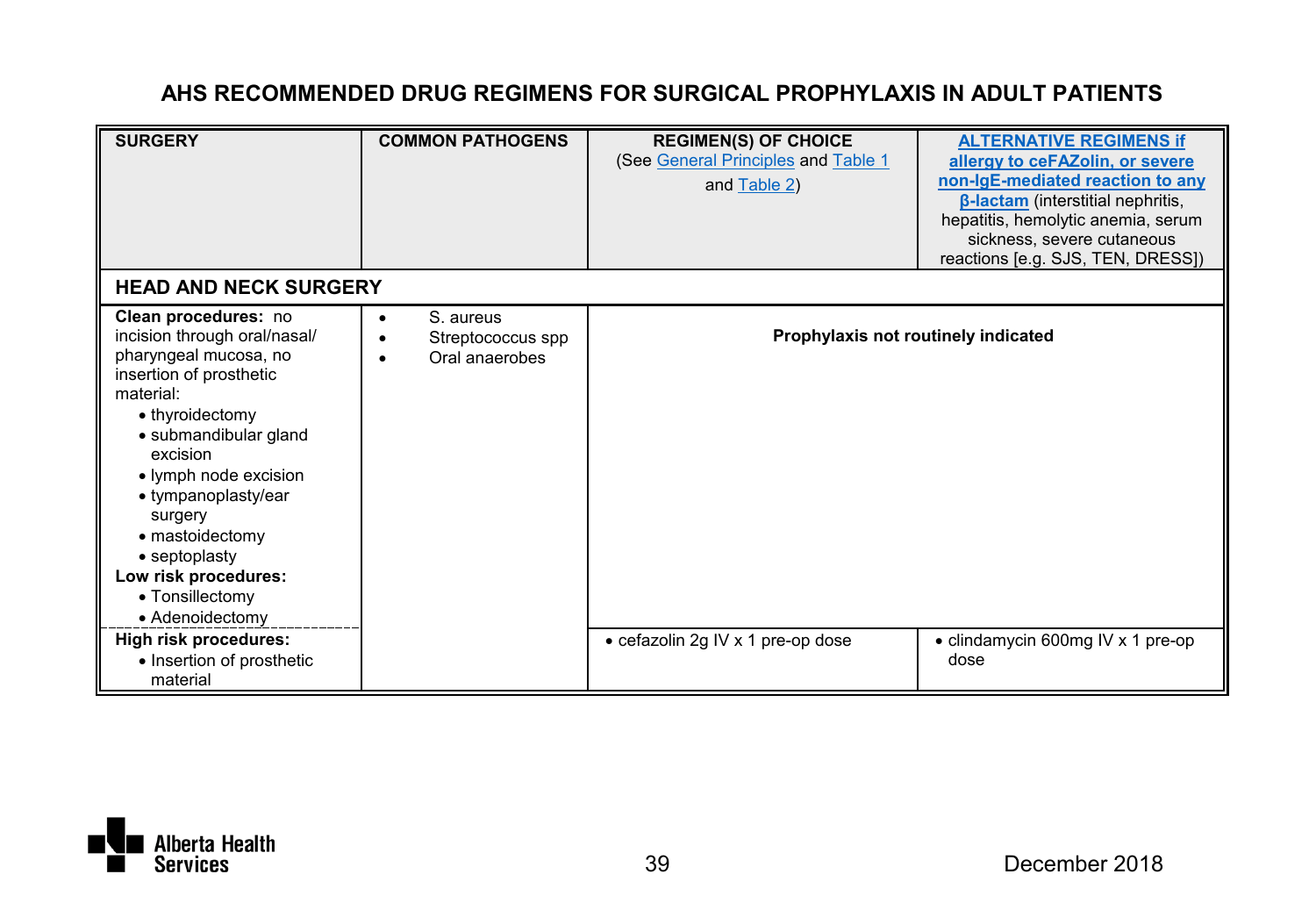| <b>SURGERY</b>                                                                                                                                                                                                                                 | <b>COMMON PATHOGENS</b>                                                    | <b>REGIMEN(S) OF CHOICE</b><br>(See General Principles and Table 1<br>and Table 2)                                                             | <b>ALTERNATIVE REGIMENS if</b><br>allergy to ceFAZolin, or severe<br>non-IgE-mediated reaction to any<br><b>B-lactam</b> (interstitial nephritis,<br>hepatitis, hemolytic anemia, serum<br>sickness, severe cutaneous<br>reactions [e.g. SJS, TEN, DRESS])                                           |
|------------------------------------------------------------------------------------------------------------------------------------------------------------------------------------------------------------------------------------------------|----------------------------------------------------------------------------|------------------------------------------------------------------------------------------------------------------------------------------------|------------------------------------------------------------------------------------------------------------------------------------------------------------------------------------------------------------------------------------------------------------------------------------------------------|
| <b>HEAD AND NECK SURGERY</b><br>Clean contaminated<br>procedures with incision<br>through oral/nasal/<br>pharyngeal mucosa<br>Low risk                                                                                                         | S. aureus<br>Streptococcus spp<br>Oral anaerobes<br>Enterobacteriacea<br>e | • cefazolin 2g IV x 1 pre-op dose                                                                                                              | • clindamycin 600mg IV x 1 pre-op<br>dose                                                                                                                                                                                                                                                            |
| High risk:<br>• Head and neck cancer:<br>o Radical/bilateral neck<br>dissection<br>o Reconstructive<br>surgery with<br>myocutaneoous flaps<br>or microvascular free<br>flaps<br>• Mandibular surgery if<br>tobacco/alcohol/illicit drug<br>use |                                                                            | · cefazolin 2q IV + metronidazole<br>500mg IV x 1 pre-op dose<br>$+/-$<br>· cefazolin 2g IV q8h + metronidazole<br>500mg IV g12h x 24h post-op | • levofloxacin 500mg IV +<br>metronidazole 500mg IV x 1 pre-<br>op dose<br>$+/-$<br>· levofloxacin 500mg IV once post-<br>op + metronidazole 500mg IV<br>q12h x 24h post-op<br>Note: Limited evidence for this<br>regimen; recommendation based on<br>poor outcomes with clindamycin<br>prophylaxis. |
| <b>Excision of Zenker's</b><br>diverticulum                                                                                                                                                                                                    |                                                                            | • cefazolin 2g IV + metronidazole<br>500mg IV x 1 pre-op dose                                                                                  | $\bullet$ clindamycin 600mg IV +<br>gentamicin 5mg/kg IV x 1 pre-op<br>dose                                                                                                                                                                                                                          |

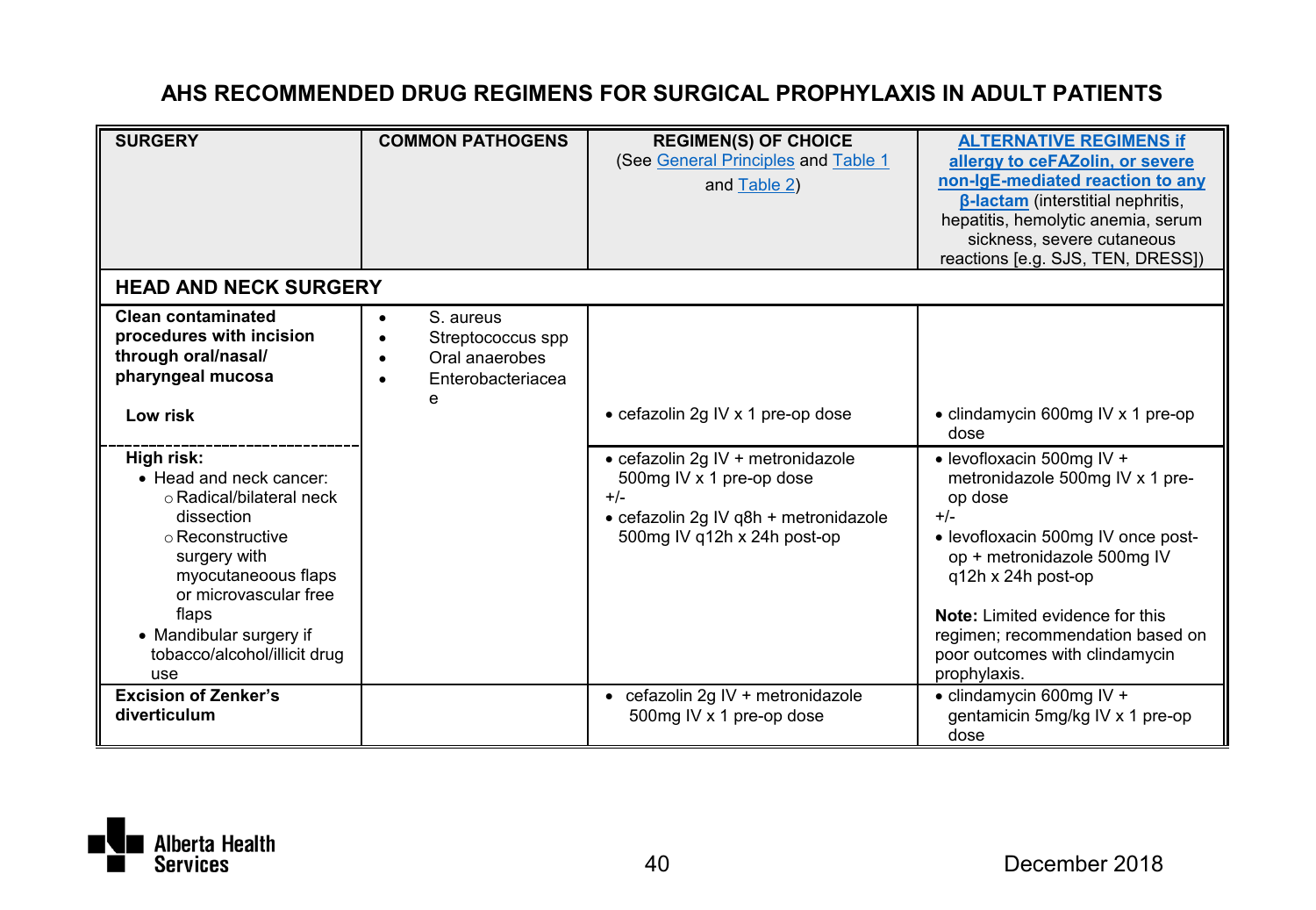| <b>SURGERY</b>                                                                                                                                                                                                                                                                                                                     | <b>COMMON PATHOGENS</b>                                                                                                     | <b>REGIMEN(S) OF CHOICE</b><br>(See General Principles)                                                                                                                                                                                                                                                                                                                                                                                                                                                                                            |  |  |  |
|------------------------------------------------------------------------------------------------------------------------------------------------------------------------------------------------------------------------------------------------------------------------------------------------------------------------------------|-----------------------------------------------------------------------------------------------------------------------------|----------------------------------------------------------------------------------------------------------------------------------------------------------------------------------------------------------------------------------------------------------------------------------------------------------------------------------------------------------------------------------------------------------------------------------------------------------------------------------------------------------------------------------------------------|--|--|--|
| <b>OPHTHALMOLOGY</b><br>NB: Pre-op disinfection with povidone-iodine 5% solution recommended. Chlorhexidine 0.05% is alternative for iodine-allergic patients. Higher<br>chlorhexidine concentrations are associated with corneal toxicity. Avoid leakage of either povidone-iodine or chlorhexidine into the anterior<br>chamber. |                                                                                                                             |                                                                                                                                                                                                                                                                                                                                                                                                                                                                                                                                                    |  |  |  |
| <b>Cataract extraction</b><br><b>Corneal transplant</b><br><b>Retinal detachment</b><br>Vitrectomy<br>Dacryocystorhinostomy<br><b>Eyelid Surgery</b><br>Enucleation                                                                                                                                                                | S. aureus<br>Coagulase<br>negative<br>staphylococcus<br>(CoNS)<br>Streptococcus spp<br>Enterobacteriacea<br>Pseudomonas spp | Eye drops every 5-15 minutes for 5<br>doses within 1 hour prior to start of<br>procedure*:<br>$\bullet$ moxifloxacin or<br>• polymyxin B - gramicidin<br>$+/-$<br>At end of procedure:<br>Intracameral injection**:<br>• cefazolin 1-2.5mg or<br>• cefuroxime 1mg<br>or<br>Subconjunctival injection:<br>• cefazolin 100mg or<br>• cefuroxime 50mg<br>* Necessity of continuing topical<br>antimicrobials postoperatively has<br>not been established.<br>**Intracameral antibiotics may be more<br>effective than subconjunctival<br>antibiotics. |  |  |  |